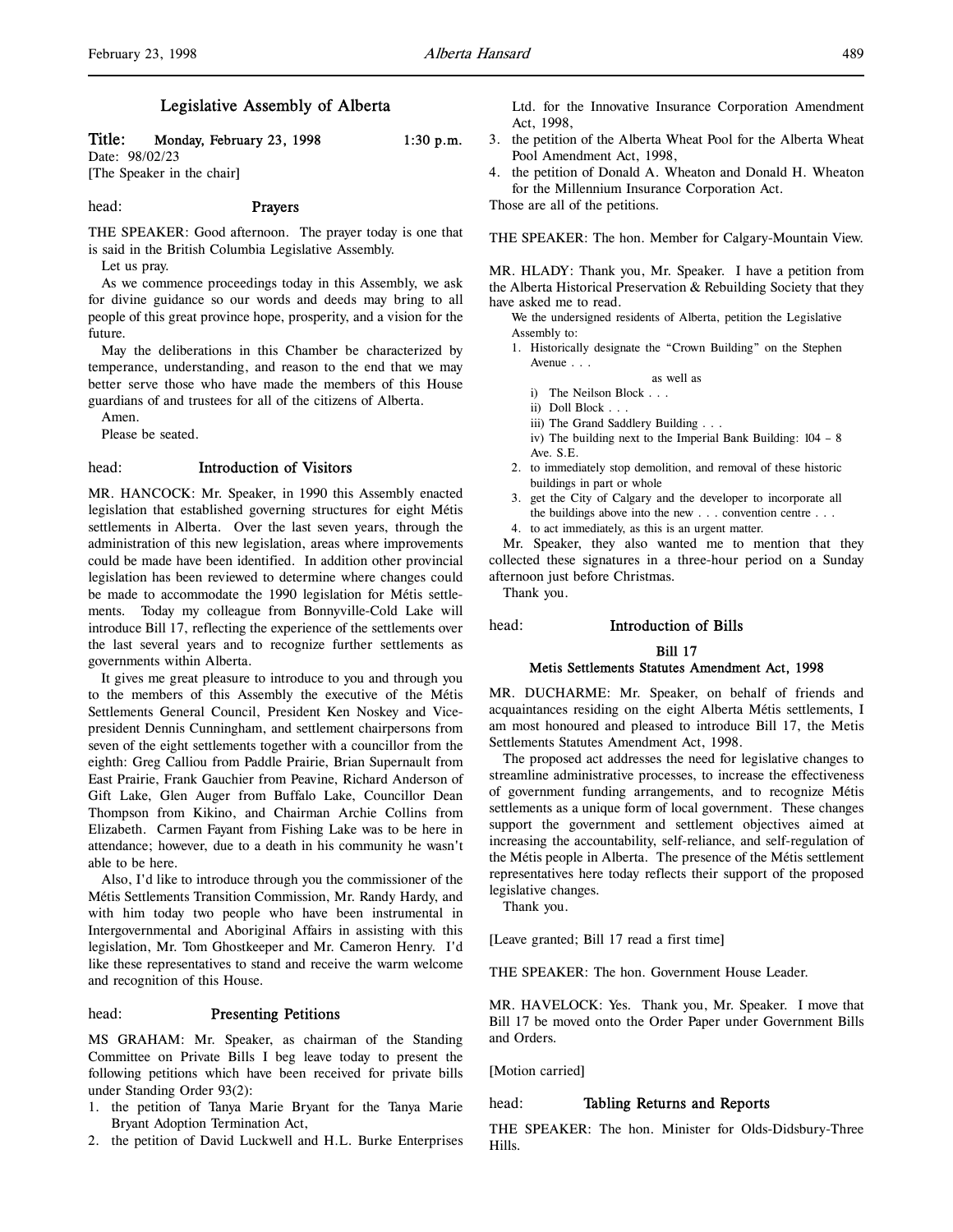MR. MARZ: Thank you, Mr. Speaker. I wish to table four copies of the responses to some questions raised during Committee of the Whole on the Dangerous Goods Transportation and Handling Act, Bill 6. I'll also be providing responses directly to those members who raised those questions.

Thank you.

THE SPEAKER: The hon. Member for St. Albert.

MRS. O'NEILL: Thank you, Mr. Speaker. Today I'm pleased to table a report on the co-operative mode of public transportation systems among Strathcona county, St. Albert, and Edmonton. The paper, which addresses a number of perceptions and answers them with real information, was presented to the capital region caucus and I believe would be of interest to members of the Legislature.

MRS. McCLELLAN: Mr. Speaker, today I am pleased to file letters of congratulations I sent on behalf of the government to the Alberta athletes who won medals at the Nagano Winter Olympics and their coaches.

I'm also filing letters congratulating Red Deer mayor, Gail Surkan; 1998 Alberta Winter Games host society chair, Tom Ganger, and Red Deer county reeve, Morris Lewis, for the fine job their community did in hosting the Alberta 1998 Winter Games this past weekend.

THE SPEAKER: The hon. Member for Spruce Grove-Sturgeon-St. Albert.

MRS. SOETAERT: Thank you, Mr. Speaker. I would like to table four copies of the resolutions from the Women of Unifarm. They deal with health care, their concerns about privatization; Transportation and Utilities, the maintenance of roads; and farm safety. Also, they would like vehicles to have a front licence plate. These are the resolutions. I'm sure all will be interested.

THE SPEAKER: The hon. Member for Calgary-Buffalo.

MR. DICKSON: Thank you, Mr. Speaker. I have two documents to table. Firstly, copies of certain overhead transparencies which Mr. Paul Rushforth used in a February 5, 1998, presentation to the Calgary Chamber of Commerce. The transparencies graphically demonstrate the inadequacy of government support for Calgary's burgeoning population.

The second tabling, Mr. Speaker, is copies of a letter from the Calgary board of education to the Minister of Education dated February 17, 1998, requesting yet again for an honouring of the commitment to establish a process to review the funding framework for all education in Alberta.

Thanks very much, Mr. Speaker.

THE SPEAKER: Hon. members, pursuant to Standing Order 109 I am pleased to table with the Assembly the ninth annual report of the Legislative Assembly Office for the calendar year ended December 31, 1997. This report includes the first annual report of the Alberta branch of the Commonwealth Parliamentary Association, and a copy of the report has been circulated to all members.

# head: Introduction of Guests

1:40

THE SPEAKER: The hon. Member for Athabasca-Wabasca.

MR. CARDINAL: Thank you very much, Mr. Speaker. It is my pleasure this afternoon to introduce to you and through you to the Assembly a group of young, energetic Albertans from the town of Athabasca and area. These young people are in Edmonton today to participate in the launching of four excellent television advertisements that they have worked very hard to produce. The ads encourage other young Albertans to remain tobacco free. So if you turn your TV on in the near future, Mr. Speaker, you might see these young individuals and others from that area in a smokefree restaurant. I congratulate these young Albertans for their leadership in this area, and I would ask Leah Schmidek, Ana Kavaz, Erin Voaklander, and Paul Chiernyk to rise and receive the traditional warm welcome of the Assembly.

THE SPEAKER: The hon. Member for Edmonton-Glengarry.

MR. BONNER: Thank you, Mr. Speaker. I'd like to introduce to you and through you to Members of the Legislative Assembly 24 students from St. Matthew Catholic school. They are accompanied today by their teacher Ms Rena Hanchuk and her helper Ms Grace Yanda. They are seated in the public gallery, and I'd ask them to please rise and receive the traditional warm welcome of the House.

THE SPEAKER: The hon. Member for Peace River.

MR. FRIEDEL: Yes. Thank you, Mr. Speaker. I'd like to introduce another group of young teenagers. This is a group from Peace River who produced one of the television commercials to help reduce smoking and tobacco use among teens. I'd like to suggest that not only are these committed nonsmokers, but previewing the commercial this morning, I'd suggest that they have promise as TV producers. The ones from Peace River are Corene Brown, Cassidy Sheehan, Shelli Kolay-Moore, and Erika Brown. They're here with their co-ordinator from the Peace health region, Jill Plaizier. They are standing. If we could show them the traditional warm welcome of this House.

THE SPEAKER: The hon. Member for Redwater.

MR. BRODA: Thank you, Mr. Speaker. It gives me great pleasure to introduce to you and through you to members of this Assembly 47 grade 10 students from the Sturgeon composite high school. They are accompanied by their teacher Mr. Norman Zweifel. They are seated in the members' gallery. I would ask them to please rise and receive the warm welcome of this Assembly.

MS EVANS: Mr. Speaker it is my pleasure this afternoon to introduce to you and through you to this Assembly a young lady who is an exchange student visiting from Brittany, France. Camille Pape is here accompanied by Dennis Pommen. Camille is an exchange student taking her grade 12 courses in Sherwood Park, my constituency. She has a particular interest in the government of Canada, in economic and social aspects of society. Please join me in a warm welcome for our guest this afternoon.

MR. JONSON: Mr. Speaker, on behalf of the Member for Grande Prairie-Wapiti and the Member for Grande Prairie-Smoky I would like to introduce two students from Grande Prairie. These people are in Edmonton today to launch four excellent television advertisements that they have worked hard to produce.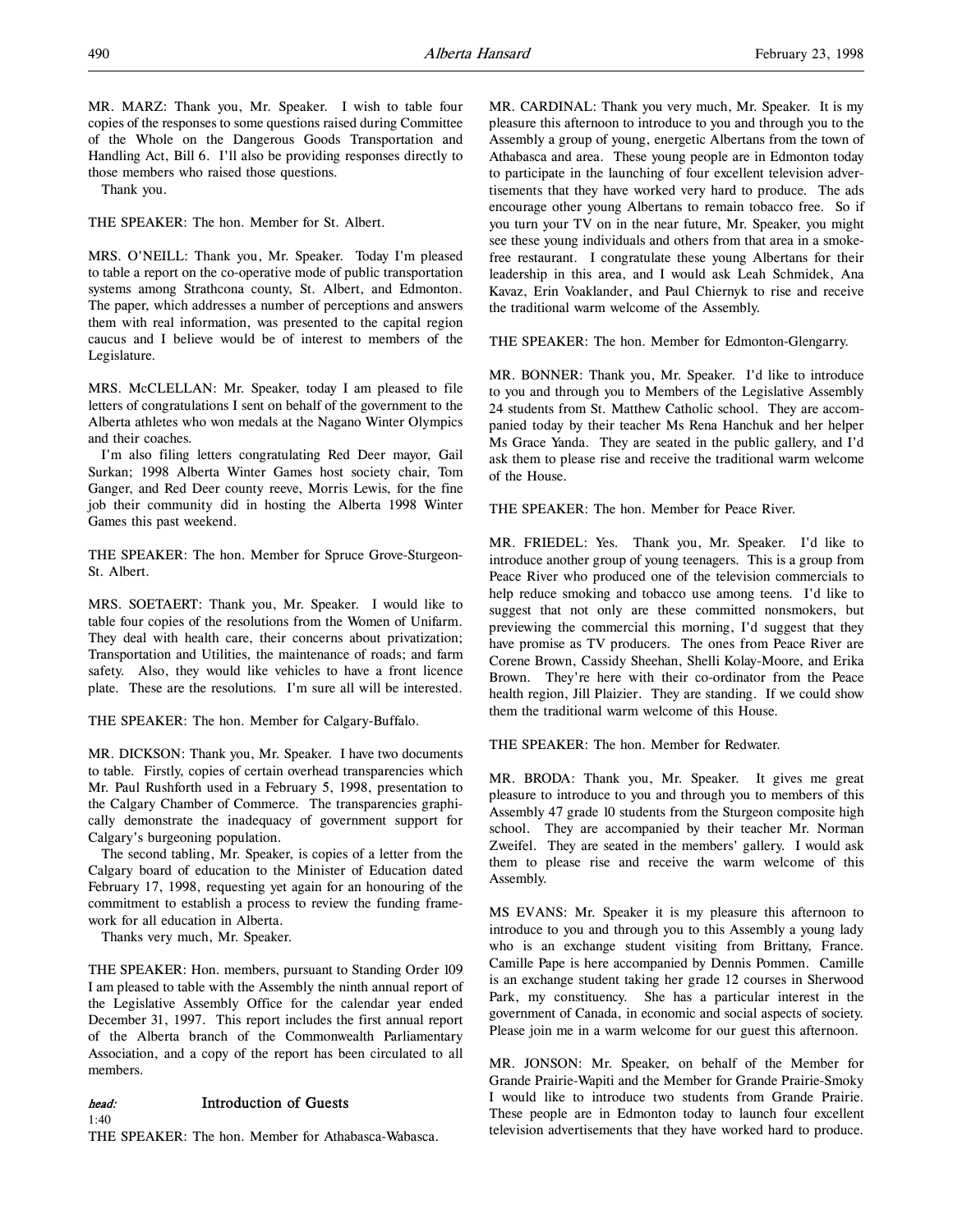Thank you, Mr. Speaker.

THE SPEAKER: The hon. minister responsible for children's services.

MS CALAHASEN: Thank you, Mr. Speaker. I would also like to wish congratulations to some dynamic students who were involved in the No, No, No to Tobacco advertisements that were filmed actually in Slave Lake in the St. Mary of the Lake school. There are some really dynamic advertisements that we'll be seeing, which I think have been excellent in showing the people from St. Mary of the Lake and their vitality. I'd ask Ryley Desjarlais, Lauren McLennan, and Ryan Saunders to please stand and receive the warm welcome of this Assembly.

THE SPEAKER: The hon. Minister of Labour.

MR. SMITH: Thanks, Mr. Speaker. It gives me great pleasure to introduce to you and through you three wonderful people who have motored up from Calgary to take advantage of the two major tourist attractions in this city: West Edmonton Mall and of course the Legislative Assembly. I'd ask Terrance Yoxall, Wendy Yoxall, and son Blair Yoxall to stand and receive the warm welcome of the Assembly.

# head: Ministerial Statements

#### Alberta Winter Games

MRS. McCLELLAN: Mr. Speaker, this past weekend I saw a tremendous display of athletic achievements. Today I rise to tell this Assembly and all Albertans about Alberta's talented young athletes who competed in the Alberta Winter Games in Red Deer from February 19 to 22. From the opening ceremonies – our Premier officially opened the games – to the closing of the games by His Honour the Honourable the Lieutenant Governor the games were a wonderful success.

I had the privilege of watching many of the competitions and meeting several of the athletes, coaches, and volunteers. I saw how well the games were organized and how smoothly everything went, and for that I thank Tom Ganger and the 1998 Alberta Winter Games host society for the tremendous job they did in planning and hosting these games. The work of the Alberta Sport, Recreation, Parks and Wildlife Foundation was also essential to the success of the games. Working in partnership with communities and local organizers, the foundation and staff contributed immensely to the games as well.

The people of Red Deer and area were wonderful hosts to the over 2,500 athletes and coaches and thousands more family members and spectators who attended the games. The incredible support and hospitality shown by Red Deer sponsors and volunteers are proof of this community's dedication to amateur sport in Alberta. The games have many long-term benefits for both the host community and the participants. The experience and enthusiasm of Red Deer and the surrounding communities and their volunteers and sponsors will help that region continue its strong tradition of hosting major events for years to come. As for the athletes I'm sure many of this year's participants will join other Alberta Games alumni who have gone on to represent Canada on the international stage.

In addition to the athletic competitions themselves there were many cultural events including a concert, dance performances, a gum ball mural, and an anthology of works by Alberta writers.

The theme of the 1998 Alberta Winter Games was the Spirit of Youth, and let me tell you, that spirit was definitely alive in Red Deer this weekend. The young people I met this weekend filled me with confidence that our province's future is in very good hands. I must tell this Assembly that I was also very impressed with the calibre of play from every zone in our province. One of the things I was most pleased to note is that teams from some of our smaller communities made it to the medal round in many sports. I think this is very encouraging to our young athletes wherever they reside in our province.

More important than the medals, however, are the lessons these young people learned about life. In watching them compete in medal round play you could feel their elation in winning and their disappointment in losing, but as these young athletes learned, there is more to the Alberta Winter Games than medals. They learned important lessons about trying their hardest even when it looked like they weren't going win. They learned about supporting their teammates. They learned about picking up and going on after a loss. They learned that true success and self-worth aren't necessarily measured by medals.

One of my privileges when I was at the games was to award the Minister's Cup for the most improved zone, which is zone 4, Parkland, which includes the community of Red Deer. The Alberta Cup for highest overall standings was presented by the Member for Red Deer-South to zone 3, Calgary, and the Spirit of Sport Cup for good sportsmanship was awarded to zone 1, the sunny south.

The young athletes who competed demonstrated great skill, team spirit, and leadership both on and off the field of play. All members of this Assembly and all Albertans should be proud of these young Albertans.

THE SPEAKER: The hon. Member for Edmonton-Centre.

#### 1:50

MS BLAKEMAN: Thank you, Mr. Speaker. On behalf of the Liberal opposition I'd like to extend our congratulations to the city of Red Deer for a job well done in hosting the 1998 Alberta Winter Games. I know firsthand the dedication, thousands of volunteer hours, and the details, details, details which go into hosting a large event.

Amateur sports and recreation is an important component in Alberta's quality of life. We must continue to support this. For our youth, amateur sports is a chance to get fit and to learn skills that will last a lifetime. Perhaps more importantly, our youth also learn teamwork: working with others and toward a common goal.

My father always made me enter every contest. Not to win but to learn. I did learn and it was fun. I hope the people involved in the Alberta Winter Games learned and had fun.

The minister mentioned the participation of the Alberta Sport, Recreation, Parks and Wildlife Foundation. I know that money is sometimes tight there, and I commend the foundation for their support and for the other groups who are funded by that foundation who contributed towards this.

In closing I applaud the participants, the volunteers, and the city of Red Deer. Congratulations.

#### Winter Olympics

MRS. McCLELLAN: Mr. Speaker, on the eve of the 18th Winter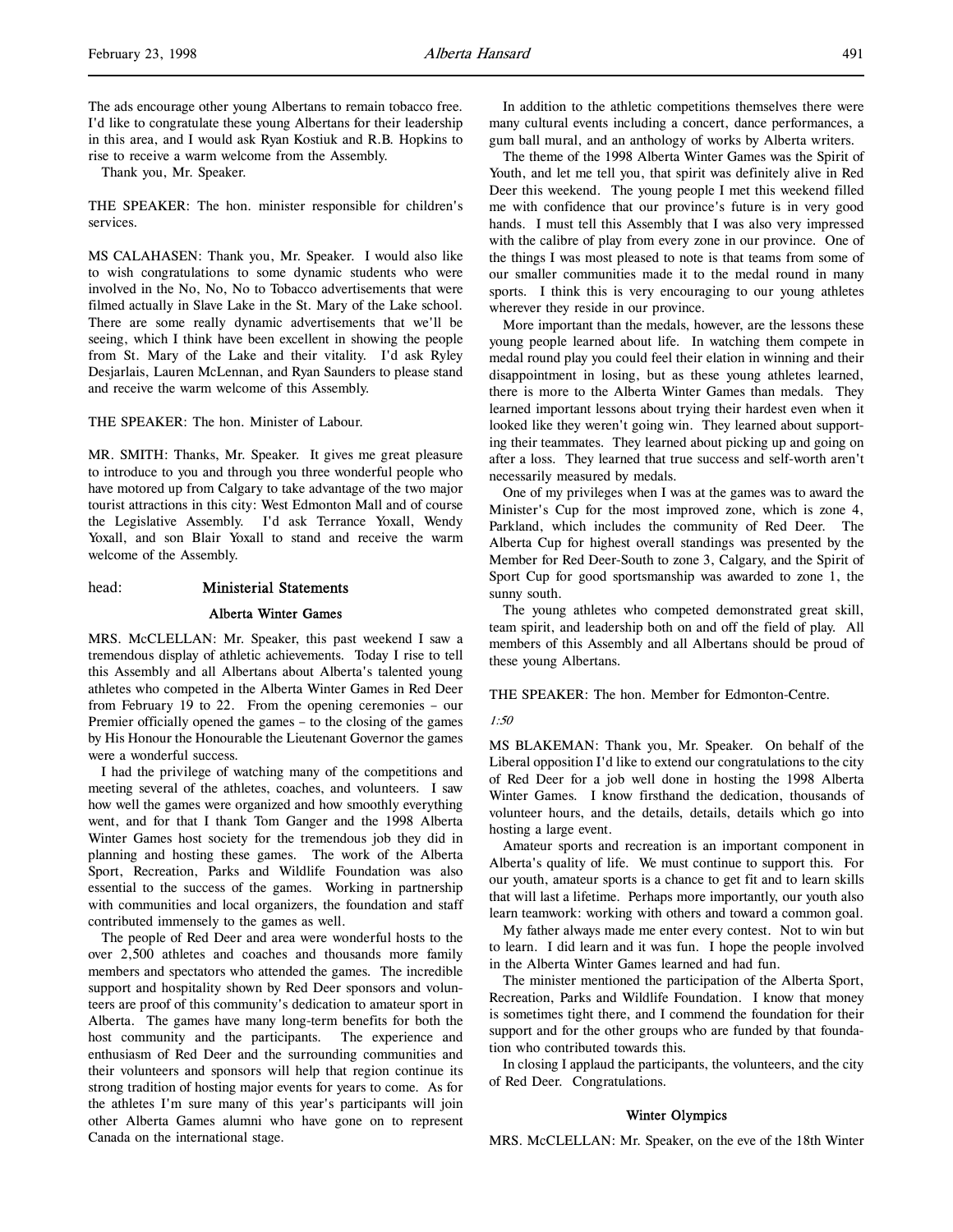Olympic games in Nagano I stood in this Assembly to wish all Canadian athletes and especially those based in Alberta the best of luck as they prepared to compete for our country. At that time I reported that Alberta-based athletes made up about one-third of Canada's national team. Today I am proud to report that of the 15 medals won by Canadians at the Olympics, eight of these medals, over half the medal total, were won by Alberta-based athletes or teams with Alberta members. This record-setting achievement is a tremendous credit to the quality of our sports programs in this province.

From coaches to volunteers to parents the network of support available to Alberta athletes is clearly second to none in Canada. As well, the success of Alberta-based athletes also speaks volumes about the technical and physical infrastructure available to athletes who train in Alberta. These facilities, such as the speed skating oval in Calgary and the Canmore Nordic Centre, are a legacy of the 1988 Winter Olympics held in Calgary. As was predicted a decade ago, there has been a long-lasting and highly visible impact of those games on the quality of amateur sport training and development in Alberta, an impact that continues to be felt across Canada and across the world.

Further, this legacy will continue to be felt in the future. This year's medal-winning athletes will serve as role models for younger Albertans who are considering involvement in amateur sport. I can't think of any better role models for our youth than Catriona LeMay Doan or Jeremy Wotherspoon or Kevin Overland or Judy Diduck or Pierre Lueders or many of the other Albertabased medal winners.

There is, of course, much more to Olympics than the final medal count. I am confident that the Canadian athletes who took part in the Olympics will always remember their experience as a tremendous learning opportunity. They had a chance to make friends with athletes from around the world, to learn about different cultures and the timeless bonds of friendship and friendly competition that capture the essence of human experience as we share as equals with everyone around the globe. That to me is the true Olympic spirit. It was evident from the faces of Canadians that we saw on television that our athletes were sharing in that spirit. That is a lesson they will never forget.

On behalf of the government of Alberta and this Legislative Assembly I extend our heartfelt congratulations to the Albertabased athletes who have made an entire province and an entire country enormously proud. Regardless of the medal count those athletes are all winners, as are the coaches, parents, and family members who supported them in the years when the TV cameras of the world were not focused on them.

THE SPEAKER: The hon. Member for Edmonton-Centre.

MS BLAKEMAN: Thank you, Mr. Speaker. On behalf of the Liberal opposition I extend my congratulations to the eight medalwinning Alberta athletes and teams as well as all Albertan athletes in the Nagano Winter Olympics.

I know many people are walking around Alberta today with red eyes from the late nights and early mornings watching the Olympics. The Olympics cross all sectors of the interests of people. It is exciting and we do participate. Our athletes did do us proud, both those who came home with a medal and those who did not. Bravo. Their dedication, focus, and enthusiasm is an inspiration for all of us, no matter what we are attempting to achieve in our personal lives.

The Olympics are still about amateur athletes striving for

perfection, and these amateur athletes inspire us and act as the role models for our youth. I'd like to add a personal thanks to the female athletes from Alberta as well as the women's hockey team and the Schmirler rink from Saskatchewan.

We are fortunate in Alberta to have volunteers and communities who have given us a legacy of organization and facilities to benefit us in amateur sports, those communities like Red Deer and Calgary. My thanks to the coaches, parents, families and friends, and the volunteers who supported our Olympic athletes.

Thank you.

head: Oral Question Period

# Mammography Services

MR. MITCHELL: Mr. Speaker, women are afraid. Breast cancer is one of the leading killers of women, and now a recently published Canada Health study indicates that half of Canada's mammography facilities are substandard. To the Premier: what percentage of Alberta's mammography clinics are substandard?

MR. KLEIN: Mr. Speaker, I would ask the hon. Minister of Health to supplement.

MR. JONSON: Mr. Speaker, first of all I certainly recognize, as does Alberta Health and I'm sure all members of the Assembly, that this is a very serious health problem facing Canadian women. With respect to the recent overall assessment or report on the status of breast screening and mammography across Canada I take some satisfaction in reporting but not in any way being complacent that in that same report and afterwards it's been indicated that Alberta's standards are much better than the Canadian average.

Nevertheless, in Alberta Health we are working on the improvement of breast screening in the province. We've been working on an agreement between the radiologists and the Alberta Cancer Board to make our overall coverage much more comprehensive, and it's certainly recognized as an important health issue, Mr. Speaker.

MR. MITCHELL: Mr. Speaker, to the Premier: given that the Minister of Health is so convinced, then, that we are above average when it comes to mammography clinic standards in Canada, could the Premier direct the Minister of Health to please table the documents upon which he is basing that assessment?

MR. KLEIN: Mr. Speaker, I heard the hon. Minister of Health allude to a report. Obviously that report is a public report, because I recall – and I can't cite the quotes – reading in the newspaper that Alberta was better than average in the Canadian context. I will have the hon. minister supplement.

MR. JONSON: Well, Mr. Speaker, certainly I would report on the status of breast screening in Alberta and provide a copy of the report the member is referring to. Certainly.

MR. MITCHELL: Mr. Speaker, I wonder whether in preparing that report the Minister of Health could specifically assess each of the mammography clinics in Alberta and release that information so that Alberta women can see it and make informed choices about where to go.

MR. JONSON: Well, Mr. Speaker, certainly I'd take the suggestion made by the hon. leader under advisement. I think that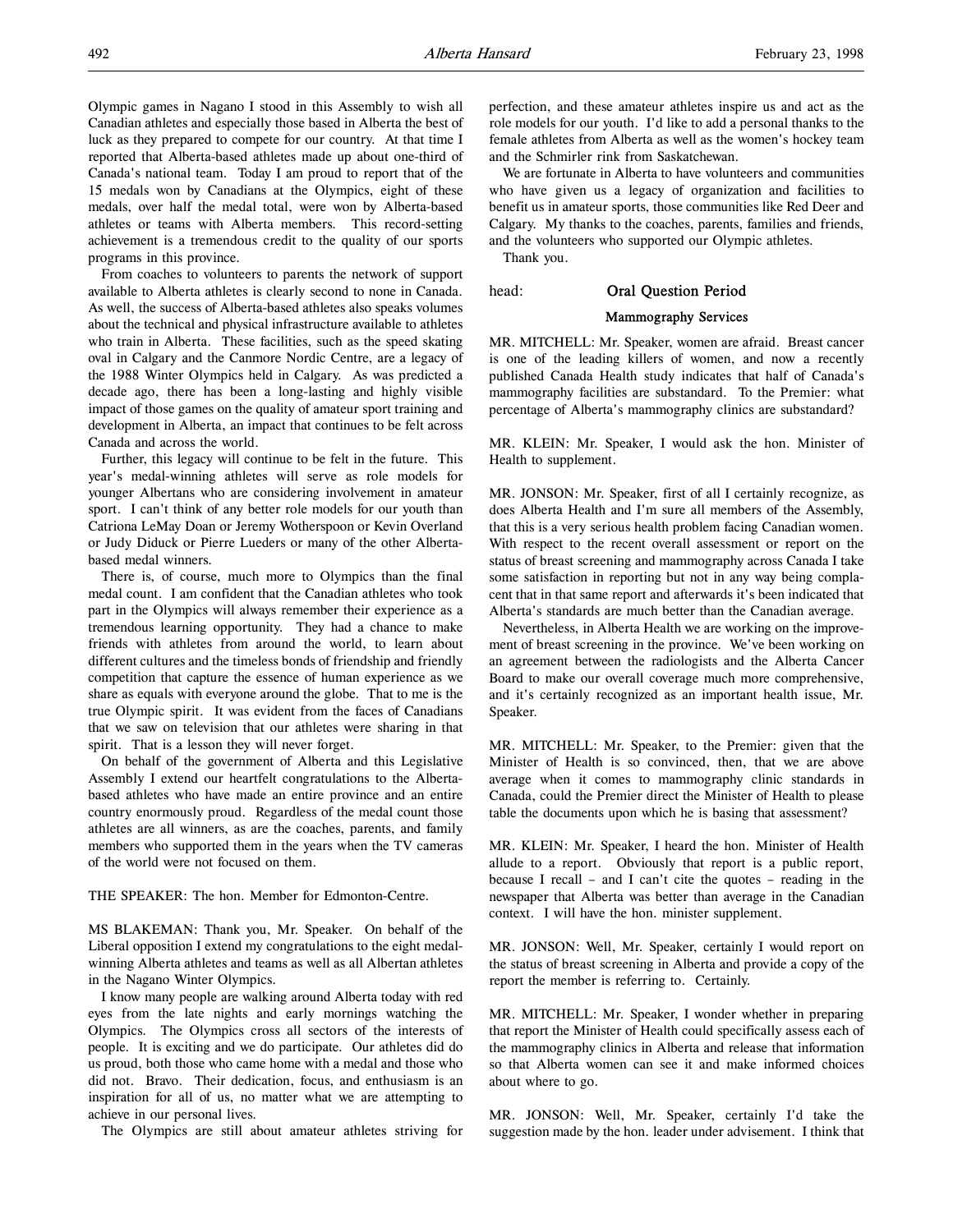# 2:00 Calgary Region Life Expectancies

MR. DICKSON: Thank you, Mr. Speaker. Eight hundred and fifty-six thousand Calgarians – that's about one in three Albertans – are served by the Calgary regional health authority. The January 1998 report on the health of Calgarians from that RHA reveals something very troubling. Average life expectancy for both women and men in this region has fallen for the third consecutive year. The report notes that

with these declines in life expectancy, and the probability of further declines, Region 4 will not achieve Alberta Health's goal for a life expectancy in the year 2000 of 77 years for males, and 83 years for females.

My question is to the Minister of Health. Why are life expectancies for men and women in the wealthiest region of the province of Alberta falling?

MR. JONSON: Mr. Speaker, I think that, first of all, the question of the hon. member does certainly raise some questions, because overall in the province the life expectancy of Albertans generally has been increasing and approaching the targets that we've set in our overall Health business plan. In fact, they compare very favourably with the rest of Canada.

Now, with respect to these statistics from Calgary, at least in their particular report, I think they need to be checked upon. It is something that Alberta Health and the Calgary regional health authority will have to analyze very carefully and lay plans to act upon.

MR. DICKSON: Mr. Speaker, given that we're talking about a three-year pattern, I want to know what concrete steps Alberta Health is going to take to address what is a serious concern in the city of Calgary.

MR. JONSON: Mr. Speaker, we have done a number of things. First of all, with respect to our overall Health business plan in this province we are working on setting in place a system of accountability. We have established standards. Also, we have I think provided very significant additional funding to the regional health authority in Calgary. They have had very significant capital support for buildings but, probably much more importantly, for diagnostic equipment and tools over the last number of years. We have to look at how they are being applied and also, of course, look at the overall area of long-term care, which I think is probably an area where we need to put added emphasis.

MR. DICKSON: My next question, Mr. Speaker, to the same minister would be this: will the minister, then, be revising his department's target for life expectancy given that about a third of our population probably will life shorter lives?

MR. JONSON: No, Mr. Speaker. We have set a goal. We want to set goals for the system which are realistic but above where we are at present. We are determined in our overall effort in Health and as a government to improve that figure.

THE SPEAKER: Third Official Opposition main question. The hon. Member for Edmonton-Gold Bar.

# Maple Leaf Foods Inc.

MR. MacDONALD: Thank you, Mr. Speaker. This government received over \$207,000 in revenues during 1996 from an agreement with Burns Foods to operate the Gainers' facility. That's less than a one-tenth of 1 percent rate of return on a \$209 million investment. The Provincial Treasurer still refuses to release the revised lease agreement with Maple Leaf Foods to operate the Gainers' facility so that taxpayers can find out how much they will earn in lease revenue during 1997. Perhaps there is something to hide. To the Provincial Treasurer: why do the financial statements for Gainers contained in your own department's estimates show only \$32,000 – \$32,000 – in lease revenue received from Maple Leaf Foods during 1997-98?

MR. DAY: I'm not exactly sure, Mr. Speaker, but I'll check it out.

MR. MacDONALD: Thank you. Will the Treasurer finally agree to release the revised lease arrangement so that taxpayers can see what sort of sweetheart deal the government cut with Maple Leaf behind closed doors and in secret?

MR. DAY: I'm not sure what reference there is to a behindclosed-doors deal, Mr. Speaker. I do know that the lease presently resides with Public Works, and I'm sure the minister of public works, if there's anything further to add, would be happy to do so.

MR. WOLOSHYN: Mr. Speaker, I think the preamble to that second question and the question itself are extremely inappropriate. The transfer of the lease went from Burns to Maple Leaf. The content of the arrangement between Burns and Gainers Inc. is in the library for everyone to review, and that's been there since 1994. As the hon. member knows, Public Works has reviewed the lease. Maple Leaf is living up to their rights under the lease, and we're ensuring that it doesn't go beyond their rights.

MR. MacDONALD: Thank you, Mr. Speaker. My third question is to the Provincial Treasurer. Will the Treasurer please explain why the Gainers lease revenue is only \$32,000 now when you stated that the lease revenue for 1997 would be higher than last year's due to an escalation clause in the lease?

MR. DAY: Mr. Speaker, I've already answered that question. I'll check that out and get the details, hopefully by tomorrow.

THE SPEAKER: The ND opposition main question. The hon. Member for Edmonton-Strathcona.

#### Information Systems Outsourcing

DR. PANNU: Thank you, Mr. Speaker. The 1996-97 public accounts supplement released late Friday afternoon demonstrates that when it comes to giving handouts to private business, this government is second to none. A single corporation, IBM, received \$13.1 million in outsourced government contracts last year. IBM is also a controlling shareholder in two other companies, Payment Systems Corporation and Information Systems Management, that received an additional \$20 million in payments. My question is to the Minister of Energy. Given that the Energy department paid out to them about 10 percent of the department's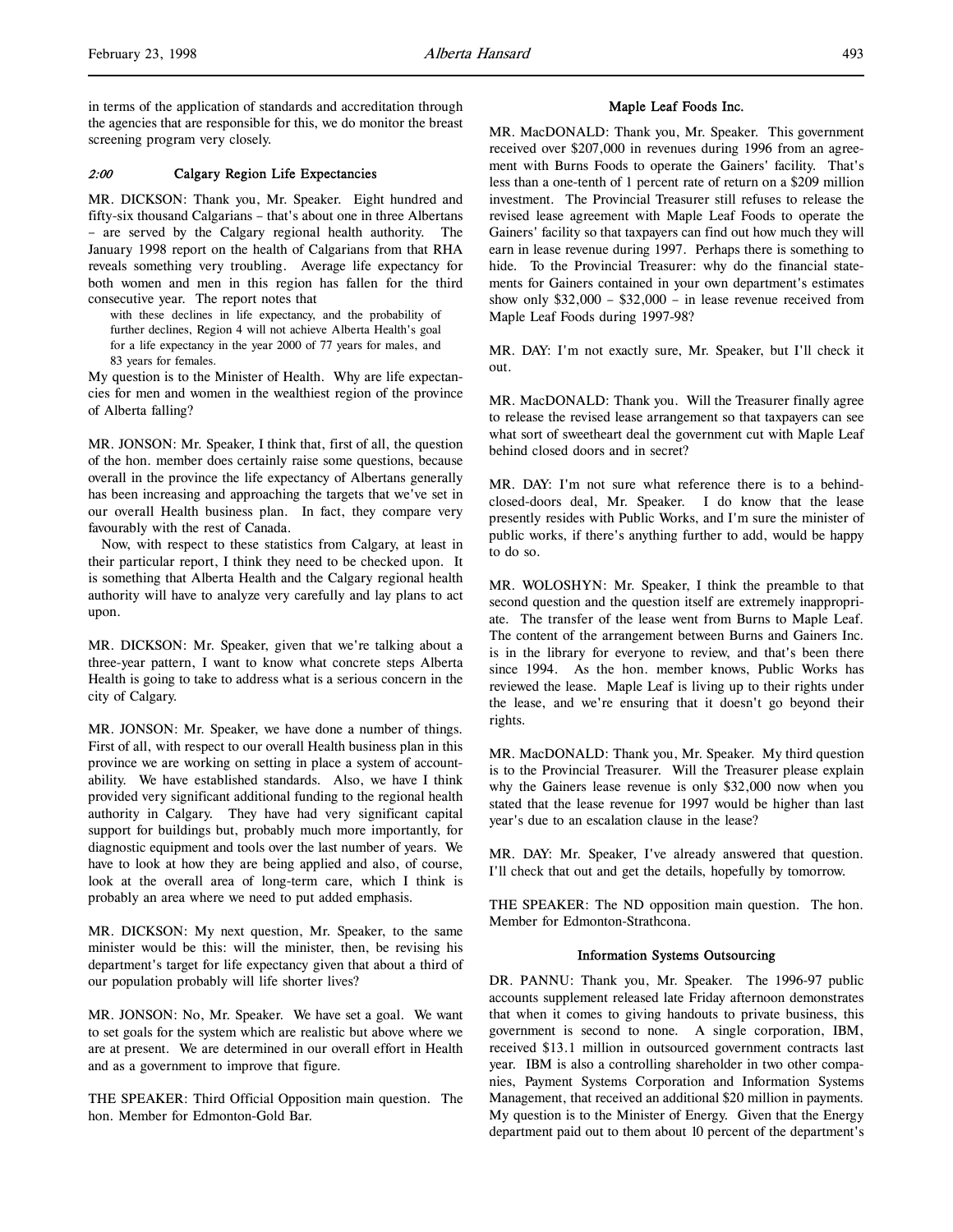entire operating budget, what work are IBM and these other two companies doing that could possibly justify such a huge amount of taxpayers' money being directed their way?

DR. WEST: Mr. Speaker, I guess, with respect, I'd have to go into the total function of the Department of Energy, which I will do tonight in estimates. To answer the question I would say that last year the Department of Energy, through its royalty systems and other activities in land sales and that, brought in \$4 billion to the province of Alberta, so I would think an information system and a system to co-ordinate the collection of data and process it on a timely basis so that we can collect that type of revenue is important.

DR. PANNU: Thank you, Mr. Speaker. Given that the Auditor General has reported three years straight that the development of the mineral revenue information system with which IBM is deeply involved is overbudget and behind schedule, will the minister explain why his corporate support services budget is again 15 percent overbudget for 1997-98 and if the taxpayers' money wouldn't have been better used developing an in-house system?

# Speaker's Ruling Anticipation

THE SPEAKER: Hon. Member, coincidentally, later today, at 8 o'clock this evening in fact, in room 512 subcommittee D will be dealing with the main estimates of Energy. Now, if your question deals with something in the past, fine, but if it has to do with the current budget, I think best for this evening.

DR. PANNU: It does, Mr. Speaker.

THE SPEAKER: Hon. Minister of Energy, do you want to respond?

# Information Systems Outsourcing (continued)

DR. WEST: Well, I can go into the details tonight on that, but the information system for the collection of this data, the dissemination of it, and the utilization of it is very, very complex. The simple answer is that the initial forecasting on the cost of getting this operation up and running was wrong. Therefore, the estimates that we had put into our budgets weren't correct. When IBM came back and said that it's going to cost us considerable millions of more dollars, we were already into a system. We had to comply in order to get a complete system. Therefore it comes back that the Auditor General would say, "Did you have a good forecast on the cost of this in the beginning?" and the answer would be, "Probably not." But, then, where it comes to information systems of such magnitude, I don't know who else could have done that either.

2:10

DR. PANNU: Thank you, Mr. Speaker. My second supplementary is to the hon. Premier. Given that in a single year the government has outsourced huge contracts to these companies and given the Auditor General's repeated criticism of this government's computer outsourcing, will the Premier kindly order a thorough cost-benefit analysis of these various projects and then make public the results it yields?

MR. KLEIN: Mr. Speaker, that is a role and a function of the

Auditor General. In the course of his audit of all government operations he makes comments and provides recommendations relative to all of our outsourcing. As it deals with a cost-benefit analysis, the work either has to be done through outsourcing or inhouse, and that is the kind of cost-benefit analysis that will be provided in due course, I would assume, by the Auditor General.

THE SPEAKER: The hon. Member for Wetaskiwin-Camrose, followed by the hon. Member for Edmonton-Glengarry.

# Youth Drug Abuse Conference

MR. JOHNSON: Thank you, Mr. Speaker. My question is regarding the youth conference on drug abuse prevention being held in Banff in mid-April and hosted by the United Nations drug control program, the Canadian Centre on Substance Abuse, and the Alberta Alcohol and Drug Abuse Commission. According to the memorandum on this conference drug use by youth around the world has started to increase after a long period of decline. Some of the reasons given in the same memorandum for increase in drug use are high levels of youth unemployment, homelessness, and poverty. My question is to the Minister of Community Development. Is this worldwide trend also true in Alberta? Is drug use amongst youth increasing in Alberta?

MRS. McCLELLAN: Mr. Speaker, I can tell the hon. member and all members of the Assembly that there are both positive and some not so positive trends among youth in Alberta. On the positive side alcohol use among Alberta youth has declined steadily since 1989. The trends in illegal drug usage have remained relatively stable, and I think that while any amount of use is a concern, AADAC's programs are working and we're holding that stable. I should also mention that the work done by parents, community groups, and schools in raising awareness has helped in that area.

There are two exceptions of concern. One is in tobacco usage. That has increased, and I think we should commend the young people who were introduced in the Legislature here today on their positive campaign of saying no to starting smoking. The other one that has shown some increase is in the use of marijuana. So AADAC is responding to those by increasing their focus in those areas.

MR. JOHNSON: My second question is to the hon. Minister of Labour. What are the statistics regarding youth unemployment in Alberta, and do these statistics include youth who have not worked and therefore do not collect UI?

MR. SMITH: Thanks, Mr. Speaker. I'd just like to say that I'm glad the conference is being held in Banff, Alberta, and not Whistler, B.C.

Alberta's unadjusted youth unemployment in January 1998 was 11.7 percent. This compares to a national average of 16.5 percent. Youth are defined as people from 15 to 24 years of age for this calculation. Alberta's overall rate is 5.8 percent, so it's about twice the normal amount of employment. It includes youth who have not worked but who are actively looking for work, and the statistics would not include youth who have not worked and are not actively looking for work. So what we have is a rate of 11.7 percent in Alberta, where the rate escalates east of Thunder Bay, east of the Ottawa River from 12 percent to as high as 30 percent.

So, you know, I think of the work being done not only to bring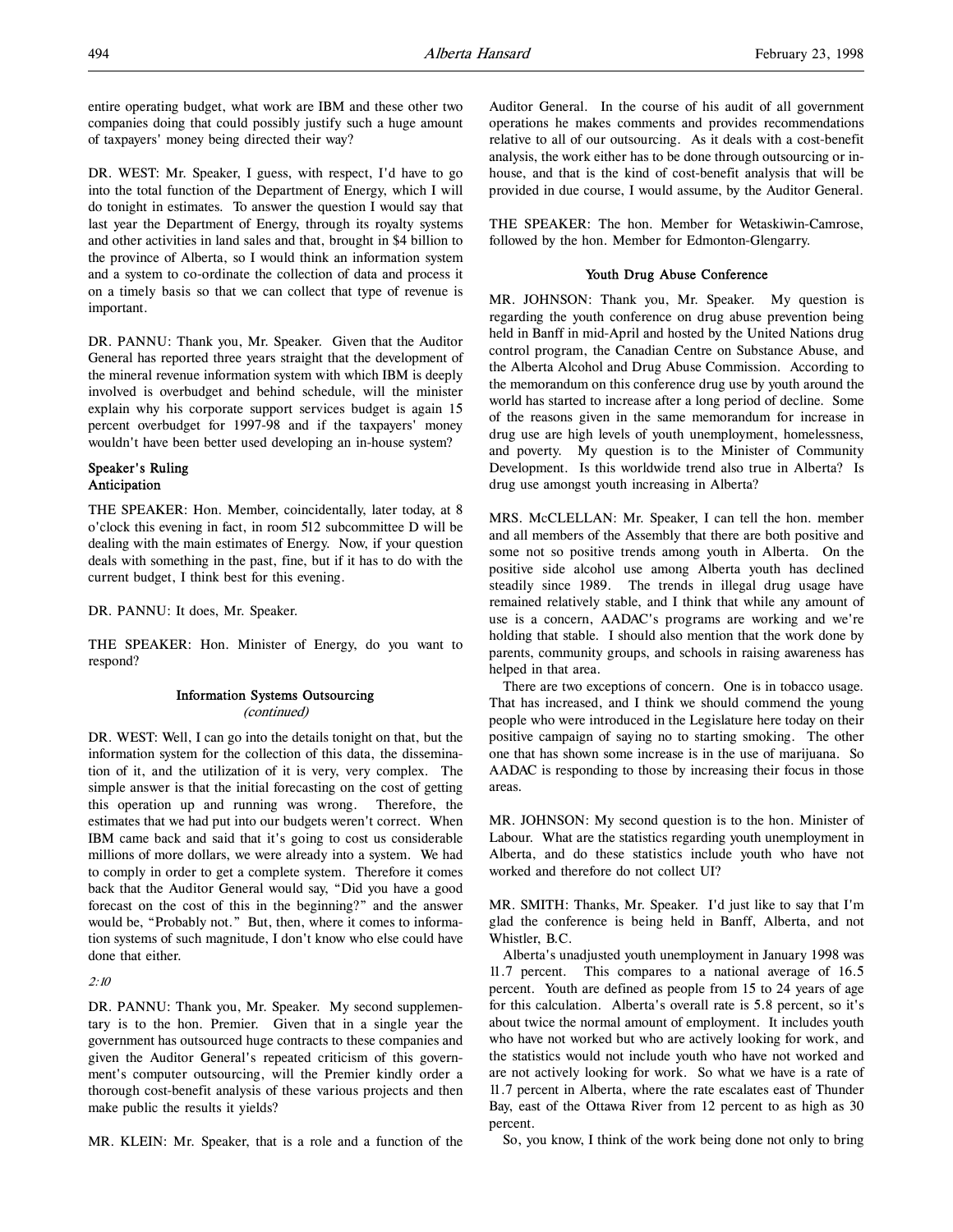safer workers into the workplaces as young people but also greater employment opportunities and greater educational opportunities. These people from 15 to 24 will get into the workforce, spend some time in the primary resource market, and then return to university, postsecondary education where they get better educated and subsequently have better lifestyles where they're not subject to the abuse that is being addressed at this conference held in Banff.

MR. JOHNSON: Finally, Mr. Speaker, once again to the Minister of Community Development: what benefits can this Banff international conference bring to Albertans?

MRS. McCLELLAN: Well, Mr. Speaker, I see three very distinct benefits. First of all, AADAC will have the opportunity through the conference to learn about treatment programs and what is occurring in other countries.

I think perhaps where I see the most unique and positive part of this conference is the opportunity for youth to discuss these issues among themselves without being judged. They can speak honestly and frankly about the problems that may be there in their social environment, in their families, peer pressures, whatever.

The third one is the understanding I have that there will be a handbook developed from this conference, and I would expect that AADAC would use it. However, Mr. Speaker, if you would permit us, I would like to ask the chairman of AADAC if she has any further comments. No?

THE SPEAKER: Hon. member, we've spent six minutes with respect to that series of questions, and that's almost double what was spent in three others before that. So we're going to move on.

The hon. Member for Edmonton-Glengarry, followed by the hon. Member for Calgary-Buffalo.

#### Seniors' Programs

MR. BONNER: Thank you, Mr. Speaker. There are almost 10,000 more seniors in Alberta than there were last year. Last year the average amount of financial assistance to seniors was \$636 per senior. This year the government is proposing a cut of 2.5 percent to \$621 per senior. My questions today are to the minister responsible for seniors. Does this per capita cut in financial assistance mean that fewer seniors will be eligible for financial assistance, or are all income thresholds being raised? Which one is it?

MRS. McCLELLAN: Mr. Speaker, I'll ask for your guidance on this. I will remind the hon. member that we can have a very thorough discussion of this as early as tomorrow evening in estimates. However, I will also inform the hon. member that to the best of my knowledge, we have not changed the income thresholds in this province, but I welcome him to debate this whole issue.

I will point out to the hon. member again that, yes, he is right; there are more seniors in this province. I will also remind him that part of that is from a huge in-migration of seniors to this province. That would suggest to me and I think to most people that Alberta is the preferred place for seniors to live, in programs and in tax advantage and in cost of living.

MR. BONNER: Mr. Speaker, how can the minister just sit back and study this matter knowing that seniors face higher phone rates, higher bus pass prices, huge rent increases, and higher food prices?

MRS. McCLELLAN: Mr. Speaker, I think that when the hon. member in his preamble referred to studying the problem, he's referring to an action that we are taking which I should think would be most proactive. We know that the numbers of seniors – the population is aging at a very rapid rate, and we're taking the very proactive activity of reviewing what impact that will have out into the future of programs so that we are positioned as we are today to meet our seniors' needs.

I will remind the hon. member again that when you compare seniors' programs, just seniors' programs, to every other province in Canada, we have the better programs. In fact in many cases we have the only programs in allied health services. We have some of the lowest long-term care costs in Canada in this province. I would also remind them that we have the best tax advantage for people in this province. We have no sales tax in this province. Seniors clearly find Alberta the best place in Canada to live.

THE SPEAKER: The hon. Member for Calgary-Montrose, followed by the hon. Member for Edmonton-Ellerslie.

# 2:20 Crimes Compensation Board

MR. PHAM: Thank you, Mr. Speaker. A dentist recommended by the Crimes Compensation Board submitted a very unusual treatment for one of my constituents, extracting several of his teeth without replacing them. This dentist concluded in his report that he does not think his report will make my constituent very happy, but then this is why the government pays him the big bucks. My question today is to the Minister of Justice. How much do dentists get paid for examining victims of violent crimes?

MR. HAVELOCK: Well, first of all, Mr. Speaker, on behalf of all members of the Assembly I'd like to express our sympathy to the victim for the extensive injuries he received as a result of this incident.

This government considers victims of crime to be a high priority within the justice system. As you know, the proclamation of the Victims of Crime Act occurred just last year, and we have placed additional resources and focus in that area. This particular case being referred to was addressed by the Crimes Compensation Board prior to proclamation of the Victims of Crime Act. Respecting the specific dental fees, the former board would pay \$35 for dental reports, which included a description of the injuries, proposed treatment, and estimated cost of treatment. The new financial benefits program under the Victims of Crime Act now pays \$100 for a similar report.

MR. PHAM: Thank you, Mr. Speaker. My next question is also to the same minister. When there are conflicts in medical advice, what is the procedure for the Crimes Compensation Board to handle such situations?

MR. HAVELOCK: Mr. Speaker, the former board had the authority to adopt any procedure and base its decision on any information it deemed appropriate to a case. The board's autonomy under the Criminal Injuries Compensation Act did not permit department intervention at any stage in the process. However, the new financial benefits program bases its awards on the severity of injury as opposed to treatment cost, and treatment options are now available at the discretion of the victim.

The new program addresses many of the inconsistencies in injury assessment by obtaining a third-party opinion and seeking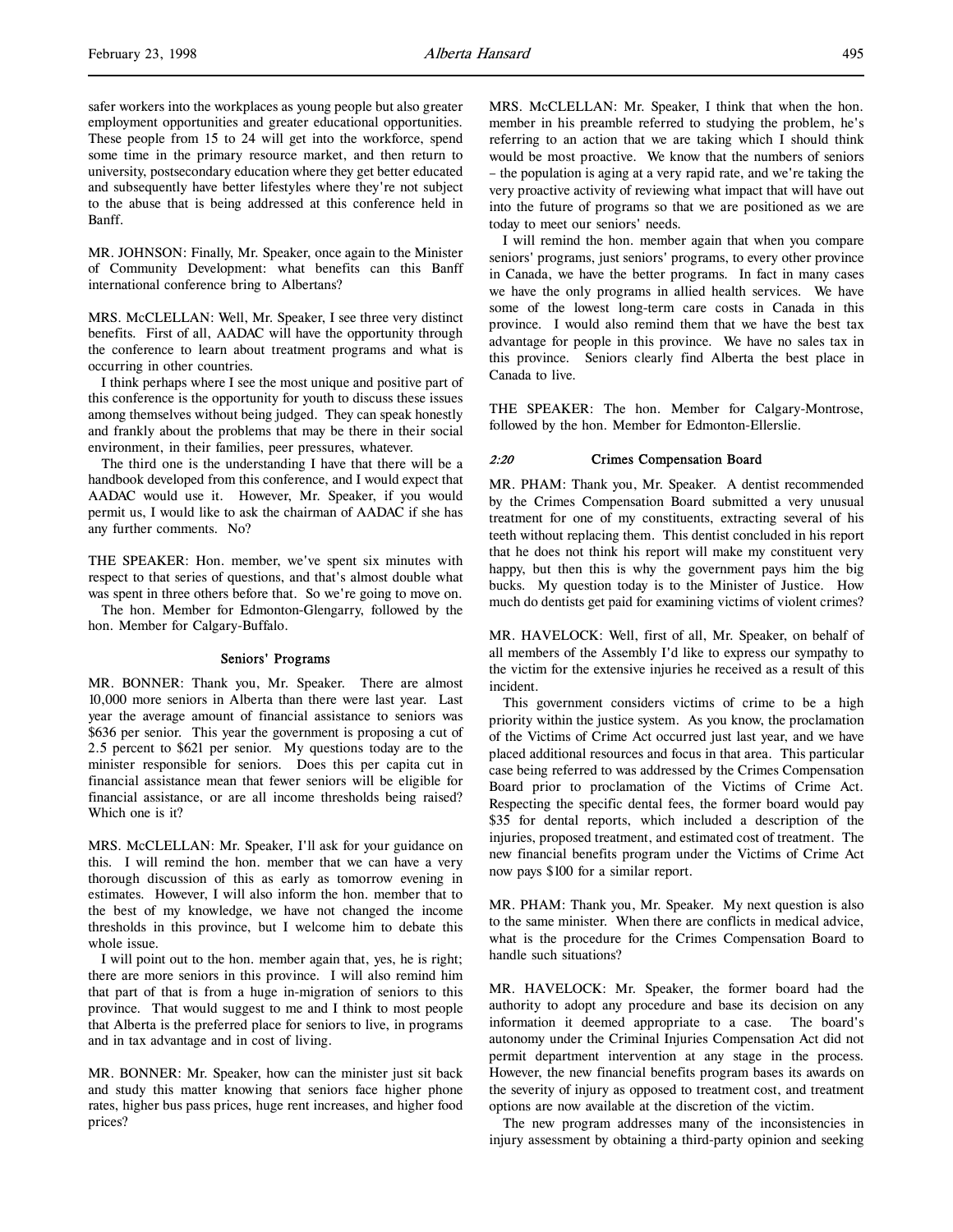a consistent assessment. Overall, it is hoped that these improvements will better assist victims of crime when we're dealing with their injuries.

MR. PHAM: Thank you, Mr. Speaker. My last question is to the same minister. Is it the Crime Compensation Board's policy to extract teeth from victims without replacing them, and how could such a thing happen?

MR. HAVELOCK: Well, Mr. Speaker, that is a good question. Since proclamation of the Victims of Crime Act significant changes have come about. I just described some of them in my previous answer.

The new program provides an award sufficient to recognize loss, and beyond that the new program clearly provides for the victim to obtain suitable treatment. Insofar as the specific case mentioned by the hon. member, the director of the victims of crime financial benefits program will contact the victim directly. The victim does have the authority to address the specific concern, and I assure the member that this issue will be resolved to the victim's satisfaction.

THE SPEAKER: The hon. Member for Edmonton-Ellerslie, followed by the hon. Member for Calgary-Currie.

# Well Site Reclamation

MS CARLSON: Mr. Speaker, Alberta Environmental Protection is proposing to issue reclamation certificates for well sites without a field inspection. Only a small percentage of these sites will ever be audited. Even with the current system of field inspections there are some companies that fill out site assessment reports that are incorrect. The farmers and landowners I met with have these questions for the Minister of Environmental Protection. How will the proposed system prevent even more cases of noncompliance occurring? You're not going to catch these guys with a few spot audits.

MR. LUND: The new system that we're looking at will in fact see a minimum of 20 percent of the sites visited and audited. More importantly, Mr. Speaker, every site will require that someone that is accredited to do this type of work will have to sign-off on the report that is sent in to our department.

Also, we are working on the standards. We're taking a lot of the art out of the standards so that, in fact, the process is much more measurable, so that we will be able, by looking at the report, to determine whether things have been done properly.

Furthermore, we are looking at how we can increase the penalty if there is an infraction. In other words, if someone sends in that a site has been reclaimed to our standards and we find out that it hasn't, there will be a severe penalty attached to it, plus they will have to go back and do it properly.

MS CARLSON: You've got to catch them first, Mr. Speaker.

The 200 people I met with want to know what value there is in a reclamation certificate that is not backed by an inspection. Farmers can't take that to the bank when they're trying to sell their land.

MR. LUND: The criteria are there. It will actually be tougher than the criteria that we have today, because today there's a lot of art connected with deciding whether a site meets the criteria. We're trying to remove that so it's very measurable what in fact is being done. Furthermore, we are working with APEGGA so

that it's an engineer that signs off on this, and the farmer, the landowner, the person that is more directly affected will also be signing off. If the farmer disagrees, we will do a site investigation, plus we are looking at extending the ability to appeal beyond one year from the time of reclamation. We're looking at extending that to five years.

MS CARLSON: It's only practical if they fill out the form correctly in the first place.

Mr. Speaker, is this minister saying now, here with the statement he just made, that he's going to direct his department to do on-site inspections, if requested, at no cost to the landowner? Are we going to see that happen in the future?

MR. LUND: Mr. Speaker, there will not be a cost to the landowner. There is not a cost today to the landowner, and there will not be in the future. Also, the hon. member undoubtedly doesn't know that we have been doing this in the green area as a pilot project. In fact, the compliance has gone up.

THE SPEAKER: The hon. Member for Calgary-Currie, followed by the hon. Member for Edmonton-Manning.

# Support For Municipalities

MRS. BURGENER: Thank you, Mr. Speaker. It's a privilege to be an MLA representing the city of Calgary. On behalf of my colleagues I'm very concerned about the issues with respect to growth that we're experiencing in our city. Our city council, our Airport Authority, a number of organizations such as our chamber of commerce have raised the issue of our grants to the city of Calgary. I'm pleased that our Provincial Treasurer met with Mayor Duerr privately on Friday afternoon. The mayor is very frustrated by what he perceives as a lack of attention being paid to this growth. I have three aldermen whose wards I represent in my community. My question this afternoon is to the Provincial Treasurer. What commitments has the Treasurer made to the mayor following his meeting on Friday?

MR. DAY: Well, Mr. Speaker, it was an informal meeting. It was a very positive meeting. It's part of the ongoing process of MLAs meeting with those for whom and with whom they have a responsibility. Calgary MLAs have certainly been bringing concerns related to growth and pressures on the city of Calgary to the table. In the discussion with the mayor I can tell you that the ongoing commitment to be working closely is firmly established, and that will lead into some specific follow-up with individual MLAs and ministers responsible for certain areas.

MRS. BURGENER: Thank you, Mr. Speaker. Again to the Provincial Treasurer: as the infrastructure grant money increase did not seem sufficient to meet the city of Calgary's needs, did the Treasurer give him a commitment to increase the funding over what he has been budgeted?

MR. DAY: The commitment, Mr. Speaker, is that all members are working on growth-related pressures. There was not a clear commitment that there's going to be an automatic grant increase to the city of Calgary, but certainly there is a commitment that ongoing initiatives should be sought for. There was certainly an understanding that growth pressures are good pressures. It's far better to deal with the problems of growth than the problems of shrinkage. It's far better to deal with the problems of people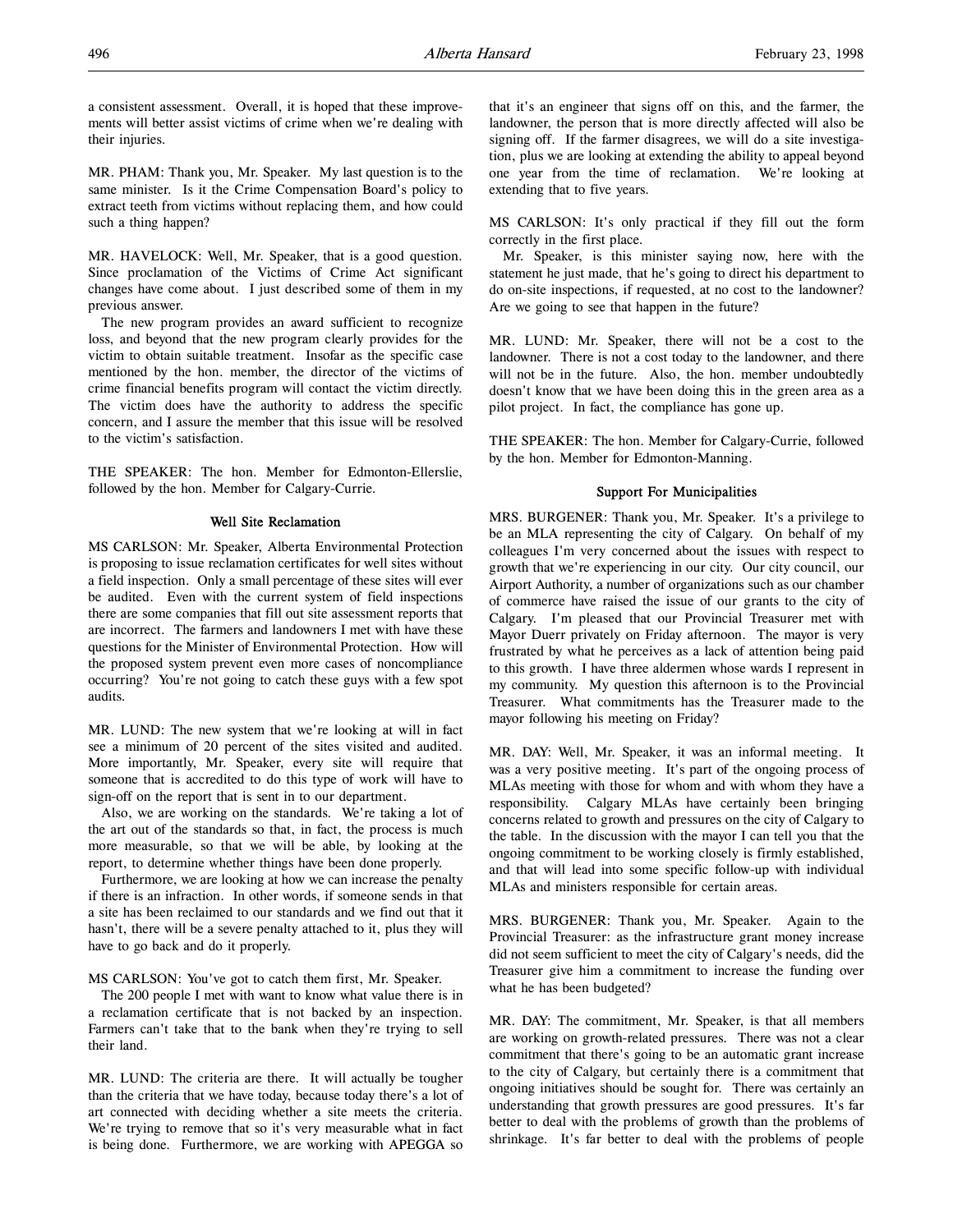moving into our province and into our municipalities than people moving out of those particular municipalities. Those discussions will continue.

MRS. BURGENER: My final supplemental. For future dialogues is there any co-ordination planned between Municipal Affairs, the city of Calgary, and the Treasurer in order to resolve this issue?

#### 2:30

MR. DAY: Actually on that specific issue, Mr. Speaker, Treasury officials and officials from Municipal Affairs are working closely and will continue to do so with officials from the city of Calgary to make sure that there's an understanding of what the pressures are, what that relates to in dollars and cents. Also, by that kind of communication, we're able to have a view brought to the table of what's going on all around the province, where there is significant growth in all our municipalities, which is positive but does require a lot of communication and a lot of collaboration so that we can truly continue to benefit from the tremendous growth that Alberta's undergoing right now.

THE SPEAKER: The hon. Member for Edmonton-Manning, followed by the hon. Member for West Yellowhead.

#### Gambling

MR. GIBBONS: Thank you, Mr. Speaker. Last week's gambling conference showed that Alberta exploits its own people worse than Nevada. The conference highlighted the fact that the VLT destroys families and communities. Now the RCMP is warning the government of the negative costs of VLTs. To the Premier: what will the Premier do to change the fact that Alberta brings in more gambling money than Nevada?

MR. KLEIN: Mr. Speaker, I read that in the newspaper, and I was absolutely astounded. You know, I understand that Albertans alone spend about \$2 billion a year in the state of Nevada, I would suspect primarily in Las Vegas and perhaps Reno. The province of Alberta alone. The casinos of Nevada are not built on winners; they're built on losers. A lot of people go down there to gamble.

Mr. Speaker, I had to check that out because I just found that figure to be absolutely astounding. Here's the key point. The state of Nevada earns most of its gambling revenues from licence fees and taxes. Taxes. There's no state tax in the state of Nevada. But there are sales taxes, there are room taxes, and literally millions and millions of people go there every year to gamble. The proceeds from gambling, unlike Alberta, go to the private sector. This is strictly for-profit gambling, whereas in Alberta the government receives all revenue from electronic gaming and ticket lottery sales after the prize payouts. This money is then returned to the people of Alberta through grants to nonprofit agencies – that's the truth – foundations and community groups. Revenues are also transferred to the general revenue fund to support important government programs like health, education, social services, and debt paydown. In Alberta all revenues after expenses and prize payouts from bingos, casinos, and raffles are returned directly to the charities. The government receives only a small licensing fee and from those activities receives none of the proceeds from gambling.

Mr. Speaker, let's make it quite clear here. We are comparing apples and oranges. Nevada is big-time for-profit gambling. If you got rid of all the casinos in Nevada, I can tell you what

Nevada would be today. It would be what it was a hundred years ago: a desert.

MR. GIBBONS: To the Premier: what guarantee is it that your gambling summit will not be ignored like the Growth Summit?

MR. KLEIN: Mr. Speaker, the Growth Summit was not ignored. All you've got to do is look at the budget and see where our priorities were placed. Certainly the priorities were placed on education and health care, infrastructure. Taxation was identified as one of the priorities, quality of life, jobs and the economy. We didn't ignore the recommendations of the Growth Summit at all, nor will we ignore the outcome and the input that is provided at the summit on gambling.

Mr. Speaker, the exercise at the University of Alberta over last week was a good exercise. Indeed, there were three of our MLAs there, we had officials from AADAC, and we had officials from the Gaming and Liquor Commission. That will all be assessed, and it will all be part of the review of the Gordon report. We have given an undertaking to have that review done by the end of August. That was one of the key recommendations in the report, and we've accepted that recommendation. So all of this input will be part of that review process.

MR. GIBBONS: Then why won't the Premier do the right and honourable thing and hold a provincewide plebiscite? Let Albertans decide.

MR. KLEIN: Well, Mr. Speaker, I go back to the Liberal positions on this issue. You know, the last election it was: phase them out in three years. In other words, if they're that addictive, phase them out in three years. Then, the next position was: Mr. Premier, with the stroke of a pen, get rid of them. Now their third position. You know, we'll ask them tomorrow what their position is – it might change tomorrow; who knows? – but today's position is: have a provincewide plebiscite.

Mr. Speaker, the policy now that was developed in consultation with the municipalities, in consultation with Albertans, municipalities saying: let us decide; let community standards prevail. But the whole policy is being reviewed. That's what the exercise was about at the university. We'll take that into consideration. We'll do our own internal reviews. That's what the summit will be all about in late April, to get good, solid, factual information. Factual information, not Liberal information.

# Speaker's Ruling Provoking Debate

THE SPEAKER: I don't know if anybody wanted to raise a point of order, but you know, questions in question period are not supposed to provoke debate, but if the questions do lead, then you do have an exchange back and forth.

So we're going to proceed now with the hon. Member for West Yellowhead, followed by the hon. Member for Edmonton-Calder.

#### Greenhouse Gas Emissions

MR. STRANG: Thank you, Mr. Speaker. It has been more than two months since the Kyoto conference on climatic change concluded. With the challenging of the emission reduction target for Canada, my question today is to the Minister of Energy. Would he please tell this House what he is doing to address the reality of the targets and ensure that Albertans will have a say in something that'll affect their every way of life?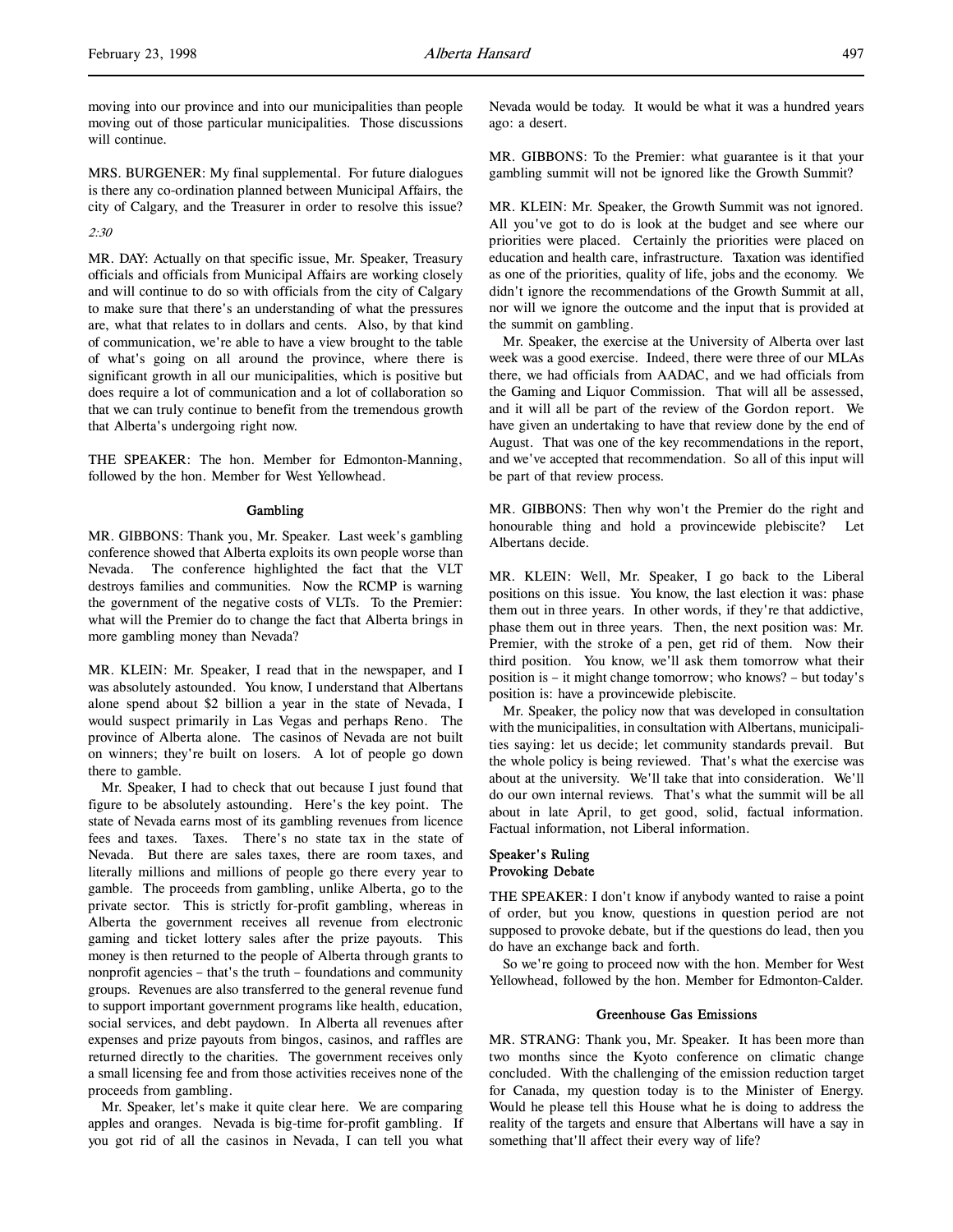DR. WEST: Well, Mr. Speaker, I think that Kyoto has been totally, perhaps misrepresented by certain groups. I'll tell you what we're doing. It follows on what the hon. Henry Kroeger, a representative in this House years ago, said to me: Steve, when you go forward, one of the key things you'll learn as you represent Albertans is to listen, listen, and listen. I wish the federal Liberals when they'd gone to Kyoto had listened, listened, and listened. If they had, it would have made our job a lot easier in explaining Kyoto to the people of Canada, as well as giving them a transparent understanding of what the future means post-Kyoto.

What we've done here is put together a task force. The Premier has asked us to set one up. It will be led by the Member for Fort McMurray, as well as myself, the Minister of Environmental Protection, the Minister of Justice, and the Minister of Intergovernmental and Aboriginal Affairs. Again, this task force will be charged with listening to Albertans and stakeholder groups.

MR. STRANG: Mr. Speaker, my supplementary question is to the Minister of Energy. What is the scope of the task force?

DR. WEST: Mr. Speaker, I think that this question, although it sounds ambiguous, is the actual issue that should have been presented to Canadians and Albertans before Kyoto: what is the dimension and scope of truth to the Kyoto effort? In Canada we represent 2 percent of the emissions. Compare that to 18 percent in China. In Canada the representative oil and gas industries and other industries, transportation, and our normal living are split about a third each as to contribution. That means that cars and trucks contribute a third of the  $CO<sub>2</sub>$ , industry a third, and your living means a third.

#### $2.40$

So the scope of this task force is to look at the broad spectrum of what's going to happen post-Kyoto to each and every one of us. It will look at transportation and the effect on that. It'll look at your houses, your electricity utilization, your furnaces, your use of hot water heaters, the insulation in your home, new housing standards. It will look at the oil and gas industry and what they have to do. It'll look at research and development. It'll look at the actual ways that we conduct ourselves each and every day as it relates to our living standards, and that may be getting rid of your new expedition.

MR. STRANG: Mr. Speaker, my final question is to the same minister. Will he clarify all the responsibilities of this task force, all of them?

DR. WEST: Mr. Speaker, one of the key elements of this task force is to, again, listen to Albertans and stakeholders – industry and consumer groups – but, also, the other area is to communicate with the federal government and the other provinces on a process that will bring us together to focus Canadians and Albertans on the issues that need to be looked at.

I'm going to table today the terms of reference that were put out by this cabinet committee on climate change. It covers a cross section of responsibilities from looking at the legal positions that have to be taken as they relate to certain constitutional protections of our energy and oil and gas reserves to also looking at the consultation process with the federal government. It also says that one of the responsibilities is to look at the environmental risks and the benefits of greenhouse reduction and its measures.

One of the other key responsibilities is to understand the science, and that's as complex as the issue itself, being of a global nature. I think that as the member and the rest of the members of the Assembly look at the terms of reference, they'll fully understand the responsibilities of this task force.

THE SPEAKER: The hon. Member for Edmonton-Calder, followed by the hon. Member for Calgary-West.

# Forest Management

MR. WHITE: Thank you, Mr. Speaker. The Alberta forest conservation strategy was submitted to this government last May. The strategy outlined how our forests can be managed sustainably. It's the result of a consensus between industry, the public, and government which included some 800 participants and thousands of hours of hard work. The questions are to the Minister of Environmental Protection. Why, Mr. Minister, has the strategy yet to be approved?

MR. LUND: Mr. Speaker, the Forest Legacy document is being approved as we speak and will be going to the printer very, very shortly.

MR. WHITE: Mr. Minister, was that the Forest Legacy report, or was that actually the response to this report?

MR. LUND: Mr. Speaker, the forest conservation strategy that the hon. member refers to was the process that we went through gathering public information. All of the communities that have forest-based industry within their communities were invited to participate. A number of them did, and they worked through the whole process. The name of the document that is finally coming out is the Forest Legacy document.

MR. WHITE: Thank you, Mr. Speaker. Will that report include a portion, one of the fundamental strategies in the report, on setting aside land as benchmark ecosystems that exclude industrial development and other activities that disturb the land so as to measure the effects of changes in the ecosystem?

MR. LUND: Mr. Speaker, the forest conservation strategy and the Forest Legacy document are complementary to the Special Places 2000 program. The program that the hon. member is referring to is the Special Places 2000 program, where we're looking at the protection of ecosystems under the endangered spaces program.

THE SPEAKER: The hon. Member for Calgary-West, followed by the hon. Member for Edmonton-Glenora.

## Seniors Health Care

MS KRYCZKA: Thank you, Mr. Speaker. My questions today are to the Minister of Health. A number of my constituents are concerned about the effects of Alberta's aging population, either because they're seniors themselves or they're concerned about their parents. I would like to ask: what assurances does the minister give Albertans who are concerned about the level of care that they or their parents will receive as they become older?

MR. JONSON: Mr. Speaker, first of all, I'd like to indicate that in a general sense I think it is part of the success of our health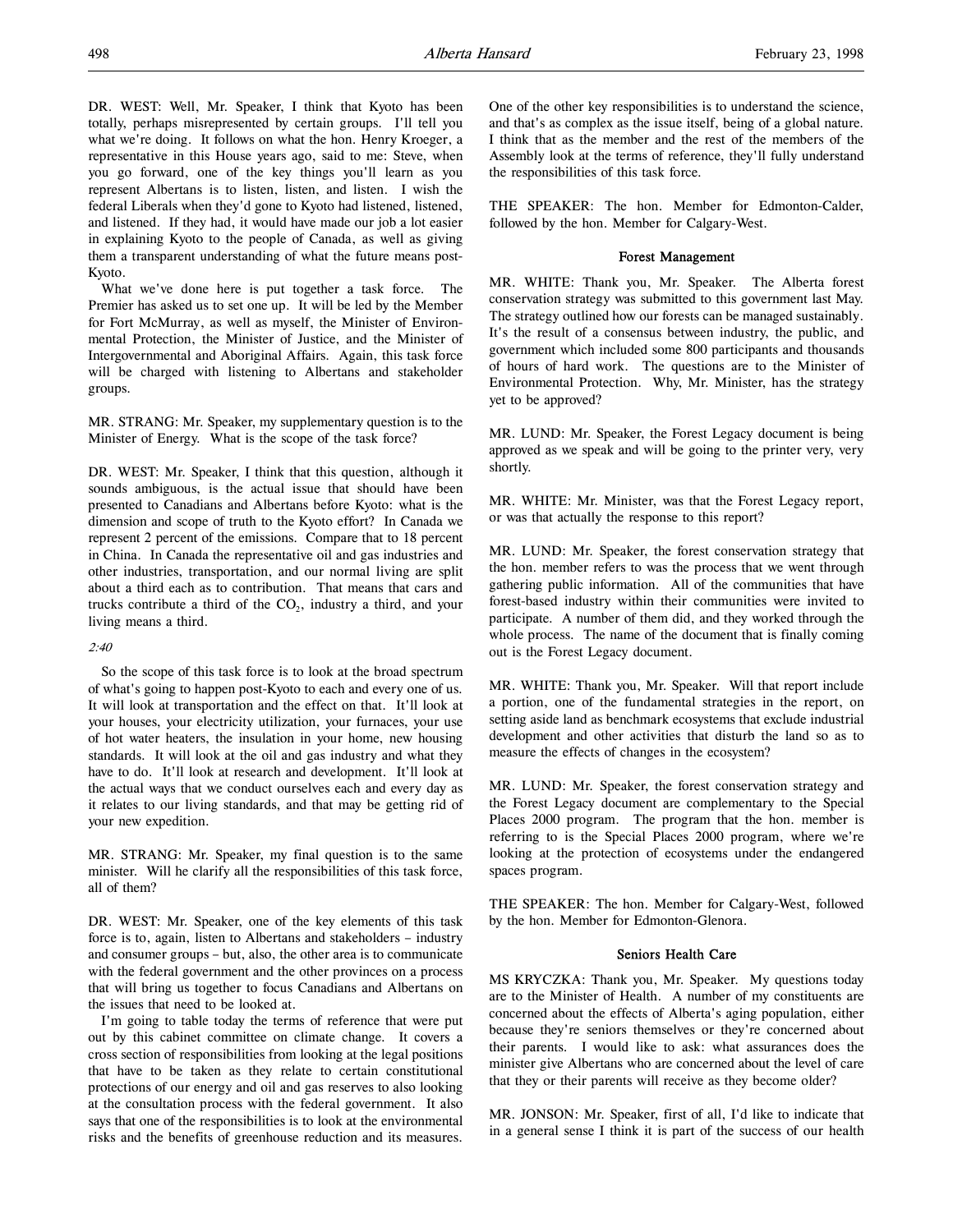care system and, I think, other advantages of living in Canada and Alberta that we are fortunate enough to have a larger older population in this province. That of course, though, does present additional needs as far as the health care system is concerned, and thus far, in the last number of years, we have increased the relative emphasis and expenditure of dollars in our health budget on home care and long-term care and a number of other programs related to seniors.

Knowing that in this province we share, Mr. Speaker, along with all parts of Canada the need to plan for and to anticipate the needs that there will be in the area of health care, we have established a long-term care review committee in Alberta Health with some very, I think, knowledgeable and energetic members on it. It's chaired by the MLA for Redwater. There they will be looking at some of the key areas such as improving our long-term care and home care services in this province, also looking at the needs with respect to pharmaceutical coverage, the whole area of different models of providing professional services. These are some of the things that are part of that review.

MS KRYCZKA: Thank you, Mr. Speaker. To the same minister. Given that seniors' benefits affect Community Development and Municipal Affairs also, what priority areas will the long-term care review committee be focusing on?

MR. JONSON: Well, as I've indicated, Mr. Speaker, in terms of the review being undertaken through Health, we're going to be concentrating on home care and long-term care, the overall accommodation policy for seniors, the pharmaceutical coverage programs, as I said, and the overall area of health care support for seniors.

Also parallel to our effort and in co-operation among the three departments, reviews are being undertaken with respect to housing and accommodation matters through Municipal Affairs and with respect to income support through the Minister of Community Development.

MS KRYCZKA: Thank you. My final question is also to the Minister of Health. Will Albertans have to wait over a year until the report comes out, or will the minister act on recommendations that are identified by the committee in the short term?

MR. JONSON: Mr. Speaker, in working with the committee, we have identified a number of areas that should be dealt with in the short term. The direct answer to the hon. member's question is no. I do not intend to wait or to delay two years to take necessary actions where there are recommendations and needs specifically identified. However, we also do need to take the long-term view. This is a trend which will extend for decades to come, we hope, in terms of there being a longer living and healthier seniors population. Therefore, we are doing some long-term planning.

#### 2:50

THE SPEAKER: Before proceeding to Orders of the Day, there was an intervention with respect to one purported point of order. There was a second intervention by the chair with respect to a second purported point of order.

Hon. Opposition House Leader, do you have anything further that you want to add in raising the point of order, or did we deal with it as a result of my intervention?

# Point of Order Factual Accuracy

MR. SAPERS: No, Mr. Speaker. I was actually raising a point

of order pursuant to Standing Order 23. It had to do with the Premier's response during question period in the exchange with my colleague from Edmonton-Manning, in which the Premier did use language that was provocative and that was in particular misrepresenting the Alberta Liberal position on VLTs. That position is crystal clear, and it stands in stark contrast to that of the government, which doesn't have a clear position. I think that the Premier should come into the Assembly and make it clear to Albertans that he misconstrued and twisted the Alberta Liberal position, which was before the election, that an Alberta Liberal government would pull the plug on VLTs in this province. Since the government doesn't have the courage to do that, the Alberta Liberal position now is to have a provincewide referendum that the government would find binding upon itself. Perfectly consistent positions. I think the Premier knows that, and he should stop twisting that particular truth.

THE SPEAKER: The hon. Minister of Intergovernmental and Aboriginal Affairs on this purported point of order.

MR. HANCOCK: Mr. Speaker, once again we see something which you alluded to in a letter which you sent to House leaders earlier on: that points of order should not be used to simply expand upon the debate that happens earlier in the House. The opposition leader has taken the opportunity again this afternoon under a purported point of order to continue a discussion which started during question period. It was a matter of debate. He continued the debate. He has again, using the purported point of order, outlined their position. Clearly everybody is now elucidated, and that's as far as it should go.

THE SPEAKER: The chair would tend to agree that this purported point of order was just an extension of debate, and I'm sure it'll come back again.

head: **Orders of the Day** 

head: **Government Motions** 

### Provincial Fiscal Policies

16. Mr. Day moved:

Be it resolved that the Assembly approve in general the business plans and fiscal policies of the government.

[Adjourned debate February 17: Mr. Mitchell]

THE SPEAKER: The hon. Leader of the Official Opposition.

MR. MITCHELL: Thank you, Mr. Speaker. I have several points that I'd like to make before I relinquish the floor on this debate in response to the budget. I had spent some time in my earlier comments talking about the fact that this budget is truly a budget that promotes money first and people second. I demonstrated the neglect of people in a number of different areas, most notably health care, education, poverty, the manner in which tax cuts have been implemented which move more and more from a progressive system to a regressive system, hurting poor people more, of course, in the process.

I didn't speak extensively enough about the effect and impact of this budget or its neglect on women or issues that affect women in particular more than they affect men. Health care is an area which falls into this category as a priority. One clear consequence of the cutbacks to the health care system is that more and more people are being discharged earlier from hospitals. They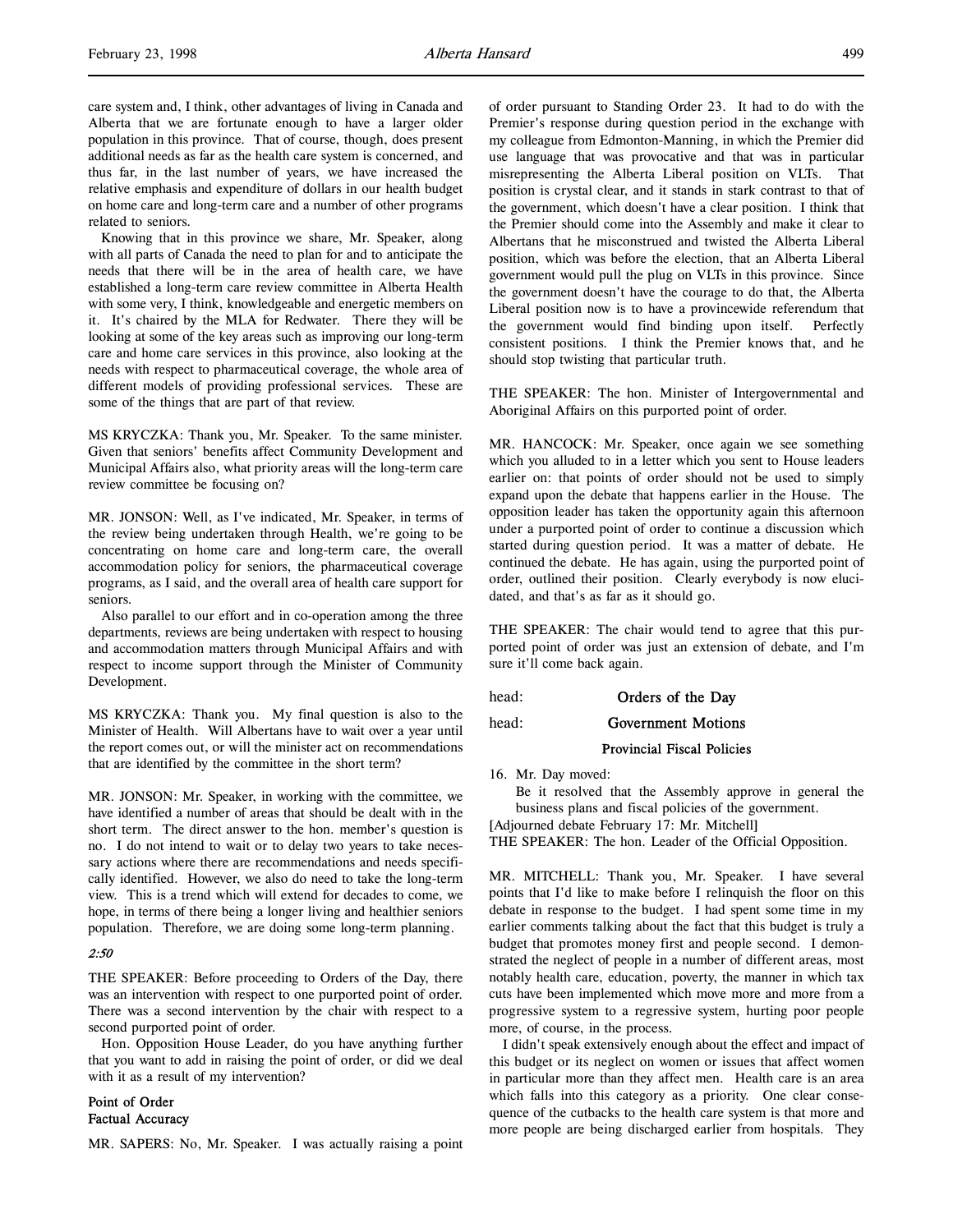are therefore sicker when they come home. Many people who at one time would have been a certainty for admission to a hospital due to the level of their ailment, injury, or sickness now remain home in the first place.

Who picks up that pressure? Well, it isn't the home care system, which is still grossly underfunded with huge waiting lists, waiting lists that have increased significantly over the levels of 1992 or '93, when the cuts began. Instead, in fact it is more often than not a woman who picks up that slack, either a mother or a sister or a wife or a niece or a daughter who picks up the slack that's caused, if I can use that term, because this government has cut back in a way that has meant more people, sicker people spend more time at home trying to recover and perhaps a longer time than they would have had they had better hospital care or the better care that they would have received in a hospital. One obvious solution to this, which many of us hopefully anticipated would be in the budget, would be significantly improved home care, but there is no commitment to that, Mr. Speaker.

There was also the question that women, of course, have particular health care needs and requirements which are particularly complex at the emotional and physical levels, and it's very interesting and unfortunate to note that no further commitment was made to women's health centres and that nothing has been done of significance to recover from or make up for the closure of the women's health centre here in Edmonton.

Breast screening was a topic of debate today in the Legislature during question period. The question of mammography and its status in Canada and in Alberta is current and public at this time.

#### MR. YANKOWSKY: What about prostate?

MR. MITCHELL: The Member for Edmonton-Beverly-Clareview says: what about prostate? We could walk and chew gum at the same time, Julius; you know, we could do both those things if you'd actually chosen to be part of a government that could understand how to do that. It's not a trade-off, Julius. Men and women can work together side by side, respect one another equally. Maybe you should learn that.

The fact is, Mr. Speaker, we see now maybe some of the enlightened quote, unquote, input that this caucus has received on the topics of proper breast screening and women's health care and that it's pretty limited in its view if the Member for Edmonton-Beverly-Clareview has had any significant input into his caucus, although I doubt that they'll listen.

#### MS CARLSON: Nobody disagrees with you.

#### MR. MITCHELL: Nobody's defending him.

Breast screening, mammography, is an issue. Women know it's an issue. It is an issue, Mr. Speaker, because a recent study of Canada Health has indicated that over 50 percent of mammography facilities in Canada are substandard. Today we were told by the Minister of Health that Alberta's levels are higher than that. At what level does he think it's good enough? So only 40 percent of Alberta's mammography clinics are below standard, or is it 30 percent or 20 percent or 15 percent? Higher has a long way to go before it's good enough, and what we'd like to see is the Minister of Health make a commitment to tabling that information in the House, not just talk about it, not just talk about it in broad brushes, but table it in the House in a way that women can have some confidence in the kind of mammography services that are

available to them, in a way that gives them a chance to evaluate the services relatively and to therefore make a choice about where they would get the best service. I would appreciate the minister at some point in the next couple of days tabling that information and saying: "Here. Here it is. We're doing better than the rest of Canada." Hopefully, he'd be able to say that we're doing well enough. I doubt it very, very much.

What's happening, one of the consequences, is that women are afraid now about the services they may receive for one of the most terrifying diseases that, I'm told, a woman can experience. They are not only afraid that they are not getting quality care at mammography facilities but that they are not getting safe care and that levels of X rays are frequently exceeding the safety standard that should be imposed, sustained, and monitored for them across this province. In fact, a recent survey has shown that in Alberta 60 percent of the equipment or film processing for this service was defective. In fact a number of these machines related to this service have shown abnormally high levels of radiation. This is not a surprise, given that this equipment is aging and has aged to a point where replacement is probably very, very necessary.

Another issue that is a health issue affecting women is the emergence and the observation of greater and greater mental health problems due to perhaps social pressures, the kinds of economic pressures that are felt particularly by women under a government that has cut services to people. Many of these services are of particular need in support of women for many, many reasons. One of the reasons is that when homes break up, it is standard practice that the woman's and often the children's standard of living is diminished significantly while the man's standard of living is increased significantly, by 73 percent, Mr. Speaker.

In fact, a recent study by the provincial mental health council has indicated that a significant percentage of those people, women included, who approach MLA offices in fact are suffering in some way or another a mental health problem. I also want to point out the conclusion by this group and its study: that more and more women with mental health problems are using the food banks. I bet you that any investigation would point out that more and more women who are homeless are homeless because they have mental health problems and have nowhere else to go and have no support. A people-focused budget would be very, very concerned about these things and wouldn't try and pit men against women, as the Member for Edmonton-Beverly-Clareview did, to justify not doing enough for women.

### 3:00

There is also, Mr. Speaker, a lack of women's voices in policymaking and program design not only in health but across this province. Some years ago, when I was elected to the Legislature my first term, an effort was made to establish the women's advisory committee and the women's council. Certainly one is gone, and the other certainly hasn't been supported in the way that it should. It was a great idea, both of them. One of the great premises that supported those ideas was that women would have better input into policy-making in areas that they had traditionally been excluded from and that legislation and government policies would be run through the screening of how these policies would affect women differently than they would affect men. That served a great social purpose. That purpose is not being served any longer. This budget could have addressed that.

Midwifery. Here's a classic case I think, Mr. Speaker, of where the government wants to take credit for a good idea, midwifery, does a lot of posturing in order to take that credit but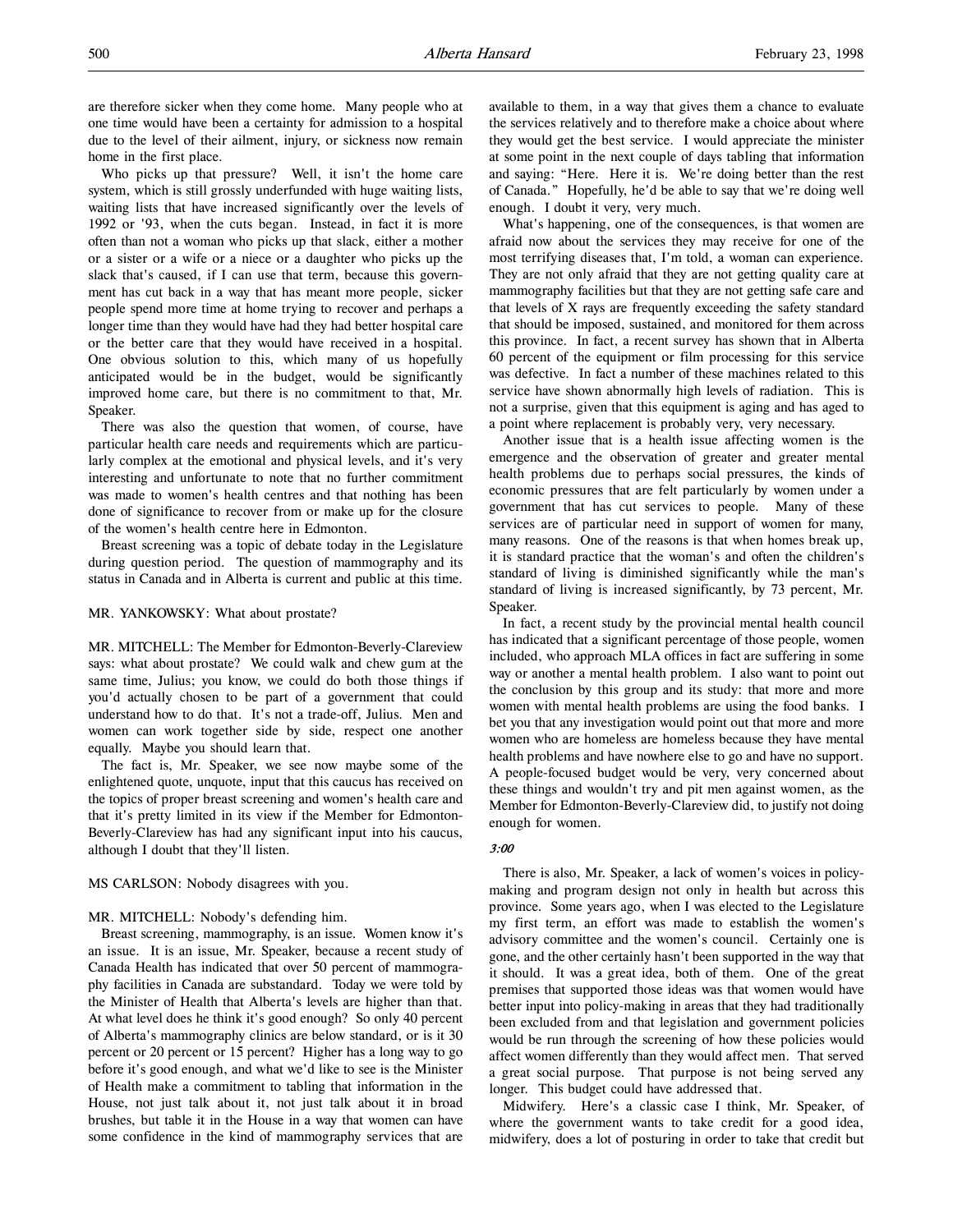Secondly, they understand that when it's all broken out, they each would get \$15,000 a year for three years to do all the things that would have to be done to set up a proper midwifery program, which could in fact save health care dollars and provide better health care services to women, more comfortable health care services to women. It's a win/win circumstance, but because this Treasurer and his Health minister can't understand that this can be done properly and how it might be done properly, again, it's gone and it's lost. Of course they're happy because they save \$800,000 and don't have to say that it's their fault. They can say that the RHAs, which couldn't have used it properly – and they understand it – didn't take it. It's a question of who's going to take responsibility, and what we don't see, Mr. Speaker, in this budget is anybody particularly taking responsibility for women's health and other issues.

One of the most glaring and evident omissions from this budget is the question of family violence and what could be done about that. We got our hopes up a couple of years ago when the government supported Bill 214, presented by former Liberal member Alice Hanson. It was all but if not in fact unanimously supported in the House, and it was because it was an excellent idea. It was because there was public scrutiny and public exposure of anybody on that side of the House who might have determined to vote against it. They were afraid to. What they did is they used in fact a tricky procedural manoeuvre to get it off the table.

Promises were made by the Member for Calgary-Currie that it would come back, that she would make certain. I heard it on the radio. I was driving through rural Alberta. I remember the day, a sunny, bright day. She said that it will come back, Mr. Speaker, and it hasn't come back. Maybe it will. Maybe it will come back tomorrow or in three weeks or the fall session or next year. But how many women would have been helped, how much family violence would have been reduced, how many children would have been helped, and how many deaths would have been prevented had that bill been passed when we had the chance to pass it or had it been brought in at the earliest possible time, consistent with what the Member for Calgary-Currie said right on radio, that it'll be back? We keep hearing that it's going to be back. Is it going to be back in this millennium, or is it going to be back in the next millennium? It's time to get it back. I know you're not surrounded by people who would actually support it, but it's time to get it back, Calgary-Currie. Let's bring it in. The person on your right probably won't support it, not unless we can reciprocate for men, I guess.

THE SPEAKER: The hon. Member for Calgary-Currie on a point of order.

# Point of Order Imputing Motives

MRS. BURGENER: Section 23(h), (i), and (j): imputing false motives. I just would like the hon. member to know that in developing the legislation for family violence, all members were asked to submit interests and comments, and the Member for Edmonton-Beverly-Clareview did that with a great deal of intensity and clear thought. I'm very pleased that when the bill is brought forward, it will reflect some of those comments. I think it's inappropriate to suggest that my colleague is incapable of recognizing the seriousness of family violence.

MR. MITCHELL: I'd like to address that point of order. I'm very happy that the member has clarified that.

I wonder if she could clarify something else, which would be related to that point of order, and that is: exactly when is she going to table it in the House?

THE SPEAKER: The matter we have before the House right now is a review of Government Motion 16. This is not a question-andanswer period.

So perhaps, hon. Leader of Her Majesty's Loyal Opposition, you would like to continue.

MR. MITCHELL: Thank you, Mr. Speaker. Thank you for allowing me to make my point, and I stand corrected.

### Debate Continued

MR. MITCHELL: Not unrelated to this is the issue of women's shelters. If the Member for Calgary-Currie was really concerned about this issue of family violence, perhaps she and others could be supporting greater funding for women's shelters, which consistently turn away women and families. That funding has been kept inordinately low because of the way they account for the number of beds and their usage.

In fact, it's appalling but true that this government will say that there are empty beds on a given night or throughout the year. You know why they say that they would be empty? Because there may be three beds and a crib in one room but only a mother and two children, so there's a bed free that night. I suppose they could have brought in somebody from some other family to use that bed, but of course they wouldn't, and that gets counted as an extra bed. It's the most deceitful way to justify something that's fundamentally wrong. Why can't they just account for it properly and then put some real money, one, into supporting them properly and, two, into doing the counseling, the preventative work, and the post work, the problem work, to deal with the problems and get them fixed?

You know, there are a lot of very comfortable MLAs in this House across there. They can go home at night to their loving families and their wonderful homes and their wonderful children, and it's very easy to block out just how other people live and our responsibility to those other people. They don't all live like that. Those shelters can be an assistance to many more people who need it desperately, and they're left without that. We can laugh about it. Calgary-Currie, you can laugh about it, but perhaps you should take some responsibility for it.

The question of day care, again, is an issue that faces women particularly, because to this point in our society women take more responsibility generally for child care than men do. The fact is that it's going to get worse. Cutting subsidies the way that that has been done is going to hurt children and is going to hurt women in particular, who take a particular responsibility for raising children.

With respect to advanced education, yes, increasing tuitions are a burden for all students, but I would wager they are particularly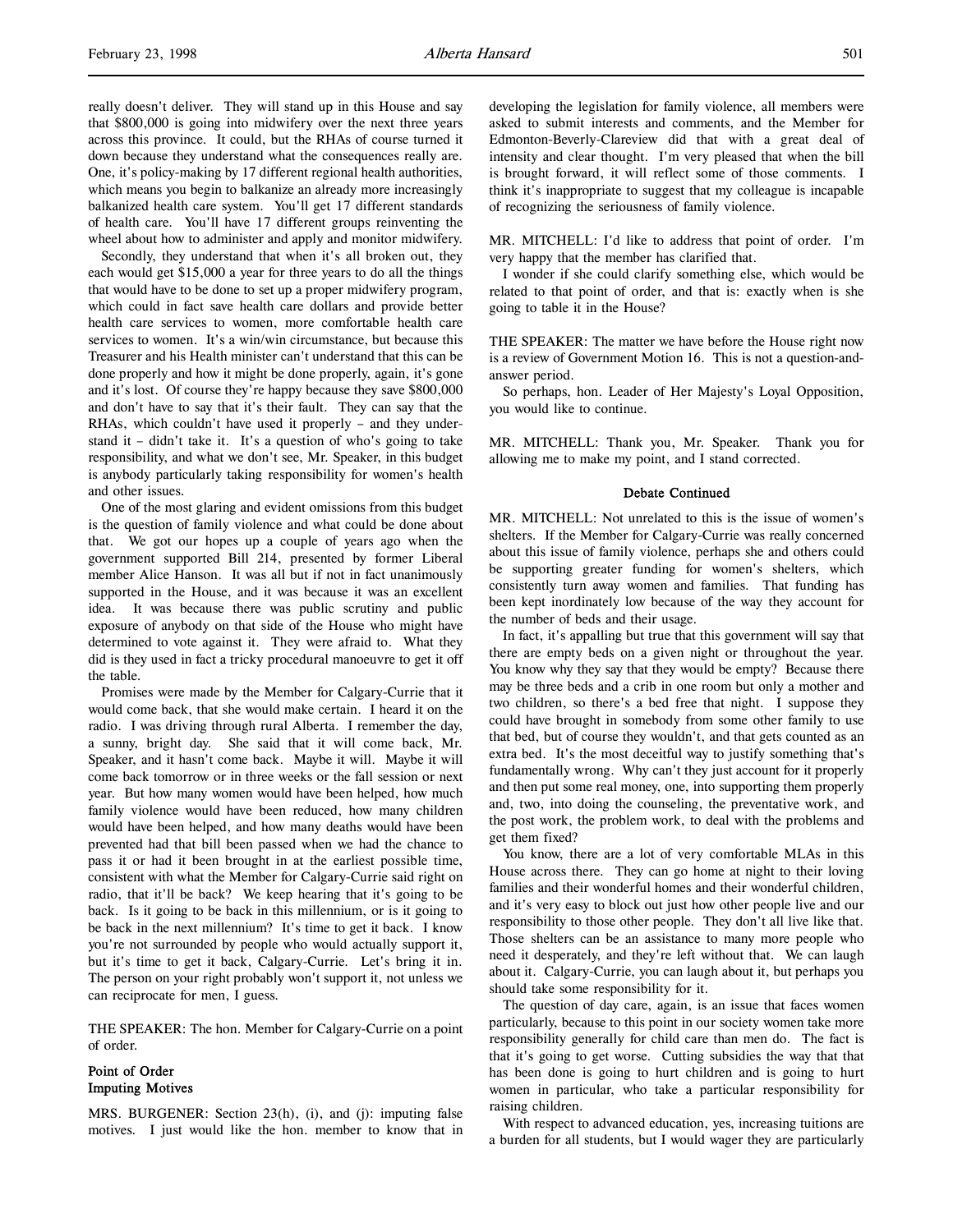a burden for female students for two reasons. One is because women tend to get lower paying jobs during the summers because the market is different for them. It's a reality; we have to acknowledge it. So they have less resources, less access to resources to pay for those higher tuitions. Secondly, some of the people who most need a chance, a second chance or a first chance, at an education to dig their way out of a circumstance that often wasn't of their making are single mothers. Tell me how many single mothers in this province have easy access to postsecondary institutions in the first place, let alone with ever increasing tuitions.

What I feel, Mr. Speaker, very deeply is that, yes, there is a budget here but that it is very, very superficially thought out, that its premises are about a mile wide and a quarter of an inch thick, and that they haven't really thought about the consequences of what they've done and, more importantly, what they haven't done for the people of this province.

# 3:10

I'm getting very, very disturbed at an emerging and sustained philosophy, almost sustained in every document we see from the government, and that is – they would use these words; in fact the member from Medicine Hat did once – every man for themselves, forgetting that 52 percent of Albertans are actually women and forgetting that in fact Alberta was never built on any kind of premise that it was everyone for themselves, ever, ever, ever. The logical conclusion of that philosophy is that somehow every individual Albertan built their little bit of Alberta all by themselves and that they're entitled to it and that they're going to stand and defend it. That isn't true, and Albertans don't believe it, except perhaps the ones that formulate policy in this government.

The strength of Alberta has been, yes, rugged individualism but never selfish rugged individualism. Always a sense of the collective, always a sense of the community, always a sense of: what is my responsibility, given that I am so fortunate, for other people in my community who simply are not as fortunate? Where does that responsibility start, and where does it end? Those are questions that used to be at the heart of debates in this Legislature and used to be the premise of even earlier Conservative budgets under Peter Lougheed, who was an enlightened man and an enlightened leader. Oh, that we should have that legacy or something approaching it even. Certainly I don't agree with him, but it was certainly enlightened compared to what we see today, and I think we have to get back to some of that sense. You can talk about it. They can talk about family values and they can talk about these sweeping higher ideals, but when the rubber hits the road in a budget, you know what they mean and you know what they don't mean. And what they don't mean, Mr. Speaker, is people first; they mean money first.

Mr. Speaker, I'm going to summarize. I'm going to say that this is a money first, people second budget. This is not a budget that should properly be called Agenda for Opportunity. This is a budget that should properly be called an agenda for missed opportunity. Alberta has been brought to a state where in fact there is a good deal of fiscal stability and strength in government, and that is an accomplishment. But that accomplishment isn't just an end in itself. Surely everything that Albertans have been asked to go through in the last four years in this province wasn't to bring us to that as the pinnacle of achievement. Surely that achievement is merely a means to an end to create a stronger, better, more decent, more civil, more dignified society where people can truly realize their potential and realize opportunities, not just in a fiscal sense but in a value-based sense that goes well beyond that.

Instead, Mr. Speaker, not only is this an agenda for missed opportunities, but this budget is an agenda for people missed. And they have missed; believe me, they have missed. They have missed the students in oversized classrooms. They have missed the students who are trying to get into universities and colleges but simply cannot afford it. They have missed the students who are struggling to stay in those institutions but are leaving with \$25,000 and \$30,000 mortgage-size student loans. They have missed the women that are picking up the burden of the health care system. They have missed the seniors who suffer particularly from the long waiting lists and the hips that aren't being replaced. They have missed the children who need hot lunch programs. They have missed the less fortunate children who need the Head Start program. They have missed the special-needs children in our schools. They have missed the 135,000 children who live in poverty. They have missed the children who live in poverty in Edmonton, which has one of the highest rates of urban poverty in the entire country. They have missed what they could do to properly monitor and assess and protect the environment. They have missed the people who are gambling, driven by addictions because of video slot machines.

Most of everything that they have missed, Mr. Speaker, are people. They haven't missed tax cuts. They haven't missed paying off the debt at all. They haven't even relinquished on that minimally so that they could help people. But they have in fact missed people.

What state are we in now in this province? Well, we've got health care and education funding that simply does not even keep up with the status quo, that will barely if at all keep up with the increases in population and the increases in student numbers and won't keep up with the depreciation in health care facilities and the lack of funding for nurses and doctors and others. They have the Edmonton public school board teachers on the verge of a strike. They have doctors on the verge of job action. They have both the biggest universities in this province raising their fees yet again just to keep abreast of cost increases and population increases, not even allowing them to maintain or sustain achieved higher levels of educational excellence. This government has been clearly accused by people who were generally on their side of having been betrayed. I'm talking about municipal authorities, who have played the game, who have co-operated, and who have not received the money to fix the roads, that they are subsidizing the rest of the province for.

We have a province that has become more dependent on gambling revenues than the state of Nevada. We have a province that is now raising more money from gambling than they raise from crude oil royalties, Mr. Speaker. What an achievement. We have waiting lists in health care and red alerts, that the Minister of Health simply won't believe. What we have is a government that has put its head in the sand and will not understand, one, that problems exist, two, that they created many of these problems and, three, that by omission they are not making an effort to fix the problems that it is government's responsibility to fix.

Two huge glaring omissions, Mr. Speaker, in this one. One is the problem that arises when you get sloganeering politics and sloganeering government policy-making, and that is: it's only an expense problem; it's only an expenditure problem. Well, it was that because they weren't managing expenditures then, and by the way, they're not managing them now. It is also a revenue instability problem, and that hasn't been addressed. That hasn't been fixed by this government but only by our suggestion of a stability fund where we would take some of the surplus funds and put them into a fund that could be drawn down for short periods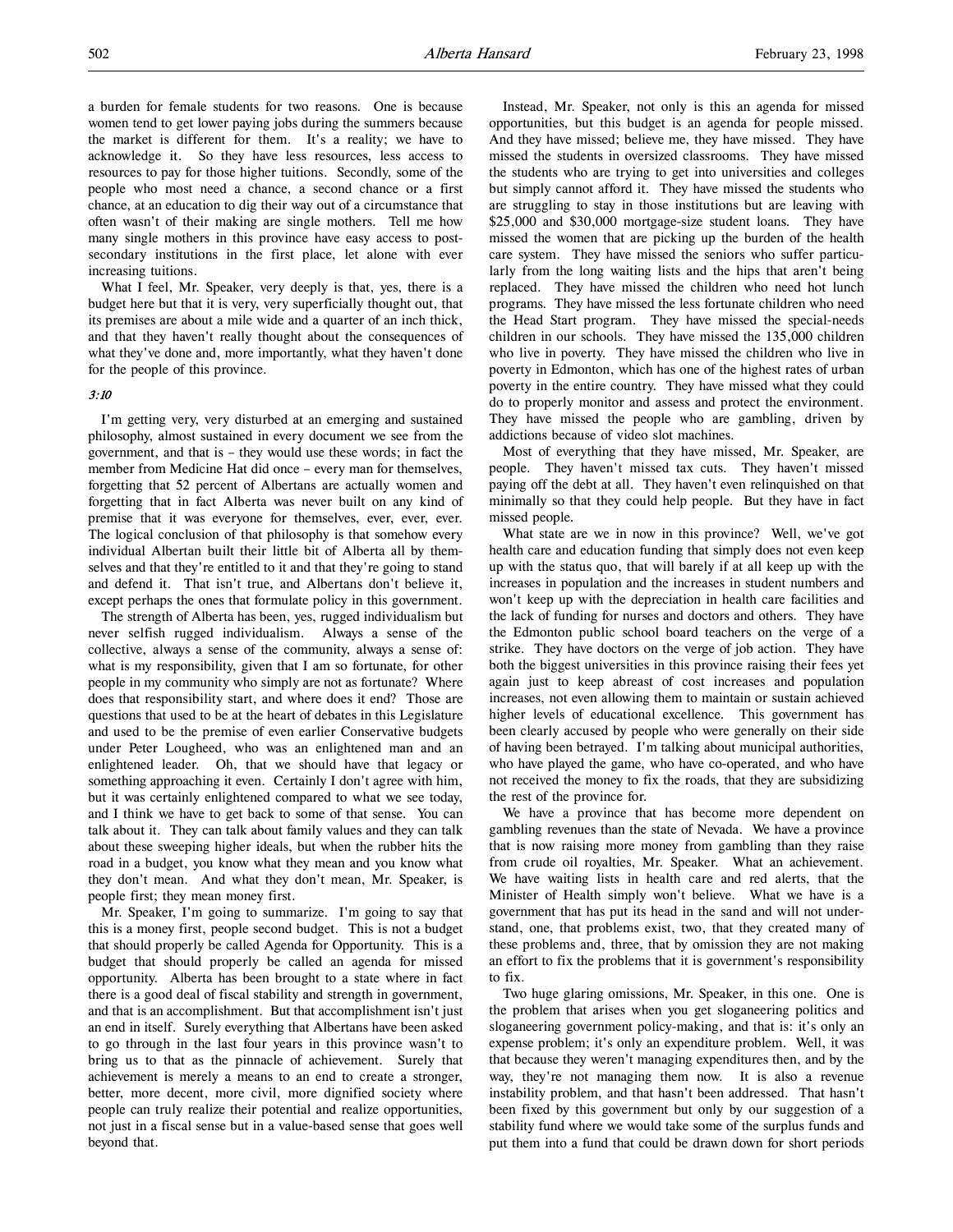of time to buffer sudden drops in revenues to this province's coffers.

The other glaring but very revealing omission or statement in this budget was a tax cut, a 22-cent-a-day tax cut, a personal income tax cut where if you waited five days, you might be able to buy another cup of coffee, and if you waited two weeks, you might actually be able to buy a cappuccino, a latte.

What happened with this is that this tax cut now contributes to the government's assertion that they have reduced business and personal income taxes to Albertans by \$500 million. What they fail to compare that to – and I'm going to do it here – is that at the same time, they have increased revenues from VLTs, video slot machines, from zero to \$500 million a year over the same period of time. So what you have here is a very clear comparison, which very clearly states, not by words but by this government's actions, where they really come from and reflects where they really come from. They have just reduced the burden on businesses and personal income tax by \$500 million over the last four or five years, and they have paid for that directly through video slot machines, which take money from the poor and the disadvantaged and the addicted, the vulnerable.

If ever there is a legacy that is established, that is sustained, that is reiterated in this budget and that will very likely be the legacy for which this government will be remembered, it is that this government put money first, and when it came to people, they gave advantage to people who were already advantaged, which is okay in and of itself, except that they did that on the backs of people who are disadvantaged and addicted and who are vulnerable and who need our care. Care is not a weak word, and compassion is not a weak word. Those are very strong words, and it should be those words that should be captured in a budget, any budget, any budget that would even remotely begin to reflect what Albertans really are, any budget that would make the people of this province proud of a government that, it's certain, doesn't live up to that kind of aspiration.

Thank you, Mr. Speaker.

#### 3:20

THE SPEAKER: The hon. leader of the ND opposition.

MS BARRETT: Thank you, Mr. Speaker. You know, it's assumed that most opposition politicians only have negative things to say about the budget, so I'm going to treat the government members to one or two positive observations about the current budget. I can even give you warning: in about one and a half minutes you might as well just leave the room, because you're not going to want to hear the rest of what I've got to say. [interjection] Oh, thank you, hon. minister.

The first item that I would say is relatively positive is the enrichment of the family employment tax credit. The tax credit was already announced in last year's budget and only reannounced in 1998, but it is a positive measure because it directs tax relief to working families at the lower end of the income scale.

But, you know, Mr. Speaker, I'm always looking for alternatives to government action, and I think I've got a suggestion that would help lower income working families even more, and that would be raising the minimum wage, which as of about six weeks from now will not have been raised in six shameless years. Every other province raises its minimum wage without economic calamity. In fact, usually when it's raised, it provides economic stimulus. It tends to bump up all other earnings. It increases consumer demand and actually promotes business prosperity. But here in Alberta: a shameless record of six years without an

increase in the minimum wage. My guess is that even if you had adjusted it all along to keep pace with inflation and other trends, it would be at least \$7 an hour, maybe even \$7.43 an hour, which is probably what it should be. It's a scandal.

I think that when you look at the history of the budget since 1992 and the fact that we haven't had an increase in the minimum wage since then, you'll see that this neoconservative revolution has caused rapid growth in the number of working poor. I think it's unacceptable that we let employers off the hook and are forced to programs like the family employment tax credit and other programs which I will get to. I suppose – I'm getting to it right now – the extended health and dental benefits for children of working poor families: this is welcome news, although again it's like a taxpayer subsidy to the employers who won't pay more than what they're required by law to pay, which is \$5 an hour.

Some alternatives, though, I would suggest, would be raising the income threshold above \$18,000 to something close to the poverty line for a family of four before benefits end. Secondly, how about amending the employment standards legislation to require prorated benefits for part-time workers, thereby reducing the need for a program like this? Third, consider exempting families who qualify for the program from paying health care premiums. My position is that health care premiums should be eliminated altogether. So far, my calls have fallen upon deaf ears amongst the government benches, so let's just talk about, I guess, the incremental steps that, even if I were a red Tory, I would consider. It would make it simpler for both the families and the government, because you'd only need to administer a single program rather than both the family health program and the health care premium subsidy.

I also think that this budget is as much about failure as it is about success. I think it tells us that the government is a failure when it comes to listening to Albertans. The across-the-board tax cut – big deal. I mean, \$1.92 a week: gee, you know, what are you going to do with all that money? Go and buy a new car? How about renovate your home? I don't think so. Albertans, when polled, were very clear. They weren't interested in minor tax cuts. What they want is for the government to put back money into people services.

I will give you an example. Have a look at the budget here. Family and Social Services: the current estimate of spending is \$1.357 billion. Five years ago the actual came in at \$1.678 billion. So what did this drop of a little over \$300 million accomplish? What it accomplished was making poor people even poorer. What it accomplished was forcing the poorest people in the province to live on maybe \$396 a month – that's to pay for everything; right? I mean the rent, the utilities if they incur them directly, food, transportation – the result of which has been a doubling of the food bank usage in that period of time here in Edmonton.

The Department of Justice in 1992-93 had a budget of \$426 million. We're now looking at a budget of \$384 million. The budget had been as low as \$361 million. Well, no wonder Crown prosecutors say that they're overworked. Hiring the extra Crown prosecutors was just a first step in correcting the problem. You've got clogged courts, clerks freaked at the requests that they're supposed to handle on behalf of judges, and judges thinking: how am I supposed to get through this caseload?

#### [The Deputy Speaker in the chair]

Then there are two more I'd like to compare. Health: this is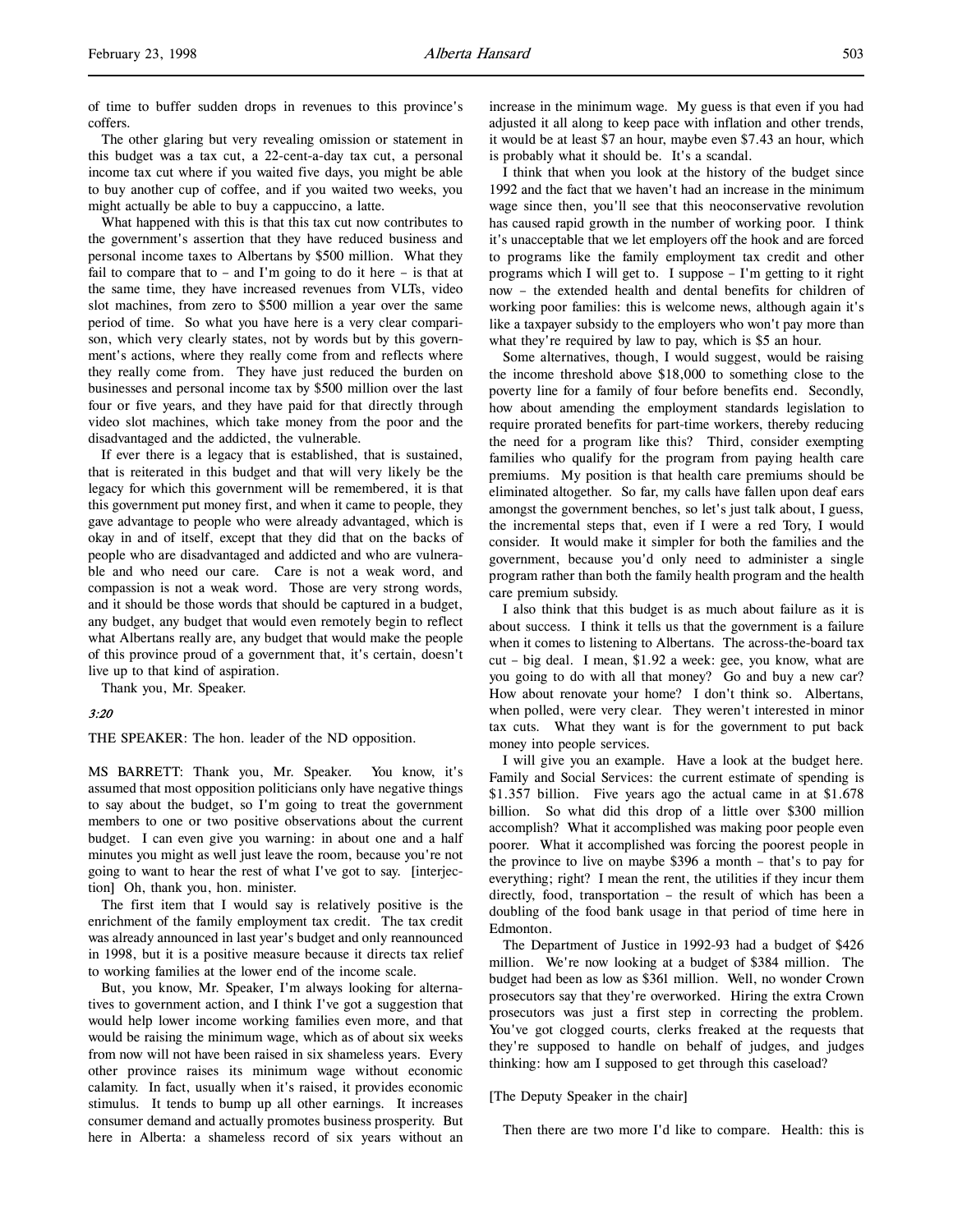the big one. Five years ago the budget for Health was \$4.133 billion. This year it is \$4.206 million. Now, when you consider population increases, when you consider inflation, when you consider the aging population of our society, I just don't believe it takes a rocket surgeon to figure out that in order to reopen the approximately 50 percent of the hospital beds that were closed in Edmonton in this time of extreme cutbacks, in order to reopen the more than one-third of the hospital beds that were closed in Calgary, you need about an extra \$300 million to \$400 million. Well, I guess it's only the NDP that's prepared to put the actual money tag on this item and say: that's where the money should be. Those beds need to be reopened. Those hospitals that were closed need to be reopened.

But when you examine the severity of the cuts between departments, in fact nowhere, relative to the '92-93 budget compared to the current budget, will you see a greater drop in funding than to municipalities. The Municipal Affairs budget in 1992 was \$836 million. This year it is projected to reach a whopping \$245 million. Now, I'll tell you what that means. It means close to a 70 percent cut – all right? – which is unacceptable, considering the cities have very limited abilities to tax. Basically, they have the ability to maybe make money off their utilities if they still own them, and they have the ability to tax on the basis of properties. Well, there isn't that much difference in the taxation of, for example, a \$100,000 house or a \$200,000 house. There isn't that much.

When I got my tax bill this year, I couldn't believe 52 percent of it going to education. I'm thinking: gee, how many times do I have to pay for education? I pay my basic taxes, my personal taxes. I pay all the hidden taxes. I pay the health care premiums. I pay the GST – oh, yeah, the GST, my real favourite. The one good thing about the GST: you know what it is? It got rid of Brian Mulroney's federal Conservative government. That's the only good thing that that accomplished.

Anyway, you look at municipalities. All of the financial responsibilities are now downloaded on them despite the fact that they don't have any flexibility compared to the provincial government, which collects fees and taxes and \$660 million projected this year just from gambling. So what happens is the city of Edmonton says: oh, we can only afford to pick up your garbage once every two weeks in the winter. By the way, when it snows, get used to the fact that on all your main roads, which are not all one-ways in this city, for probably two to three weeks after a major snowfall you're going to lose at least one lane, maybe two lanes because they don't have the money to go clearing the snow that they have to pile up when they're clearing the main roads. So it's piled up, and it's occupying at least one other lane, often two other lanes. Well, those are real-life problems associated with this government's punitive attitude towards funding of people services.

### 3:30

To get back to health care. The government says, "Oh, don't worry; we're putting money back in." Well, the cuts were too deep, and I knew that. You know, half the columns I wrote were on health care. While I was out of this Legislature, while the Liberals and the Conservatives were both voting for legislation that would strangle the ability of government to have any flexibility and instead dedicate its complete focus to debt retirement and debt repayment, net debt, nobody could predict that, gee, we might need a little more than the cushion that the government is calling for. By the way, that cushion, if unexpended, also went to debt retirement. You add up the total lies that the government got away with, and in a four-year period their budgeting was off by \$14.9 billion. That's how much extra money they had compared to what they were projecting or forecasting. That's how much extra money could have been available, even part of it, to maintain the people's services that we pay our taxes for and expect to have maintained.

Aside from the fact that cuts were way too deep and way too fast, let me just highlight one of the things that happened. During the height of the cuts in 1994 the Capital health authority here was forced to close the neurotrauma unit at the Royal Alex hospital and centralize it at the University. They also closed all but two intensive care units in this city. The health care system was overwhelmed as a result of the changes. They're now having to reopen the neurotrauma unit at the Royal Alex, and the ICU at Grey Nuns is being reopened. It cost money to close down these lifesaving facilities, and now money has to be spent again to reopen them. Money was unnecessarily wasted because this government cut health care too deeply.

I might add that to keep the hospital beds open, the ones that got closed, actually doesn't mean that you divide the amount of money that goes to hospitals by the number of beds, because there are lots of fixed, stationary, and expensive costs associated with just having a hospital. All right? So in fact each incremental bed doesn't necessarily equal the cost of all beds when divided by the total amount going to hospitals. It's cheaper and cheaper and cheaper with each bed that you open or reopen.

Now, the health care crisis in Calgary caused by this government's budget cuts is potentially even more serious in the medium to longer term. At least in Edmonton with proper funding we could very easily have five functioning acute care hospitals. In Calgary three hospitals – the General, the Holy Cross, and the Grace – were completely shut down as a result of the budget cuts. A city of more than 800,000 people, Calgary is down to three acute hospitals to service a population growing at the rate of 25,000 per year. This government is squarely to blame. Not only did the government policies close half the hospitals; they closed half the beds as well. This leaves Calgary in a situation where even if the health care system were properly funded, there are hardly any hospitals available to reopen.

So I ask myself: did this happen by accident or design? Well, no wonder the former chief operating officer of the Calgary regional health authority heads a group of investors who want to open up a private hospital. In their business plan HRG says it is needed because of the looming shortage of beds in the public system. One of their principal investors and operators told me that in person, right across the table from me last year. Now, is it any accident that he and many of the people appointed by this government to the Calgary regional health authority board have close Conservative ties? I don't think so. The government seems to be setting up a situation in Calgary where there is no alternative but to turn to private, for-profit hospitals.

Education is in much the same boat. While it's true the government's attempt to increase private-school funding suffered a setback at the Tory convention, the charter schools could pose the same threat to public education. And we still don't have the report that the minister received at least a week ago on the recommendations as to whether or not the government will continue to fund private schools, schools that want your money but don't want to be accountable to you as taxpayers.

The bottom, I would say, was reached in most departments in 1995-96, the third year of the cuts. If inflation is counted, the cuts ranged from 20 to 40 percent. I've given you all the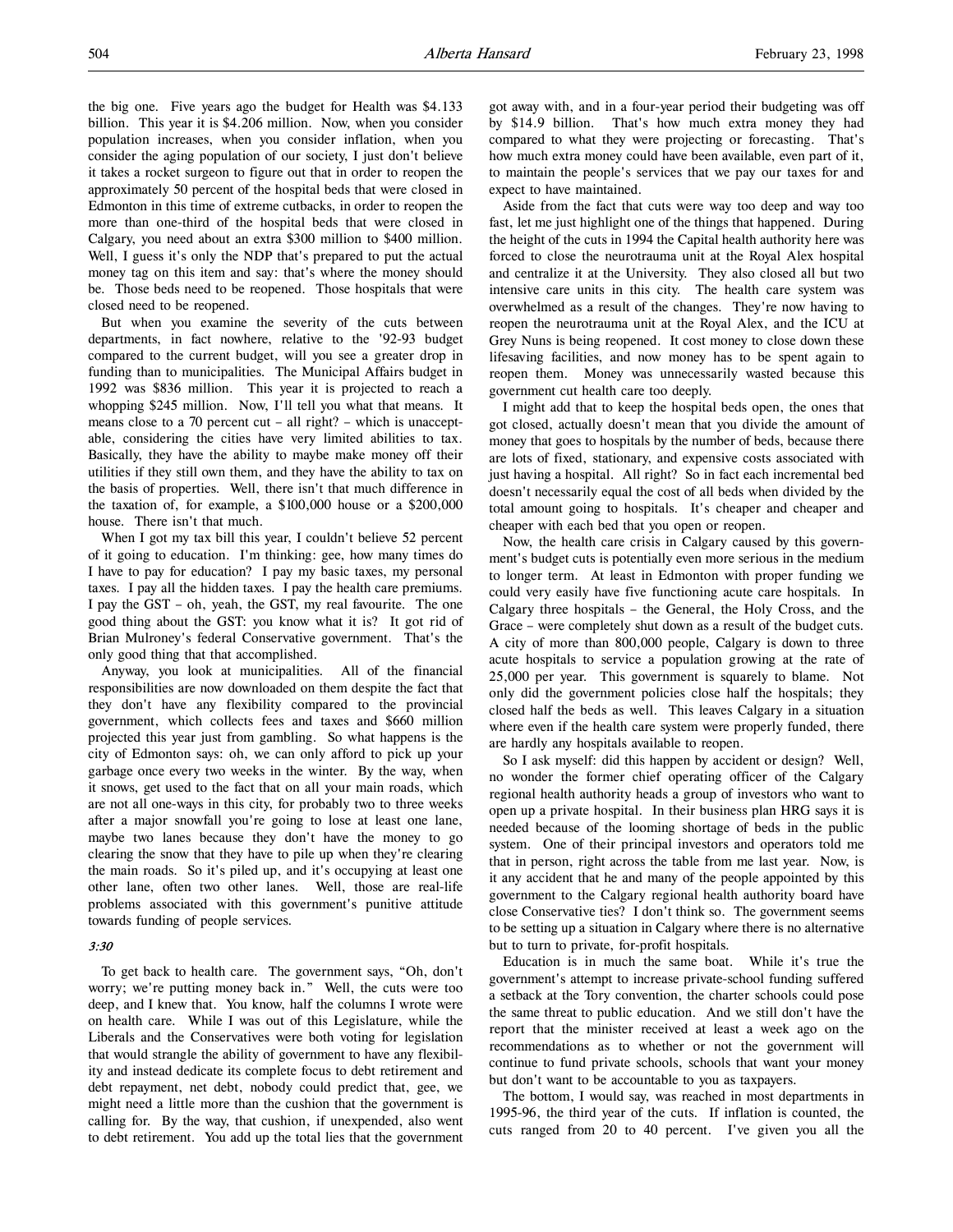specifics. We've got a 40 percent drop in Justice, a 70 percent drop in Municipal Affairs. There are other examples as well. So we now have the richest province in Canada providing the worst services to its people, and in every new budget we see cuts continue.

Oh, yes. The \$15 billion lie. It's unbelievable that the government actually got away with saying year after year that we're going to run a deficit and actually ran multibillion dollar surpluses. The administration promised to clean up the books, and to some extent they have. However, the amount of propaganda has gone up, not down. The Auditor General is no longer allowed to put financial information in his reports, so the government can control every detail. Now we get swamped with business plans full of slanted statistics, mission statements, and key performance measures, much of it meaningless and irrelevant. In Education a measure as basic as teacher/student ratios isn't even a key performance measure according to the government. Now, isn't that unbelievable? In the maintenance enforcement program we're told how success should be measured, but no measures are given. Other measures are merely self-serving; that is, other government departments all love the support they get from the Justice department. Now, it's this tight control of information that has allowed the government to get away with, you know, the big lie. The deficit made me do it.

We in the New Democratic Party know that the agenda was and still is an ideological plan to implement a right-wing agenda of downsizing and privatizing regardless of the cost to Albertans, particularly the poorest Albertans. I need no greater proof than the now Minister of Energy going to a conference in Toronto two years ago and bragging about his department, the Municipal Affairs department, having actually lost more than \$2 billion because of its haste to sell off public property. Unbelievable. You know, people are queuing up; parents are working till 3 o'clock in the morning at casinos to try to raise money for a computer in the library or textbooks. This government has cut back so much that they're forced to do this and still be at work at 8 o'clock in the morning, while this minister is down in Toronto bragging about losing more than \$2 billion of assets that belonged to the people of Alberta.

The government claims to be such good financial managers. What happened with the Swan Hills waste treatment fiasco? How about the Husky Oil upgrader? Saskatchewan makes money on its sale of it; we lose hundreds of millions. Boy, are they good managers. What about the Auditor General's criticism of their privatization efforts in deliberately inflating costs so they could, so-called, justify privatizing laundry services, deliberately by a factor of between four and eight? Whew; man oh man.

If this government was prepared to be honest with Albertans, it would give us a straightforward measure of how much investment income we get from the investments so that we can contrast them with the much ballyhooed cost of borrowing. I raised this in question period last week. If the government was really looking after taxpayers' money, they'd sell off our poorest earning assets and pay down some of our more expensive debt. Any accountant can tell you that. If it was really honest with Albertans, they would not put up with a government that makes them live with the poorest services in Canada when we live in the richest province.

I will conclude by saying that it should come as no surprise to the Leader of the Official Opposition that this budget is a reflection of the policy of money first, people second. I ask my Liberal brethren if anything has changed during the years that the NDP wasn't represented in this Legislature. No. It was like that from 1993 to 1997, and I'm glad that we have at least two members in this Assembly who will speak up for the poor, yes, even those who are on welfare. We have the guts to speak up for the poor as well as for those who are waiting for needed hospital beds as well as for the kids who deserve a lower student/teacher ratio.

Thank you, Mr. Speaker.

THE DEPUTY SPEAKER: The hon. Member for Edmonton-Beverly-Clareview.

MR. YANKOWSKY: Thank you, Mr. Speaker. I move that we adjourn debate.

THE DEPUTY SPEAKER: The hon. Member for Edmonton-Beverly-Clareview has moved that we adjourn debate on Motion 16. All those in support of this motion, please say aye.

HON. MEMBERS: Aye.

THE DEPUTY SPEAKER: Those opposed, please say no. Carried.

#### Ombudsman Appointment

18. Mr. Havelock moved:

Be it resolved that the Legislative Assembly confirm the appointment of Gerrald Gwynn Scott Sutton as Ombudsman by order of the Lieutenant Governor in Council effective April 1, 1998, for a term of five years as recommended in the report of the Select Special Ombudsman Search Committee.

THE DEPUTY SPEAKER: The hon. Member for Spruce Grove-Sturgeon-St. Albert.

MRS. SOETAERT: Thank you very much, Mr. Speaker. I am pleased to stand and support the motion. I want to take this opportunity to point out a few things about the role of the Ombudsman, which I hope all members of that committee and of this Legislature will take note of.

One of the things that I truly believe should be within the Ombudsman's power would be to investigate health care. I think that would be a good move for an open and accountable government and certainly a good move for the people of Alberta. Maybe we wouldn't be striking up very costly committees that might report in two years, whose report might get shredded.

# 3:40

MR. MacDONALD: But they get nice cars to drive.

MRS. SOETAERT: They get nice cars to drive while they're doing it, yeah. But that's off topic, and I do want to keep to the issue of the Ombudsman.

I would like to say that I hope that there are enough resources allocated to this role. It's a very important role and one that I think should pay the person what they are worth. In that role they will also need properly financed resources in order to do the homework and to keep the role of the Ombudsman very strong. So he needs support staff, he needs materials, he needs investigative staff. [interjection] No, I don't think he needs a car. However, I do believe that he – he or she; I know it's a he – should be properly reimbursed. I appreciate the work that went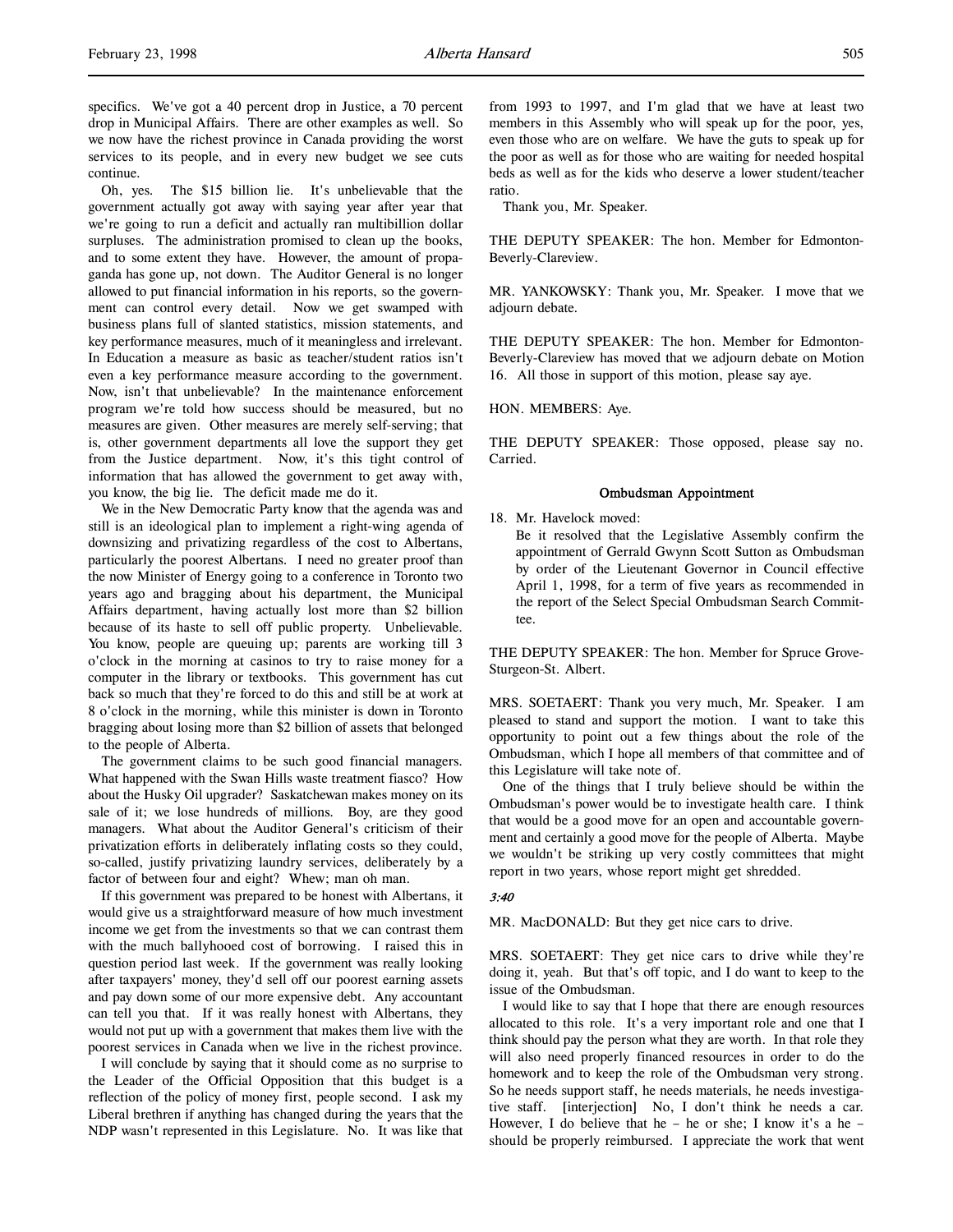Actually, an interesting analogy would be: how does the payment of our Ombudsman compare with that of other provinces? Has that been looked into? What research do they do as compared to other provinces?

So I would venture to say that it's a very important role, one that I think we all appreciate in this Assembly, and I certainly can't encourage the government and all members of the Assembly enough to include within that role the ability to look into and to be the Ombudsman for health care, because that is the number one concern in this province. I know all members of this Assembly have heard concerns from constituents, very costly committees set up, and I would venture to say that another staff person for the Ombudsman would do the same job.

So with those words, Mr. Speaker, I do appreciate the opportunity. I will be supporting this motion, but I do want the committee and the rest of the Legislative Assembly to know that I would like those two things dealt with. Is that person being properly reimbursed? Does he have the resources to do the job properly? And I think we should consider health care under his domain.

Thank you.

THE DEPUTY SPEAKER: The hon. Member for Edmonton-Centre.

MS BLAKEMAN: Thank you, Mr. Speaker. I, too, am rising to support Motion 18 today. I think the role of the Ombudsman – and in this case it is a man, so we'll say Ombudsman – is a very important one for Albertans and for the legislators in this Assembly. The Ombudsman does serve as our check and balance against the tyranny of government, and in a just society it allows for levels of appeal that our citizens require and shows us to be open to that kind of appeal. I'm sure most of the people in this Assembly have had constituents come to them who really are in need of the Ombudsman as a final resort in trying to work through their problems or their encounters with government and come to a satisfactory result.

One of the things that I've noticed is that when this government does have a good idea – and I'll grant that it does have them occasionally – they don't seem to fund it properly. I'm really hoping that enough funds are given to this person and their office to support the work of it. I'm wondering; I don't think I'm privy to this information: did we have the resources in place to attract the best and the brightest? I hope we're not in a position where we would have to be looking for someone who's able to subsidize their salary. I think this is an important job, and it should be treated that way.

I'm wondering if we funded the administration and the office of the Ombudsman properly. Can our new Ombudsman concentrate on the task at hand, or are they forced into counting paper clips and monitoring whether they're using both sides of sheets of paper to save money? Are they going to have to be constantly watching their activities to make sure that they don't run out of funds, that they don't go over on a meagre budget? I think that this is certainly happening in a number of agencies and departments in the government. I think that when we're trying to offer a service like the Ombudsman to the Alberta public, it's important that we stand behind it, that we don't make it an empty shell, that we don't make it a slogan.

I'm wondering about the resources that are allocated to this

agency, to the Ombudsman's office. Will they be able to afford a toll-free 1-800 line so that Albertans can call in to their Ombudsman to speak with them? I find that many of the people that call me with concerns where they wish to appeal to the Ombudsman don't have many resources. It's an important tenet to me that we make this office as accessible as possible. Certainly there is experience that tells us what that amount of money can be.

Will this office be staffed well enough to process cases within a reasonable period of time, say, within two weeks for an initial contact to say, yes, we got your letter or, yes, we got your phone call and we're working on it? I'm interested in what the benchmarks would be, the expectations for the time that would elapse before a case has been properly investigated. I'm assuming that every commitment is being made here that there would be proper investigation and time expectations for the results being investigated, the results being given to the constituents, and the case closed. That requires resources.

So I think having an Ombudsman is an honourable thing, and it reflects well on the Legislature. I truly hope that the resources are in place to support this office.

Those are just a few points that I wanted to make in support of this motion, and with that I can conclude my remarks this afternoon.

Thank you.

[Motion carried]

# head: Government Bills and Orders head: Third Reading

# Bill 1 Protection of Children Involved in Prostitution Act

MR. HANCOCK: Mr. Speaker, I would move that the motion for third reading of Bill 1, Protection of Children Involved in Prostitution Act, be amended by deleting all the words after "that" and substituting the following:

Bill 1, Protection of Children Involved in Prostitution Act, be not now read a third time but be recommitted to Committee of the Whole to enable the committee to consider further amendments to section 3 of the bill.

[Motion carried]

# head: Government Bills and Orders head: Committee of the Whole

[Mr. Tannas in the chair]

THE CHAIRMAN: I'd call the Committee of the Whole to order.

# Bill 1 Protection of Children Involved in Prostitution Act

MR. HANCOCK: I would move that Bill 1 be amended as follows. Section 3 is amended, (a), in subsection  $(1)(b)$  by adding "subject to subsection (2)," before "on the child's" and, (b), in subsection (2) by striking out "Notwithstanding section  $2(1)(b)$ , if" and substituting "If."

# 3:50

# THE CHAIRMAN: Okay. This will be known as amendment A5. The hon. Member for Edmonton-Ellerslie.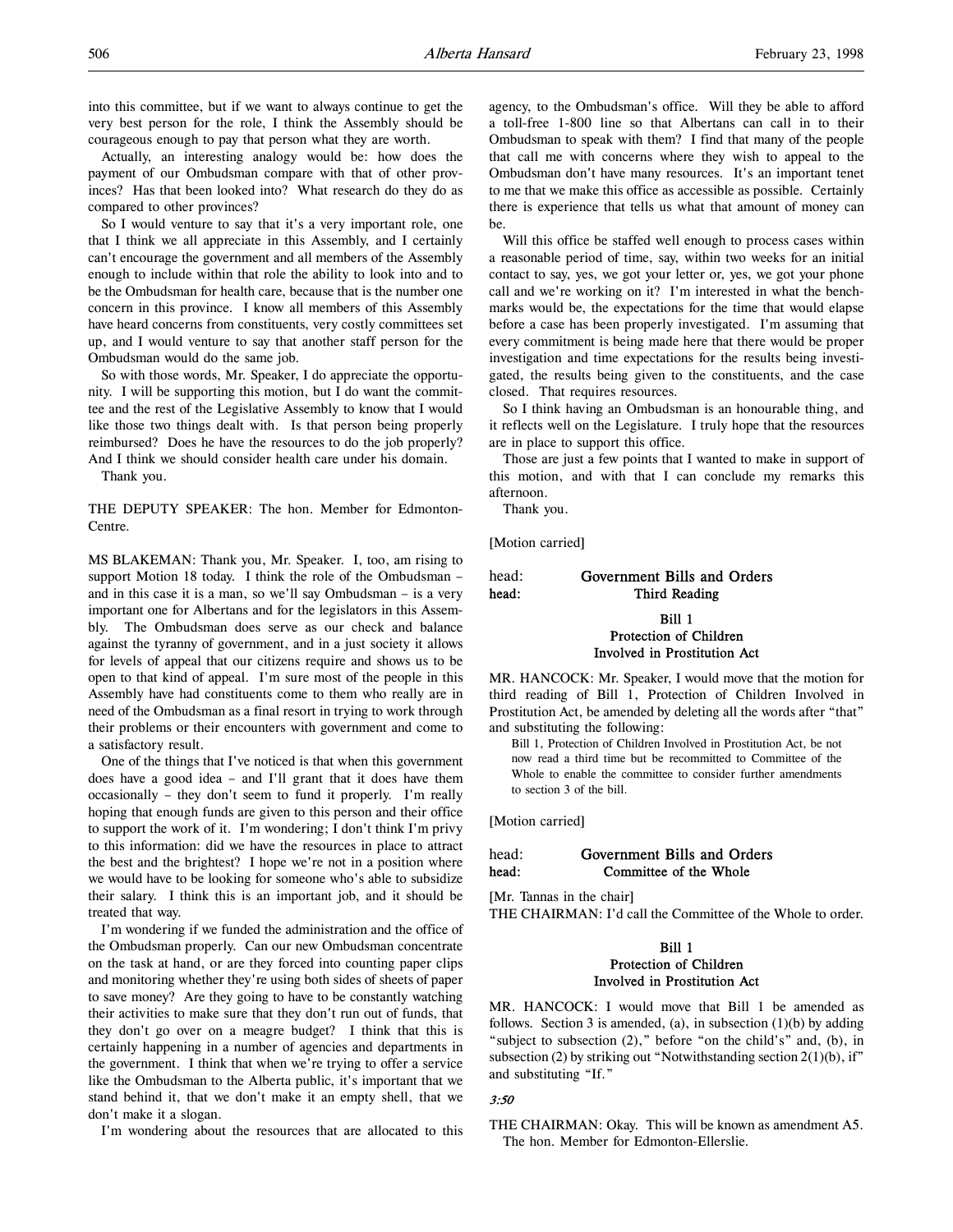MR. HANCOCK: To the best of my knowledge, Mr. Chairman, there was an error made by a member of the opposition who brought this section forward, and we've been asked to revert because the amendment that was being brought forward . . .

THE CHAIRMAN: Hon. Minister, it seems to me that the Committee of the Whole approved of the amendment and it was further recognized in Assembly. That would be just as an addendum to your explanation as to why we're here.

The hon. Member for Edmonton-Norwood.

## MS OLSEN: Just on the amendment?

THE CHAIRMAN: On the amendment, absolutely.

MS OLSEN: Absolutely. Maybe I can clarify this. The issue was brought up on the bill that the section appeared to be inconsistent. It was brought up by a colleague on my side of the House. The amendment was put in by the government members, by the minister, and agreed to. We now accept the rewording again back to the original wording of the bill. We're an extremely co-operative group here, and we just want to see this bill go forward. Hopefully that puts that issue to rest, and we should move on.

#### [Motion on amendment A5 carried]

MR. HANCOCK: Mr. Chairman, I move that the bill be reported when the committee rises and reports.

THE CHAIRMAN: All right. The hon. Deputy Government House Leader has moved that this bill be reported when the committee rises and reports. All those in support of this motion, please say aye.

HON. MEMBERS: Aye.

THE CHAIRMAN: Those opposed, please say no. Carried.

# Bill 16 Appropriation (Supplementary Supply) Act, 1998

THE CHAIRMAN: The hon. Member for Spruce Grove-Sturgeon-St. Albert.

MRS. SOETAERT: Thank you very much, Mr. Chairman. I'm glad to have this opportunity in committee to speak to the supplementary estimates, which include all departments. I appreciate the opportunity to ask questions and to speak to these.

Under the Health estimates what I was very sad to see is that nothing was allocated for boundary accessibility. I would venture to say that as we're having committees set up to look at boundaries, one of the things they should have looked at is accessibility. So I would say that instead of just building little kingdoms around our province, we would be much better if we had open borders and open boundaries, and I saw nothing in the supplementary estimates to allay the concerns of many of my constituents about boundaries and accessibility. I saw nothing about long-term care beds and increased funding for that.

In fact, I was glad to see that a physician fee-for-service pool

was included, and I appreciate that. Especially I remember Redwater not having enough doctors to keep their facility open around the clock, and that's also happened in other areas. That's a concern for me, because the farther away from the larger cities you are, you are vulnerable in those situations when you do need emergency care. If those hospitals are not available, that 20 minutes in a journey can often mean the difference between life and death. So I do appreciate that they are looking at something to properly reimburse physicians, and I would like to see more put into the fact that we need to court doctors into serving some of our isolated areas. They are isolated for a few reasons. Number one, they don't have partners, often, to practise with, and that makes it a lonely type job. It also is a change and an isolation factor for their families. So I think it has to be rather enticing if you're going to ask physicians to do that.

A onetime infusion was given to the regional and provincial health authorities for the issue of equipment replacement and to ensure that the medical equipment is compliant to the year 2000. Well, of course one would support that in supplementary estimates. I have to say that I wonder if within this there has ever been a tracking done of the equipment that was shuffled in and out of hospitals that closed: what happened to that equipment and where it went. Did we sell it for next to nothing? Or is it stored in some of the minister of public works' big garages somewhere, turning obsolete so we have to buy new stuff? I guess that's a question that could rightly be asked under this because it certainly is a reasonable request to issue improvement of equipment, though I know that many hospitals fund-raise for that.

I think that's a sad statement. I'm not against fund-raising, but it seems that every time we turn around, it's fund-raising for schools, fund-raising for hospitals, fund-raising for all kinds of projects. It should be ultimately the responsibility of the government to properly fund health care and education, and I don't see that happening here.

It was interesting that money went to eliminate the deficits inherited by regional health authorities. Now, I guess regional health authorities are in a situation where they are in a bit of a moral dilemma when they say: "Can we run this? Can we actually deliver the service and not run a deficit?" I would say most of them know that they cannot. I think that if you're on that board, there's a part of you that says: how can we possibly run a deficit? Then the other part says: how can we possibly not and still deliver services? So I think that if we are ending up giving injections to eliminate deficits, et cetera, maybe it's time to revisit the amount of funding that is going to health care.

Now, going to Municipal Affairs, a few things about that. The supplementary estimates are requesting money for "Alberta Social Housing Corporation to fund additional realized losses on disposition of mortgages and properties." Well, some dispositions originally planned for '98 have already occurred. I guess my question then was: have we got the best bang for our buck there? What was the total book value of the mortgages? I think I asked this earlier, and I would appreciate an answer. I think in committee would be an appropriate time to get that, unless of course the minister is going to send letters with the responses. I haven't had an opportunity to hear from the minister, but maybe now that we're in committee we will. I do know that I asked that in second reading. I wanted to know, really, the cost-benefit analysis of that.

#### 4:00

Public Works, Supply and Services. I always do like to ask questions of the hon. minister and Member for Stony Plain. It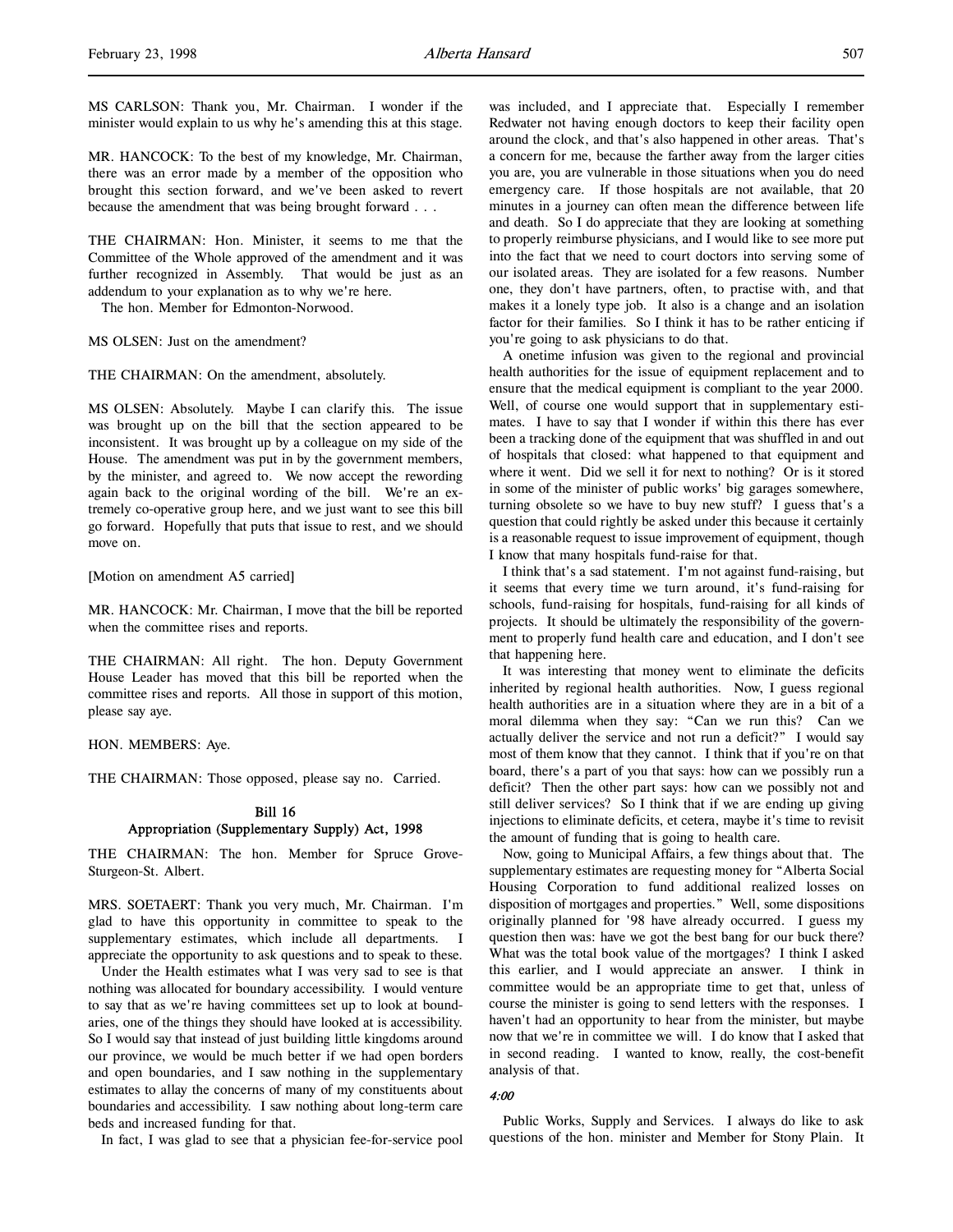does his heart good to answer my questions I know. One of the things I would like to ask is on the government requesting \$6.6 million to settle the Government Centre lands agreement with the city of Edmonton. I guess some of my questions, if the minister is free to give those answers, are: what is the substance of this agreement? What other needs is the government referring to in this request? How much of this \$6.6 million is for "other needs," and how much is for the agreement with Edmonton? Why is there no proper breakdown of other needs?

I'm wondering about the new plane for the Premier and his entourage. Was that under the regular budget, or was that under supplementary estimates? I would really love it if the minister could possibly respond to that today, because I'm sure he'd know whether that plane was just in extra money or if it was allotted in the budget and how much it cost. I appreciate that he did give that information to others in our caucus. However, I haven't seen the actual written paper yet, so I would appreciate if it were put here in the Legislature.

Of course, I love to speak about Transportation and Utilities. [interjection] Oh yes, I do. One of the things that I see here is the disaster recovery program. I guess what I think we should work on together in this Legislature is what constitutes a disaster. For example, the Minister of Labour turning his back, walking away: would that be a disaster? No. However, talking too loudly in the House would be. But with his back to me, it's just, you know, a little hard to concentrate.

However, I do want to talk about transportation . . .

#### MR. WHITE: And a broad back that is.

## MRS. SOETAERT: And a broad back, yes.

But speaking about something else now, the disaster services. I appreciate it when the minister acts promptly. I think people don't realize that when you have a disaster and you lose your livelihood or you lose maybe some of your livestock if you're a farmer, people grieve. It's a grief not the same as losing someone you love, but it is a grief that you are losing something you have invested a lot of your heart and soul into building, and I think a prompt response from the government is appropriate. So I would venture to say that certainly the way the Peace River downtown core was dealt with was inappropriate. That was not timely, and it was very disappointing.

I also would venture to say that within this disaster program we have to address the issue of FIDP. It's obviously not working and certainly not for farmers who have had two years in a row of being too wet. They can't even get on their fields. In fact, I heard a story – I don't know if it's true or not – that farmers are actually scraping off the snow up north and putting the seed on the ground so that when it does thaw, they can grow it, because they know it's going to be too wet for them to get on. That's a story I heard this weekend; I haven't had a chance to validate it. But I would hope that certainly members from that area would be concerned about it and ask questions on their behalf in the Legislature. They certainly should be asking about that, because what we're talking about there is communities dying out. I would venture to say that if the government truly cared, we should be working with these farmers. Maybe it's time we look at a different crop up there or a new way of farming. Maybe they need some research help that the department has and certainly can provide.

That's not saying, you know, just walk in and do what you like. You always have to work with people who are involved in this,

but certainly there is a way to address these disaster areas with some compassion and with some common sense so that we don't lose some of these small rural communities. I would think that members across the way, some of them, should certainly understand the importance of small rural communities. If you lose 10 or 20 farmers that support that community, you know that community is gone. So I would like to see a review of our disaster programs because they are not meeting the needs of different people and, also, a way to have a prompt response from this government because people are grieving and certainly do need that quick response to cope with what they're going through.

After the Growth Summit there was a big announcement, I think to try to keep municipalities happy, that there was going to be a \$100 million cash injection, this onetime funding for infrastructure initiatives. I see that is mentioned here under supplementary estimates. Now, that's a good first move, but the problem with that is that it's never consistent. It's on the mood of the minister of the day and if he can convince the rest of his cabinet colleagues to go along with him. Maybe he's getting too much heat or too many phone calls from local municipalities, so we've got to give them some money to keep them quiet out there. Let's give them \$100 million. We'll pretend it will help infrastructure. Once you spread it out, it's really a drop in the bucket.

If we're really looking at that north/south trade corridor, which I think is essential to this province – I support the minister in his goal to try to get that double lane, certainly all the way up to Grande Prairie for starters – that \$100 million doesn't even touch the work that needs to be done in Edmonton to tie into that north/south corridor. In fact, \$240 million is what will be needed for the Edmonton part of that corridor. So that \$100 million – yes, I'm glad it's there, but I'd love to see a breakdown of where it went, what piece of road did it complete. I don't see that here, and I would hope that before we go to third reading, maybe the minister would have a chance to support that. Oh, it's under here, the grants to rural municipalities. Okay; I've got it here. As I understand it, then, this \$100 million was broken down and it is in there. I'll correct myself before somebody else pops up, because the chairman caught it but others didn't. That \$100 million still isn't going to go a great ways to doing that north/south corridor.

However, the resource road improvement program, which helped rural municipalities maintain their roads impacted by heavy industrial traffic or intensive agricultural activity – I just got a call on Friday about another road. I think it's highway 30 near Edson, and that is actually another primary road but really used a great deal by logging trucks and in terrible need of repair. Now, I don't see how the resource road improvement program helped that. It didn't help it at all.

So I realize the \$100 million is a good move, but my concern is that it's never consistent. It's kind of like: oh, we have a little extra; let's take something from maybe lottery dollars and give them another road, and they'll be happy for a little while. I think what municipalities deserve and certainly across this province is maybe some consistency in funding. [interjection] I missed what the minister said.

MR. HANCOCK: I said that was a new a new one, you asking for someone else to be quiet.

### 4:10

MRS. SOETAERT: Yes, it's odd that I would ask someone to be quiet, Mr. Chairman, but it has been known to happen. [interjection] After all, yes, my background in the classroom.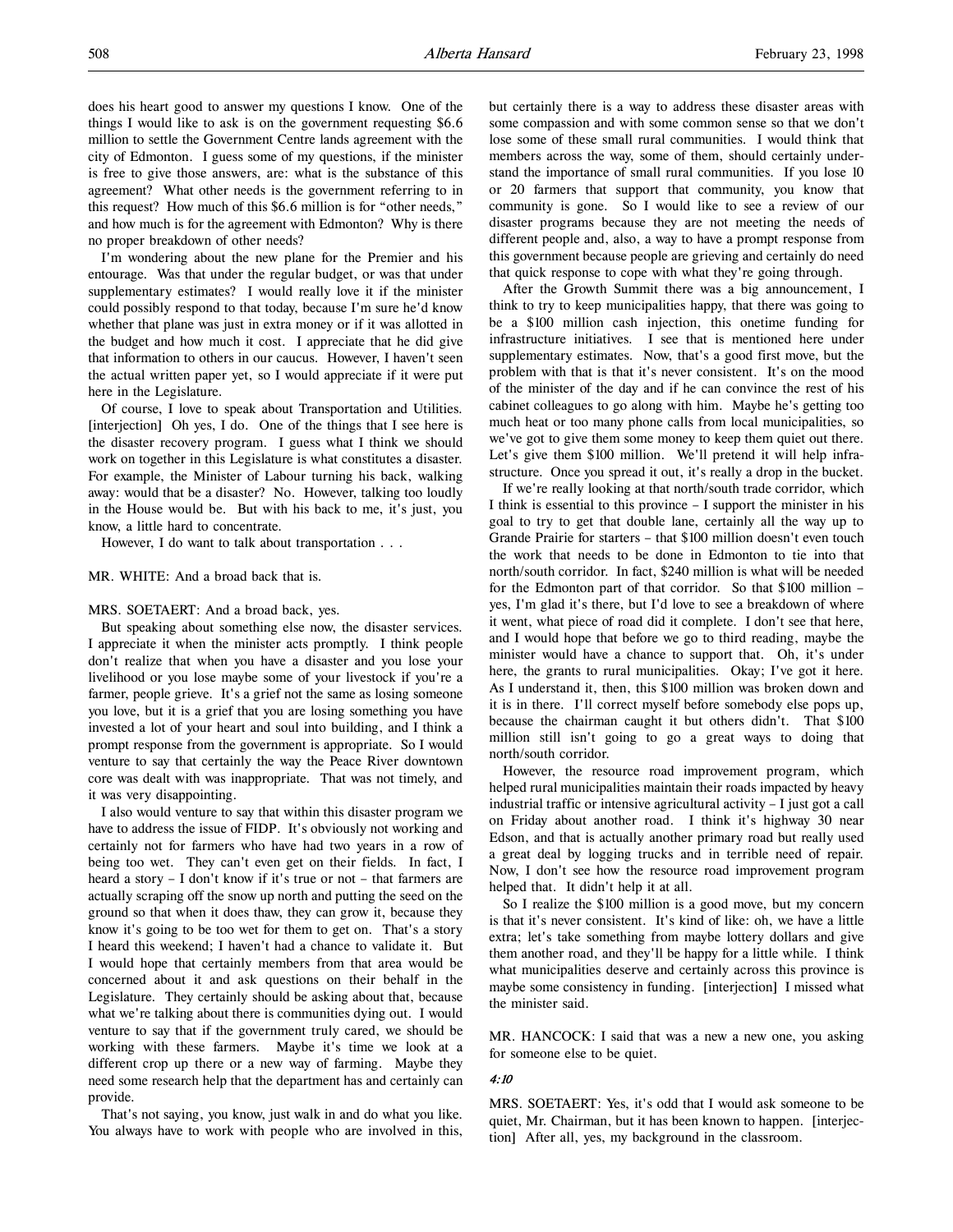I see, one, rural utility grants and services, and that funding was supposed to "help reduce the backlog of eligible distribution system extension projects under the Rural Gas Program." Now, my question to the minister on that would be: was that extra money spent for the transition to get Alberta gas privatized, which is one of the bills we are discussing presently in the House? Was that what that was for? I'd just like some clarification on that and how much money went to it.

I want to speak for a moment about advanced education. I'm very sad to see in Advanced Education nothing, no sense of relief for students who are doing their utmost to make ends meet. I know many students who work part-time. They have to live in the city away from their homes. That's why they have to get accommodation, because it is too far to commute. They are paying ever increasing tuition costs and working part-time, trying to get good marks, trying to get through those intense years of learning, which I encourage. No education is ever lost, and all of it is extremely valuable. I would hate to see people dropping out of different programs in advanced education because they just can't afford to go. I don't think that's the Alberta I want. I know it's not the Alberta I want, and it shouldn't be the Alberta they want. Yet regretfully that's the Alberta we're getting.

Now, I was glad to see some infrastructure dollars. I've been to a few of these facilities. In fact, I've gone to fund-raisers for several of them, which is always a delightful evening. But I would like to know where those infrastructure dollars went, to which buildings across the province. Is that under the Minister of Public Works, Supply and Services? Is that under his domain? Even though it's under Advanced Education dollars, does he do the infrastructure designation? Maybe he can address that for me before we go to third reading. Maybe not, but we can always hope.

I see that some money went into a skills development training support program – and that's good – and a bonus program for government employees. I appreciate that. I think people have to feel that they have a vested interest in the place where they work, and if they can make things more efficient and more effective, then they deserve to be rewarded for that.

I want to speak for a moment about program funding. I see for Education – not for Advanced Education but Education – an increase in the basic instruction grant. Well, you know the way you always brag about the numbers going up. Alberta is growing; we're going to have to plan a little better for this. Do school boards have to wait for this extra funding to come in once they know the number of students? As they grow, how long do they have to wait for this money to come back? Because they have to accommodate these students right away. I realize the government can't give them the money until they do know the numbers. My question would be: how long does it take them to get back to them and increase their numbers for the added enrollment?

Some money was allocated for special needs of severely handicapped students. I'm wondering if within that there was some work with the groups who are working with the social services realignment and changes, if they are being taken care of or being included in some of these dollars, because those groups are . . . [Mrs. Soetaert's speaking time expired] Oh, I can't believe it. How times flies when you're enjoying yourself in the Legislature, Mr. Chairman.

I know that other people will enjoy continuing this debate, so I thank you for the opportunity to express my concerns about the supplementary estimates.

THE CHAIRMAN: The hon. Member for Edmonton-Mill Creek.

MR. ZWOZDESKY: Thank you, Mr. Chairman. It's indeed a pleasure to rise before you this afternoon to address Bill 16 and to speak to the Appropriation (Supplementary Supply) Act, 1998, as brought forward by the hon. Provincial Treasurer.

You know, one of the things that has to be just sort of mentioned off the top, Mr. Chairman, is what it is that these supplementary supply bills are all about, because there are a number of people who do read Hansard and to whom Hansard gets sent and so on. It's important just to note for the record, off the top, that instructions come basically from the government through the hon. Lieutenant Governor for certain sums that are required because certain departments need these moneys to complete the operations they undertook in the previous year. Actually it's the year we're finishing off right now, but for all intents and purposes it's basically the previous year, 1997-1998.

I note that there are a number of expenditures required here, and it always interests me, Mr. Chairman, whether or not these supplementary supply bills are to cope with what you would call missed projections in some of the departments. Are they to cope with some overexpenditures in these departments? Or are the additional moneys required because of some oversight or some sudden emergency? Let's just take, for example, the area of disaster funding. That I can understand, but it never becomes clear enough to me when I read through the bill, which is a scant few pages, and then look for the detailed explanations in the actual book entitled 1997-98 Supplementary Estimates, General Revenue Fund, Alberta. It never ceases to amaze me that we don't quite have the kind of detail that should, in my view, accompany a request for the expenditure of several hundred millions of dollars.

I can appreciate, Mr. Chairman, that these moneys are there in the general revenue fund as a result of additional moneys that have come to us courtesy of higher than expected oil revenues or higher than expected revenues from Crown leases or gas or whatever other sources we might have. But it's always the case that I have to bug the ministers and the government in general for just a little more explanation as to what is behind this, over and above the one or two sentences of explanation that are given in the supplementary estimates booklet itself.

So I hope at some point we'll actually get to the stage where we will be provided with just a little more detail on these expended items, because who's going to argue with putting a little more money into health care? Certainly I'm not going to argue with that, but I would like to know exactly where it's going. I'll get into some of the detail here later. A little bit of detail is provided, but it's not specific enough. Similarly in Education or Advanced Ed or Municipal Affairs. We have to get to the point where we not only satisfy the members in this Assembly, but we're actually able to communicate this information to our constituents, to the citizens of Alberta, in a convincing fashion that makes it appear that we're doing everything we can to keep them in the fold in terms of understanding what it is that the government is up to on a daily and a yearly basis. So I will leave the challenge with the Provincial Treasurer and with the cabinet members in particular to simply expand somewhat on the additional detail so that we can all follow it.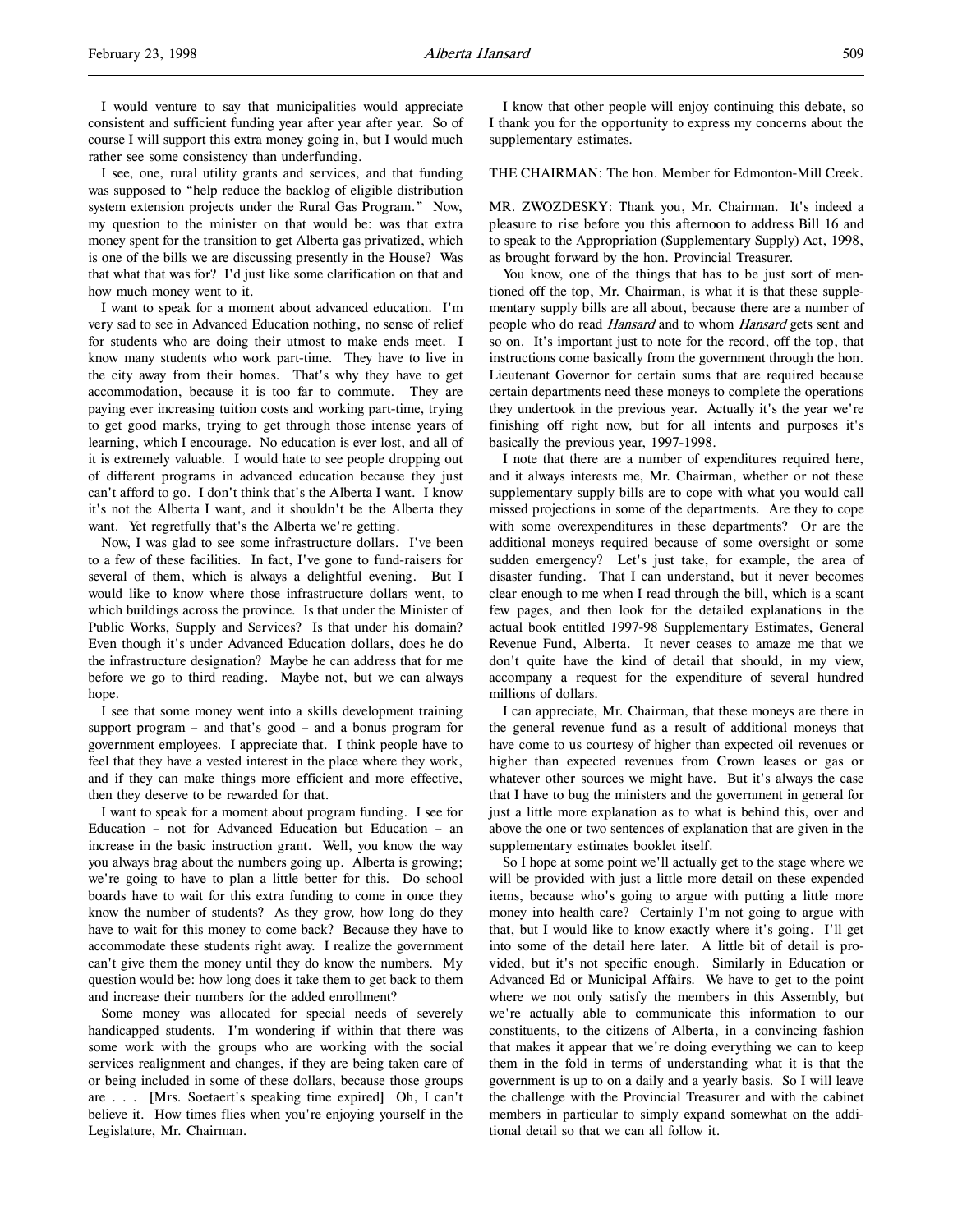## 4:20

I want to now turn my attention specifically to some of the details which are to be addressed during this special stage of debate called Committee of the Whole, Mr. Chairman. I want to begin with the Auditor General's area, wherein the government is requesting, presumably at his asking, the addition of \$350,000 to be voted in under section 1 of the bill. So I would turn to pages 9, 10, and 11 of the supplementary estimates booklet for some explanation and some detail of what's involved.

Here I see that the office of the Auditor General is requesting \$350,000 more for this current year's budget, '97-98, "to meet increases in the number of audit projects carried out by audit agents on behalf of the Office." Then it goes on to talk about the fact that there will be a rate of recovery of all of these moneys from the actual clients who are being audited. However, Mr. Chairman, the clients, as I understand it, in this instance are actually government departments or are agencies of the Crown or a commission or a board or whoever else is entrusted with public funds. So we're really basically auditing ourselves, if you like. I can appreciate the fact that \$350,000 more is required, and in this instance I have no problem supporting it, because I'm sure that the Auditor General must have seen fit to do additional audits other than what were planned for.

What I would ask the hon. Auditor General or the minister responsible, the Treasurer, who liaises with him, or the Attorney General or whoever it is for just a simple explanation of what the additional departments were. Which ones were they? Which commissions or agencies were they that they felt it necessary to go in and reaudit or extend an audit on? What was the amount of work required? What was it that they found in a particular department that perhaps caused them to spend twice as long as they had perhaps anticipated? That would be very helpful and very useful, and I don't think that would compromise the government's position on any of this. It would simply be an explanation to me, other members of the House here, and to all Albertans as to where it is that 350,000 additional dollars went. I'll bet you that in every case we would agree with the Auditor General, because one of the things that I would like to see the Auditor General do more of is the kinds of inquiries which from time to time various members of the House have requested. I would like to know whether or not that \$350,000 in Bill 16 is somehow reflective of some of those special inquiries that were requested.

For example, we had asked for a special inquiry to be done surrounding the Millar Western deal. That saw the government writing off, or writing down at least, something in the neighbourhood of \$250 million or \$272 million. That's a huge amount of money, and I'm wondering if the Auditor General would have conducted a special inquiry if he had been provided the moneys for it, because the justification was certainly there. When you're dealing with that large an amount of money, certainly I think it justifies the Auditor General going in and responding in as thorough a fashion as possible. So that's the kind of detail that I would hope would accompany these special appropriation estimates and supplementary supply bills.

Let me just turn to another department. I want to just say for the record before I leave the Auditor General that I'm quite impressed with the work being done there, and when the Auditor General does come to our Public Accounts, he does explain some of this stuff in very layman terms, which everyone is grateful for. But in terms of this amount of money specifically, I would certainly appreciate a little more detail, and perhaps someone will accede to that request.

Let me go to another area here of the appropriation bill, Mr. Chairman. That is the area of Advanced Education and Career Development, where an additional or supplementary estimate of \$35,900,000 is requested in order to provide for additional infrastructure renewal needs. I would say that this is very much needed. I believe \$12 million is anticipated in that respect. That's probably not enough for the long term, but it's obviously what has been requested for this go-round, and certainly I'm going to support that. I'm a very strong believer and a strong supporter of advanced education and career development in this province, and I've seen the benefits of it.

The next area which interests me is on page 16 of the supplementary estimates booklet which basically accompanies this bill, Mr. Chairman, and that's the \$23,900,000 set aside for an achievement bonus program for government employees. I know this has been talked about a little bit, but it's also something that I would seriously like to have a little further explanation on. Just exactly how does this achievement bonus program work, and what's it for? Is this intended to reward overworked government employees for time that they spend above and beyond? Is it intended to reward these overworked government employees for having done a particularly good job, what we used to call service beyond the call of duty? Is it for work being done by overworked government employees for bringing in their budgets under a certain percentage or on target? Or is it for them having successfully met the quotas? Exactly what's that for?

I appreciate that this is a new program, but there again the general public of the province would likely support that, because no one will argue that government employees, especially in the last few years, have done more than their share to try and cope with increased workloads, increased caseloads, increased student demands, perhaps increased requests for information, research, and so on. So I don't have any problem with the initiation of such a program. I would just like to know for the benefit of all Albertans a little bit more as to what's behind that.

Before I leave Advanced Education and Career Development, the other thing that I wanted to see was the government address the entire issue of student loans. How much money is in that pool on a matching basis with, let's say, initiatives taken by the federal government, or to what extent on a matching basis, if at all, is it possible for it to be increased or improved? I get a lot of calls at my office, Mr. Chairman, from students who feel unduly burdened with student debt when they graduate.

It's a problem that is twofold. First of all, there's perhaps not enough money available in the student loan program, and I appreciate that it's the major chartered banks in the east who administer that now. That's factor number one. Factor number two: when the students graduate, how realistic is it of us to expect them to pay that back immediately, and what time frame will they have within which to in fact repay those loans?

The other issue in Advanced Education and Career Development is with respect to student tuitions. I was interested to hear this morning from one of the I think board members or perhaps faculty members – I can't recall what his title was now – at Faculté St. Jean who was addressing the issue of diminished enrollments at that university. I was listening intently to his explanation of the fact that enrollment at the French Faculté St. Jean here in Edmonton has decreased by several percentage points, in the order of 30 or 40 percent if not more, over the last few years. When asked why this advanced education faculté had experienced this decrease, he basically said that two reasons accompany the answer. One of them is the cuts, specifically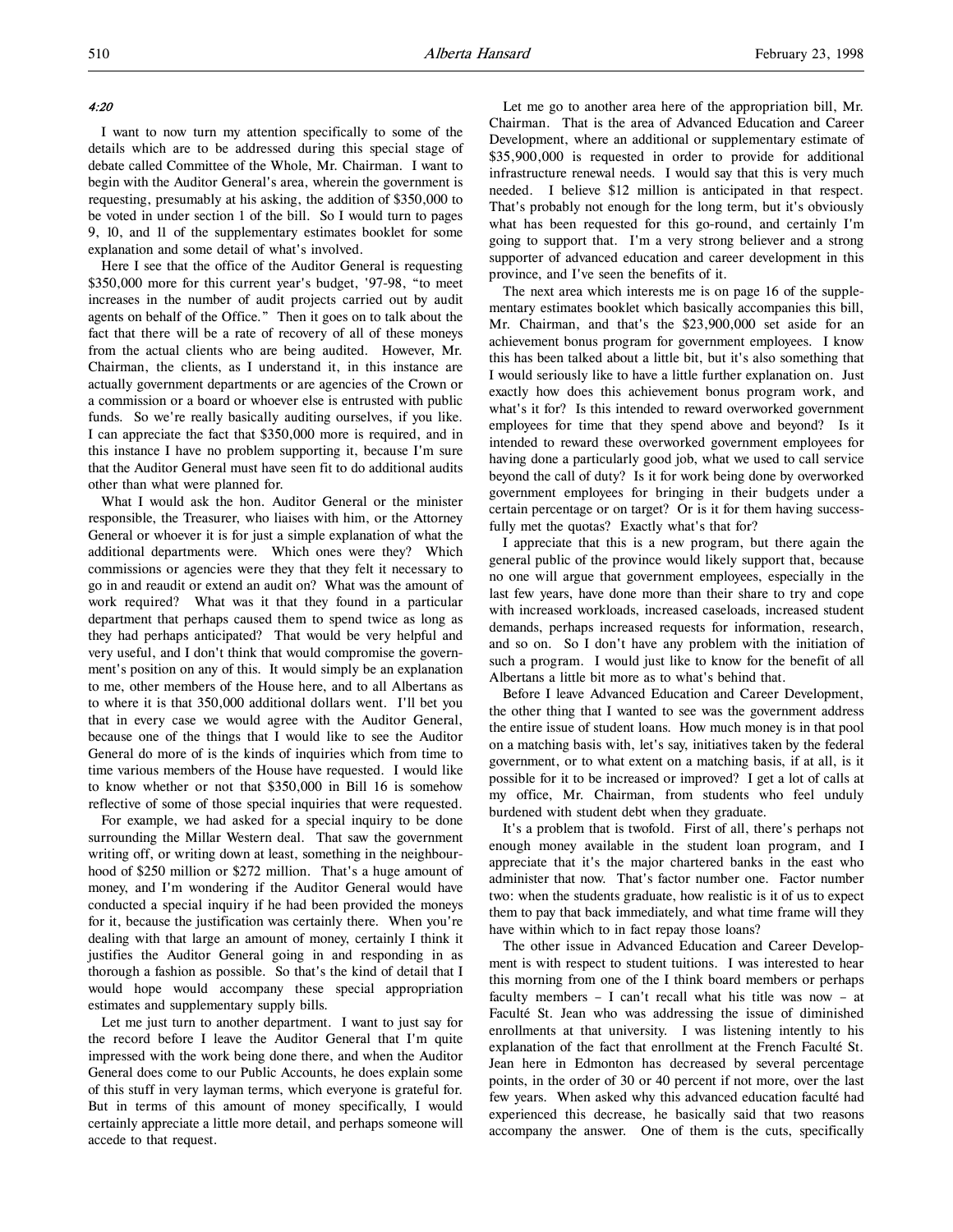provincial cuts, to advanced education programming, and secondly, the tuition fees were simply too high and they were preventing a lot of students from entering. Of course, that ties in to student loans and how much is or isn't available for each of these young people to pursue their career.

If the government is intent on addressing young people – I think they've used the term "support for children comes first," but let's just say in a broader sense young adults who are going on into advanced education institutions – then I think it really behooves the government to look very seriously at what it is that they're doing to encourage student enrollment by Alberta children in these higher institutions, and I want to believe, by the way, that the government is intent on this area at least. So much emphasis, Mr. Chairman, has been put on importing students from beyond our borders, because as you know, people from other countries come here and they pay a marked premium for attending our universities and our colleges and our institutions. You might say that that source of revenue from international and foreign exchange students is a bit of a cash cow to our departments. But I want to talk about opportunities for Alberta children and for Alberta students, and one way that we can keep them and remain competitive is by providing them not only with a class education – once they qualify, they get in – but with the necessary funding or the necessary support to in fact bring them into the system to begin with.

#### 4:30

Such was the fate, in any case, with regard to Faculté St. Jean. I was very surprised and somewhat disappointed, I have to add, when I heard about those enrollment numbers being down. Now, I don't know what the provincial government and the minister in particular might be able to do in response to that, but I want to raise that because many of my constituents attend Faculté St. Jean and speak French and wish to pursue their education in the other official language of this country, and they should be absolutely allowed to do that.

Let me turn now to just one other area – because my time, I fear, is going to be running short here – and that is the entire area of Community Development, which is addressed in this Bill 16 as well. It says here, Mr. Chairman, in the bill that Community Development is going to be transferring funds under section 4 of the bill, specifically \$555,000 worth of funds from the operating expense budget of the services to seniors' program to the capital investment budget of the same program to update computer systems.

Now, I'm certainly not opposed to updating our computer systems, but what I would like some clarification on is whether or not this transferral of half a billion dollars from the capital investment side to the upgrading of computers side is in any way taking money directly away from seniors' programs. In other words, are the operating expense budgets of the various seniors' programs able to cope with the aging population that we have, with the migration to our province that we're experiencing with this miniboom, and with the fact that more and more seniors are telling this member and I suspect other members that they're having difficulty coping with some of the programs at the moment? Not all but some.

One of the recent examples is with respect to the rising costs of pharmaceuticals, which seniors and anyone who is aging have a greater and more frequent reliance on. I was quite shocked, for example, to receive a call from a constituent on the weekend who asked me to clarify for him why it is that more and more drugs and pharmaceuticals are being moved off the Blue Cross program

for subsidy. I was stuck for an answer, but I told him I would undertake to find out. In particular, he was interested to know why cough syrup was being moved off. Now, that doesn't sound like a big deal to a lot of us who maybe use it once a year, but to somebody who has it as a prescription on a regular basis, it does amount to a significant amount of money.

I realize that this seniors' program funding in supplementary estimates may or may not necessarily tie in with the health care issue of seniors, but it is relevant, Mr. Chairman, because if we're already underfunding certain parts of seniors' programs, then I wonder if this transferral for computer updating is the most appropriate use of those dollars. If it is, then fine; so be it. I would just like that explained a little further. The seniors are the people who built this province. These are the people whom we should be caring for as much as we're caring for the children who are just coming into the province and being born here.

That takes me to . . . [Mr. Zwozdesky's speaking time expired] Is that the bell already? Perhaps I could come back and finish later, Mr. Chairman.

Thank you.

THE CHAIRMAN: The hon. Member for Edmonton-Gold Bar.

MR. MacDONALD: Thank you, Mr. Chairman. It's a pleasure this afternoon to rise. I have some more questions on the appropriation bill, Bill 16 here. The Minister of Advanced Education and Career Development has made many public comments over the last couple of years about an imminent shortage of skilled workers in the province. I would like to know how the minister justifies the \$8 million in unexpended funds being reallocated from the skills development training support program to fund postsecondary infrastructure? Are these funds not desperately needed for skills training?

After \$219 million was cut from the Advanced Education budget since 1993-1994, what studies has the department done that indicate that an extra \$20 million will be adequate to upgrade and modernize Alberta's deteriorating postsecondary infrastructure? As this funding will be delivered through a performance envelope, what is the department doing to ensure that every institution has stable funding to ensure that students have access to the level of technology they will be required to use in the workplace? How can the institutions compete for increased funding, which is now largely based on performance measures? We all know about the performance measures and how they do not work. When will this government provide adequate base funding? This is a puzzling question for me with the advanced education department, as to how, with the imminent trade shortage, they could move this \$8 million around. I will be anxious, Mr. Chairman, to hear a response eventually from the minister.

Now, I too, as well as my colleague from Edmonton-Mill Creek, have some comments, some questions. I'm very curious about this \$24 million for an achievement bonus program for government employees. I understand these funds are being placed temporarily in a central pool administered by the personnel administration office until they can be distributed to the ministries. I would like to know: how is this being done? How are these bonuses being allocated? This is a lot of money, and we need some answers for this, Mr. Chairman.

I would also like to talk a little bit about the office of the Auditor General. The Auditor General has served this province very, very well. In fact, in the last session I asked some questions to the Minister of Labour regarding the delegated administra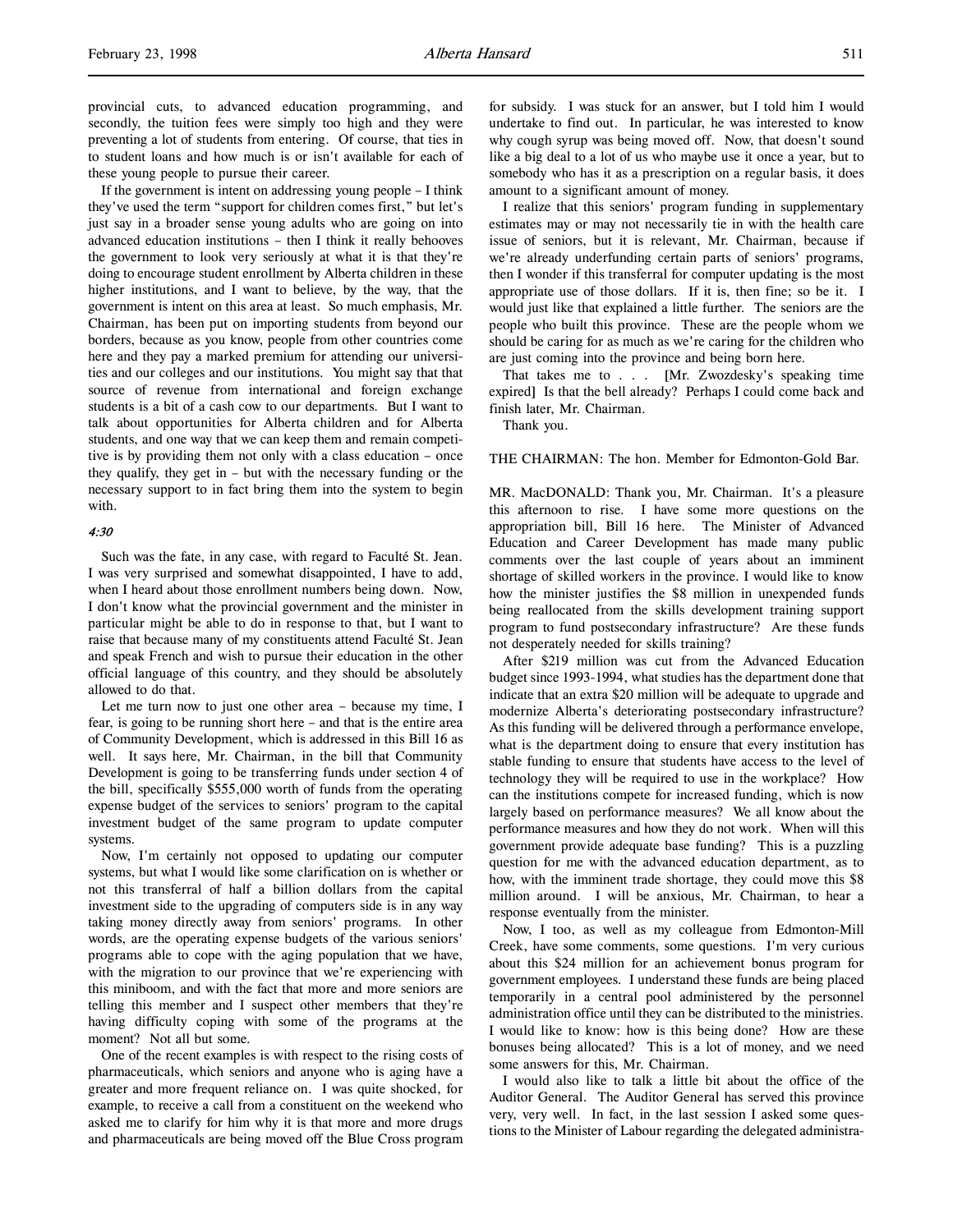tive organizations, those dangerous arm's-length organizations, Mr. Chairman. The answers I received from the minister were – it was curious. I was, to be polite, put off. But the Auditor General over the summer looked into this matter of uninspected pressure piping systems and pressure vessels. Many of them have very, very important public safety considerations, because of course sour water and sour gas are processed in these, and we all know that sour water and sour gas can cause not only harm to the public, but it can cause death if the concentration of hydrogen sulphide is strong enough.

The Auditor General looked into this matter, and he made two very strong recommendations in the Auditor General's report, which I'm sure has not been tabled in this House yet. The response has been tabled but not the Auditor General's report itself, as I recall. Recommendations 22 and 23 came forward with strong, strong suggestions and possible solutions to this problem of uninspected pressure vessels and pressure piping systems. The Minister of Labour I'm sure read keenly and with interest recommendations 22 and 23, and as a result of reading these with interest, I'm sure he's going to listen to the Auditor General keenly.

#### 4:40

Three hundred and fifty thousand dollars has been requested by the office of the Auditor General. This will increase the operating expense of the office from \$9.3 million to \$9.6 million, an increase of 3.7 percent. Mr. Chairman, if this amount of money – even though a lot of it, from what I can understand, will be reclaimed through auditing fees – will help the Minister of Labour administer his department and all these dangerous arm's-length organizations that have been created over the years, then this is money very, very well spent. It is probably the best money that can be spent, because we know there are no inspections going on. It doesn't matter what part of the province you're living in. Whether it be a school in my constituency, a hospital in Spruce Grove . . .

MRS. SOETAERT: There's no hospital in my riding.

MR. MacDONALD: There's no hospital in your riding?

MRS. SOETAERT: Not at all. In Stony Plain.

MR. MacDONALD: Oh. Okay. Stony Plain. But there's one in St. Albert.

But there are industrial batteries. They're not inspected. They may be located immediately next to a farmyard, and not only are the farmer and his family living close to this but perhaps his livestock as well. These are very, very important issues, and this \$350,000 will make the Department of Labour, through the guidance from the Auditor General, work much better. The Auditor General charges an audit fee – and hopefully this is going to come back – to clients who have significant sources of revenue. The Auditor General is a very worthwhile office in this government, Mr. Chairman.

With that, I will take my seat. Thank you.

THE CHAIRMAN: The hon. Member for Edmonton-Calder. I don't think the Minister of Public Works, Supply and Services is rising on a point of order.

MR. WHITE: It's kind of hard to tell which way he's facing sometimes.

Mr. Chairman, I rise to speak to Bill 16, which is of course the supplementary estimates to allow the government to move some moneys around in an existing budget in order to meet some obligations and to do a number of things that need to be done. I have pointed out in the past that there is one area of supplementary estimates that I'm pleased to see in the department of intergovernmental affairs, which is putting some moneys into the Métis settlements, I believe. In any event, in reading it prior to this, the message was clear that there are some land settlements coming in, and it's money well spent. Unfortunately, it could and should be budgeted, I would believe, to give those that are working towards these settlements some hope that there is something to be coming. That's the one area that I can say I agree with. There are other areas of course, in Community Development and Family and Social Services, where the capital expenditures and the operating expenditures are both welcome.

My difficulty is the amount of these supplementary estimates. I believe that what is not contained in this volume is probably much more important than that which is contained.

I turn your attention to hospitals, starting in my own city, the emergency wards of our city. Now, we live in a province that prides itself on being very progressive and certainly caring for those that do find themselves in emergency. This is one area where there's some money that could be spent immediately. We could have taken that money which was surplus to the government's needs through the '97-98 year and immediately supplemented the emergency wards of this city in particular, the ones I'm most familiar with. Certainly there are areas in Calgary that need the funds also and I'm sure in smaller centres too, where they run with a great backlog and simply do not have the funds to provide the care that's required.

I believe that health care should be and is the highest priority of a government, and it obviously is not with this government. Otherwise, they would take heed of all the warnings from the doctors, the practising nurses, the LPNs, and we the users. Those of us that have younger children – mine are older now, into the years when they don't have quite so many disasters. I know that when my children were younger, a trip to the emergency ward now and again was in order. When you have a child that is hurting and you arrive and find that there are other children in line – there are those who are waiting on gurneys; there are old people who are in dire need of assistance. You're looking and saying: well, how can I justify this, what I see before me, with what I have to do while standing in the Legislature in a suit? It's rather difficult to say that I would not say anything about the health care that's provided on the very, very front line of our health care system, that being the emergency ward service. I think it's woefully inadequate, and it doesn't seem to strike a note here. I quite frankly don't understand how there are those of us who cannot see it.

I'll move on to another area where I think moneys could be expended immediately to relieve some of the pressure, and I'm talking about long-term care beds. Long-term care beds, as you know, in this province are in very, very short supply. They in fact are doing something that's called blocking, I'm told. The long-term beds get full, and then when an active treatment patient becomes well enough to go into a long-term care facility for an extended period of time – it may not be forever, but it could be for some length of time – you cannot move that person out. There is no facility for care other than active treatment. I can see that some of these moneys could and should have been put directly into refurbishing some of those beds that have been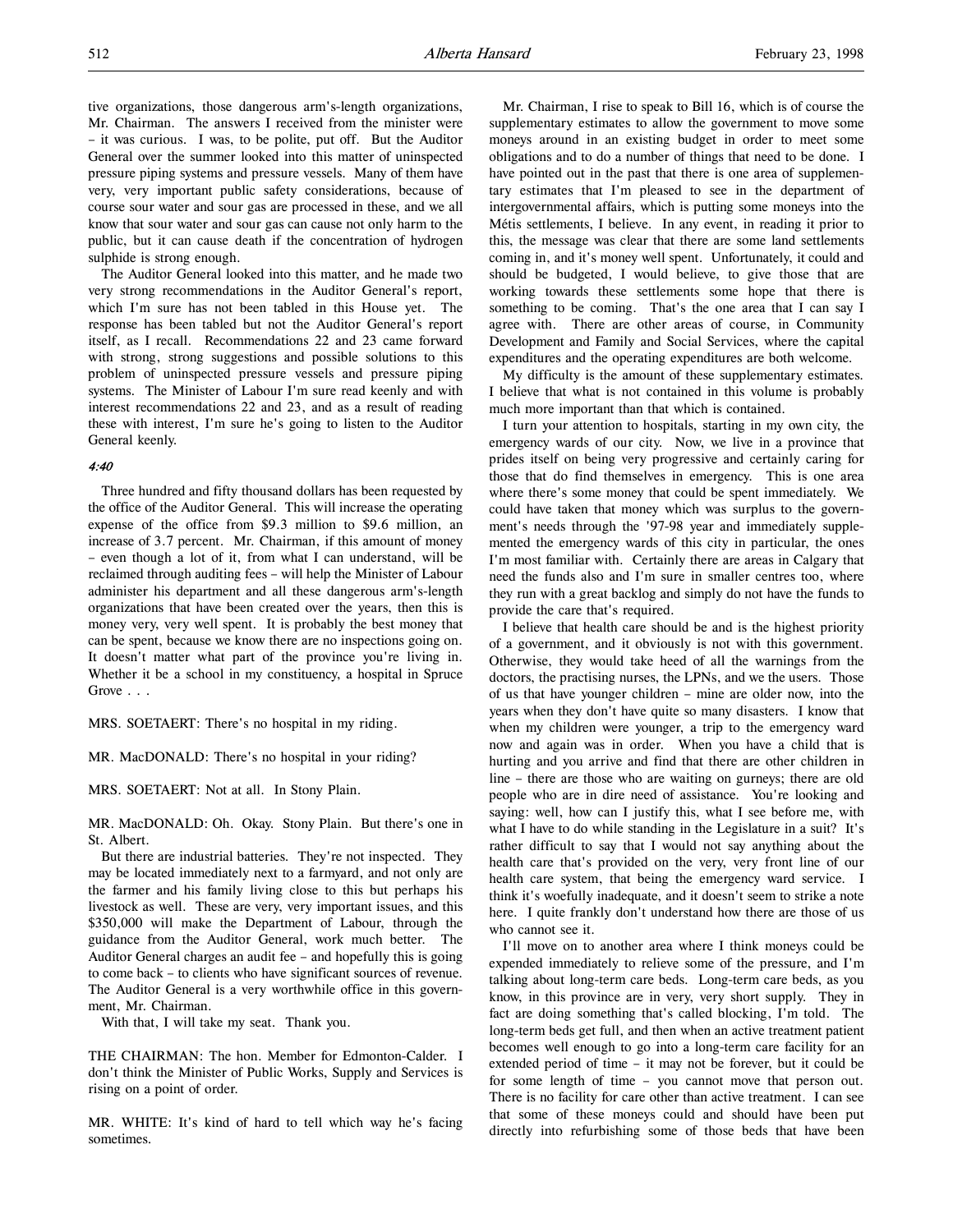closed. In my constituency there's a whole hospital that is vacant and in fact could well take a lot of long-term care patients without massive renovation. Yes, it would take some renovation, and yes, it would take some work, but it certainly wouldn't be the expense of providing a new facility. These moneys could be expended from the general revenue fund in supplementary estimates.

I move to another area also in health care that concerns me. We hear that the doctors are having difficulty providing service. They're talking about putting a cap on their service and are saying: if I have to plan more than three months for my appointments, then I'll just cut them off; I will not make appointments beyond three months, because my plate is absolutely full. More and more and more doctors are doing this. This should tell someone in this government something. These experts in their field are simply overtaxed.

Now, you could say that they're looking to use this tactic as a negotiating tactic. I think not. Quite frankly, I think their services are being overtaxed. We should have been spending a great deal more time and effort to alleviate that so that one doesn't have to look at a trip to the specialist three months out and then another couple of months in order to get another appointment and another couple of months after that. Surely the problem does not get any better; it only can get worse over time. I quite frankly don't see the savings in treating it later when it could be treated today and probably with a much better outcome, getting that person up and running and back into the workforce and doing what they do best, paying the shot in the way of taxes, which we all must pay. Getting that person to the highest level of wellness as early as possible has to be a good end, and health care expenditures out of this budget could have gone a long way to do that.

# 4:50

I'll move along, as time is short today certainly, to children's services. All you have to do to understand that some of these moneys could be expended much better in child care services is just simply go to a food bank. Stand at a food bank. Stand there and watch. See who comes in and what they're looking for. By and large, these are mothers and fathers that are coming to look to supplement the diet of their children. Now, I believe that's an indictment on this government, putting these people in the position of having to go and beg for food, because in fact that's what they are doing. They're going with their hand held out. Many of them come in as much of a disguise as they possibly can so as to avoid recognition. It certainly is not the kind of thing that you want to propagate in a society, to put people down to a position where they have to come with hands out.

Another area that could have been included in the supplementary estimates but was not is day care. We have set a standard in this province that is hard to meet with the funds that are available. It's darn difficult for a parent to go off to work when they must to make ends meet and leave their child when the subsidy for care is so low that you're concerned about whether they have a level 1 or a level 2 or simply have enough people to care for the child. I believe one of the things that could and should be done in a society is to do all one can to foster the growth of early childhood development.

As I'm sure that most of us here are aware, a great deal of learning, particularly social learning, occurs very, very early on in a child's life. If they learn the wrong kinds of skills it takes to exist in this society, the ones that are confrontational, denial, getting around having to perform at all, and taking no responsibility for their actions – these are all the kinds of responses that you

do not want a child to learn. If a child is left on their own with very poor care, this is exactly what we're teaching them. Quite frankly, more money in child care and early childhood education could certainly provide an opportunity – I wouldn't guarantee it – to guide these children to a place where learning and performing to their best ability could possibly pay enormous dividends some 10, 15, 20, and 25 years out.

Moving on to education in the same vein, dealing with children, when we look at the number of schools that deal with specialized areas, they're just chock full. I have a couple of schools in my constituency, one that was here not long ago with a number of the children and one that the minister of social services in fact visited a while back. It's a special school in that it deals with a lot of Métis and native-born children. They have some very special needs, and those needs are met by very, very few schools. This particular school is so full that they can't possibly accept another child. Every classroom is just as full as it can possibly be, and there is no room at the inn. It's a real sad state when this occurs, and there isn't enough money to provide the leadership that the children need, the examples in the school. There's just not enough help to bring the elders in to show them that there are better ways to live and to learn. It's just absolutely disastrous. This particular school has a great spirit about it, but it needs help. It needs some special funds and some special interest, and it simply is not getting it.

I point to a program in this particular school, a hot lunch program. Well, this is indicative of something. These poor children – and I mean literally poor children as well as figuratively – do not have enough to eat, plain and simple. If they're interviewed, they will admit that they oftentimes didn't have anything to eat for breakfast, and lunch time is the highlight of their day. They are on their absolute best behaviour. They're just wonderful to be around because there's somebody that cares enough about them to feed them. There simply is no room in this budget for those children, it appears. There's absolutely no room. I would think this is one area where we would like to spend – just out of simple compassion I would give up, and as a matter of fact do give up, part of my 1 and a half percent tax rebate for that purpose and that purpose alone. To see the joy on a child's face when \$15 a month is all it costs to aid this program, which feeds two children for the entire month, it's not very much to pay. If we took that hundred dollars that most of us in this room receive, because we make that much save and except perhaps the pages, we could all be quite happy with feeding well perhaps as many as another 3,000 children and aiding with their survival in a tough society.

#### [Mrs. Gordon in the chair]

Going from there is a natural transition into the social services area. With social services a mom with a young child will gross \$10,793 max in the province of Alberta, a province that is billed as milk and honey, a province, the government will tell you, that is so great that we have seniors moving here in droves, so great that we have young employables moving here in droves, yet we simply do not provide a living for a mother and a child.

Newfoundland, where the cost of living is considerably less than it is here – I mean, you can rent an entire house for the amount that you can rent a one-bedroom apartment for on the outskirts of Calgary – is in the order of 2,200 and some odd dollars more for that same mother. Now, that says something to me, that it's a pretty sad, sad state of a government. It's not just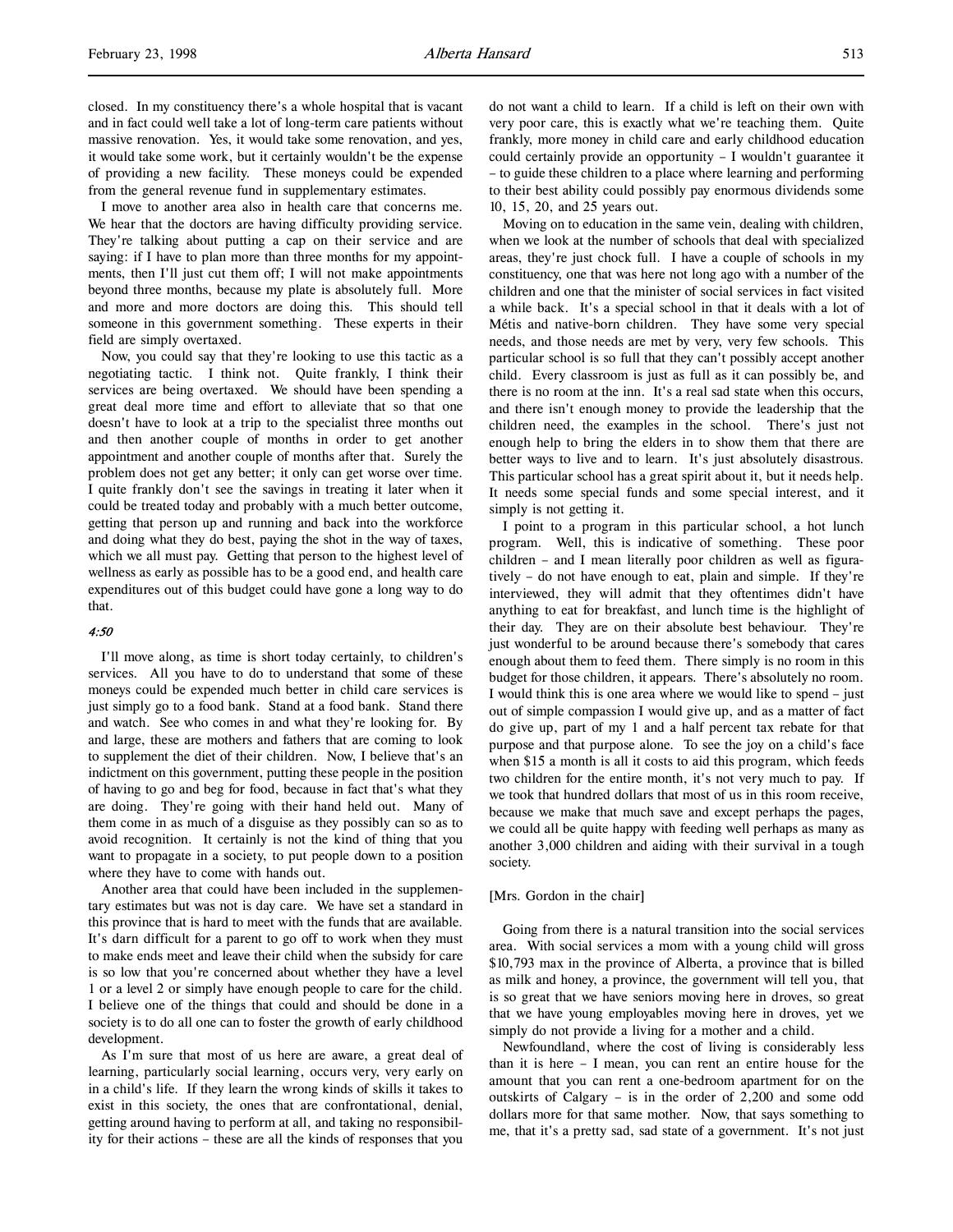Advanced education is an area where just a few short weeks ago we had demonstrations on the steps here because this government in their wisdom said: yes, our money is capped to higher levels of learning; we will allow the tuition to rise, and we'll put a cap on that at 30 percent. Thirty percent is an unbelievably high number for a student that simply cannot afford to manage the situation. I mean, the number of children that this government, this Legislature has disenfranchised simply by economics is unbelievable.

When I attended that fine institution, my tuition was somewhere in the order of 15 to 17 percent of the cost of education. I'm quite thankful for that education. I have by way of my earnings recontributed to this society and fulfilled part of my dream to become educated and aided and abetted in the export industry and engineering and construction technology certainly. But that's because this government invested. The government of the day invested some money in me, but that does not seem to be the case here.

### 5:00

I was one, and still am actually, of seven children, and my parents simply couldn't afford to send all of us off to university, afford the kind of money that it costs to do that. Likewise, today a family of seven simply has to pick and choose amongst their children as to who can possibly go to university, because there simply are not enough scholarships and bursaries about.

Now, if there has ever been an investment in the future and ever a place to place money and ever a spot to say, "Here are some expenditures of some money that we ended up with at the end of the year," as opposed to blowing it on some department's needs that may or may not be required at that time, it is to put it in this level, to put it to the universities and say: hold the tuitions down so that every single student that meets the academic qualifications and perhaps doesn't meet the financial qualifications is able to come to this institution; allow them to come and further their education and therefore build that which we call a prosperous Alberta.

Another area that I'd like to turn to now, Madam Chairman, is municipal downloading. Now, here is an area that has reached crescendo proportions with the announcement of the recent budget in Calgary, of course, and so it should have. But setting aside the major institutions that have the wherewithal to deal with the press daily, deal with the smaller municipalities and the moneys that are simply not there. When the crunch comes in this particular tax year, you're going to find that virtually every property in this province is going to have a tax increase.

Now, I would have thought that this government would have agreed that there's but one taxpayer. So instead of taking the extra funds that we have here and paying a debt off, say: lookit; there are some other municipalities out there that only have three ways to raise money: one, raise taxes, which they're going to have to do; two, borrow money, which we don't want them to do at all – we'd much sooner that they pay down their debt and we become debt free overall as taxpayers, not just one level of government – and three, of course, is through some government assistance and grants. Surely this is the better option. It's hardly worth it to have money in one pocket so that you can pay for all of the things that you require but in the other pocket you have absolutely none.

Madam Chairman, I have another four or five departments here

that I would like to speak on, but my time is up. I suspect that being in committee, I'll be able to rise again before 5:30 and again after 10 tonight.

Thank you.

THE DEPUTY CHAIRMAN: The hon. Member for Lac La Biche-St. Paul.

MR. LANGEVIN: Thank you, Madam Chairman. I'd just like to give a few clarifications on some comments that were made by the hon. Member for Edmonton-Mill Creek and the Member for Edmonton-Gold Bar and maybe several other comments.

If we look at Bill 16, which is the appropriation act, there's a requisition for extra dollars by the Auditor General, and as chairman for Leg. Offices I would like to clarify. This is not actually more money that he is going to use in his current budget. What has happened is that when he gets his yearly budget and he has his complement of staff to do the work that he's obliged to do over the year, often we call on him to do some extra work which is just on a term basis, one special assignment where the funding is recoverable through a charge to that agency.

Right now he's been doing some work on the finances of RHA 11, south of Edmonton, because of the split that's going to be happening. What he does in a case like that is hire an outside firm, and this outside firm goes and does the work. The work is recoverable, so the expense is charged out, but when the money comes in, it goes into general revenue. There are no actual funds in his budget to pay for this type of work that he subcontracts out, but it's recovered and goes into general revenue. All the money, the \$350,000 this year, was recovered for work he's done for agencies across the province, and the money came to general revenue. It's an accounting procedure. The money cannot be directed directly into the account of the budget of the Auditor General. So I would like to clarify that.

I'd also like to clarify that this person – and I think there were some comments made – is not a direct employee of the government; he's an employee of this Legislature. He is appointed upon the recommendation of Leg. Offices, which is an all-party committee, and on the recommendation of the committee is appointed and is answerable to Leg. Offices and not to the government itself. So I thought I'd clarify these two points to make sure that this is clear.

Also, there was a comment made that the annual report of the Auditor General was not tabled in the Assembly. The custom has been that usually the Auditor General releases his report in the fall. It was released September 15, '97, last fall. All the reports in the past years that have been released in the fall are then in the following spring session tabled in the Assembly. As chairman of Leg. Offices I will within a few days be tabling four copies of the Auditor General's report in this Assembly. Just to clarify, all the MLAs were mailed or given a copy of this when it was released by the Auditor General. So it's already public knowledge; it's just a matter of tabling.

Thank you, Madam Chairman.

THE DEPUTY CHAIRMAN: The hon. Member for Edmonton-Centre.

MS BLAKEMAN: Thank you, Madam Chairman. I'm rising to speak this afternoon to Bill 16, supplementary estimates. I welcome this opportunity to put forth some questions and suggestions. I'd like to talk about a couple of different depart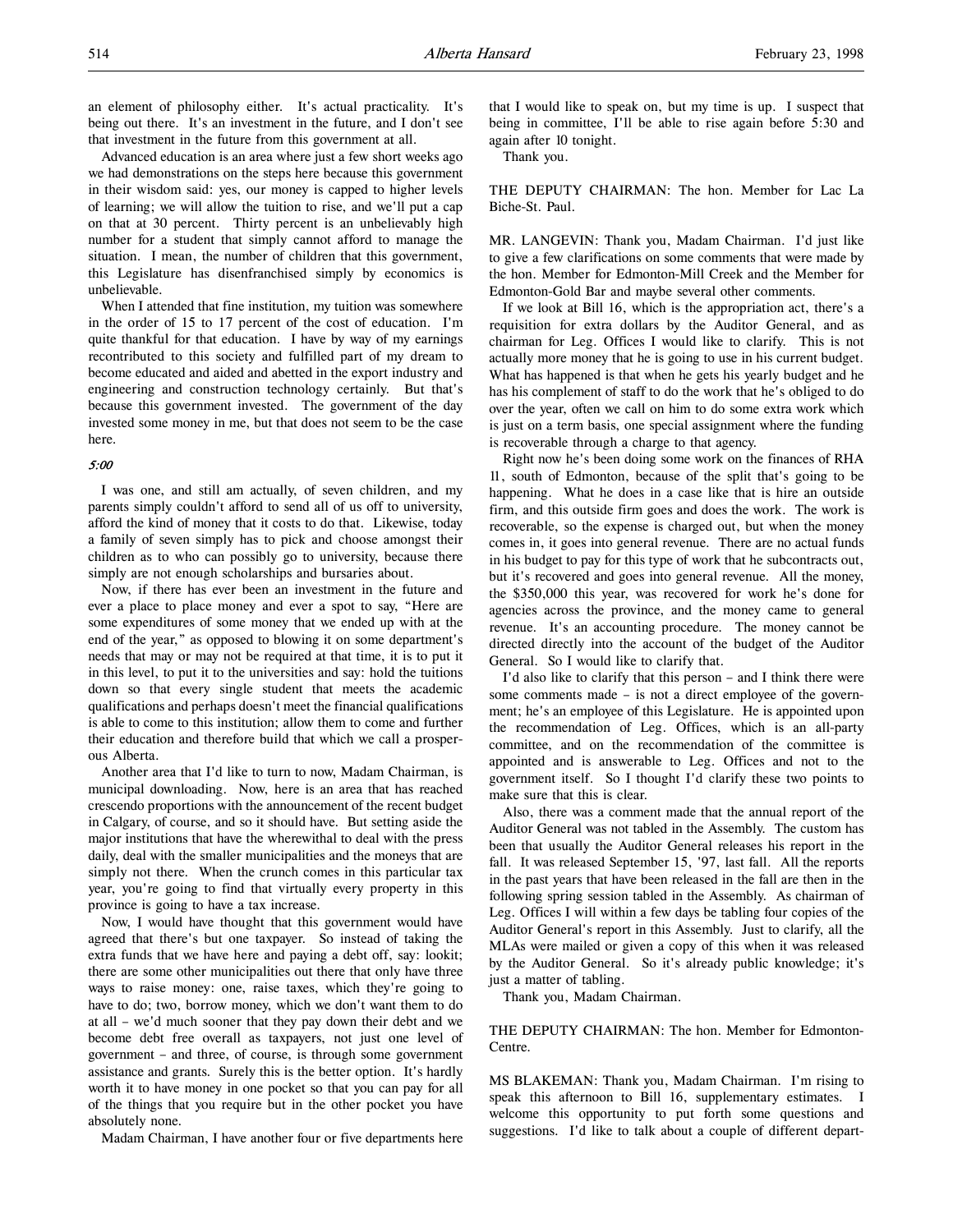ments that are contained in the supplementary estimates, specifically Advanced Education, Community Development, Education, Family and Social Services, Health, Intergovernmental and Aboriginal Affairs, and Municipal Affairs. I appreciate this opportunity to talk about what is in the estimates and what is not in the estimates.

I am pleased to see that there is additional funding going into the Department of Advanced Education and Career Development for adult learning – support for adult learning is how it is put here – although I notice that quite a bit of it is for infrastructure renewal, and I was hoping that we would get more money in there for some programs that are desperately in need of it. Specifically, those programs would include strengthening the apprenticeship programs. I know that the minister is very aware of the needs in this area. Apprenticeship in the trades is very important in Alberta. I think it's the backbone of our labour force, and any strengthening or increased opportunity that's available there is much appreciated.

I have also been contacted a number of times by groups that are providing English as a Second Language training and programs. Specifically I'm talking about Changing Together, which is an organization that meets the needs of immigrant women, and the Mennonite Centre, both of which are in my riding and do excellent work. They are both in need of support in their funding. Their client base is increasing, not decreasing. I think that helping agencies like that to help immigrants and non-English speakers – because, of course, we do now have Canadian children who are born speaking English as their second language. Anything we can do to support these organizations in running these programs helps all of us, because it is helping to integrate immigrants into our workforce and into an active participation in the life of Alberta. There's a lot of talent and intelligence and creativity that is there that can be brought in to make Alberta a richer place.

#### 5:10

One of the concerns that I brought up before – I didn't see it addressed here, and I'm really concerned about this – is the recognition of the necessity of gender-specific employment training for women. Now, I know that under the federal government guidelines women are considered a designated group for funding and that under the provincial guidelines they are not. This is of great concern to me.

With the Canada/Alberta labour market agreement the employment programs are now a provincial responsibility. There was an excellent program that was being funded under the federal program called Options for Women. This is an organization that's been around for a long time. I think they're going on 20 years, maybe a little less than that. They originally started to help women who were divorced and were finding a financial need to get back into the workforce, and these were older women. So it was retraining programs to help them make their way back into the labour force and be productive citizens in Alberta. Given the demand, they've since had to expand their programming to include all ages of women.

This program, Options for Women, has great respect from the federal government, and I am looking for reassurance from this government that their program would continue to get funding under the provincial guidelines. I was hoping I would see that. When I got the supplementary estimates, I quickly opened them to Advanced Education and Career Development hoping that I would see it in there, and I didn't. This is of great concern, certainly to me, certainly to that group, and to a number of other

women who have contacted me and expressed that concern. I don't see it in the supplementary estimates. I certainly hope I'm going to see it in the budget estimates.

Those are my comments under Advanced Education, and I'd like to go now to Community Development. I notice that the transfer of money that is happening here is for capital investment to upgrade computer systems. I'm pretty sure, if my memory serves well, that there was also a similar transfer last year to cover computer programs. I'm assuming this has to do with the clean and efficient operation of the Alberta seniors' benefit plan.

I was also looking to see if there was more support being given to the other programs and branches that are found under the Department of Community Development. One of the things I have found in this last year as I watch the funding and I watch the groups that are indeed funded under Community Development and through the lottery foundations that are administered under this department is that over the long term – and I'm talking since 1983 – the pie has remained the same size, but there are more groups that have come in and qualify for funding. Also, groups that grow cannot get additional funding that keeps pace with their growth.

So we now have a situation in Alberta, certainly in the arts and culture sector and also in the sports, recreation, parks, and wildlife sector, where the limitation in the amount of funding that's available is precluding growth. It's precluding strengthening these organizations. Given that we had such strong recommendations coming out of the Growth Summit on improving quality of life and that specifically they were talking about arts and culture and sports and recreation, I was hoping that I would see some additional recognition and support under this particular department.

I'm just going to talk briefly about amateur sports and recreational opportunities for adults and families. I'm hearing from a lot of people that they're feeling the strain of the download onto them. As funding becomes less available to the groups that are offering programs, there are more user fees being charged by the organizations. As a result, there is more pressure on the families to come up with that money, and either they're going to have to pay a fee or they have to commit to so many hours of bingo working and casino volunteerism. The families that have come to me have said that they want their children to have a wide range of experiences in arts and culture and different kinds of sports and recreation, but really when they started to add it all up, they were going to end up working five or six bingos a month and at least a casino a month trying to help the organizations raise the funds.

What's being covered? I mean, are these extra frills that are being asked for by these groups? No, they're not. They're looking for money to support teams and team sport. They're looking for money for equipment, for travel of teams to other locations to engage in competition with other teams. This is becoming more and more of a strain on people, particularly the middle-class and lower-class or working poor individuals in Edmonton-Centre. I think it's something we need to look to because it is starting to get beyond the reach of people. We agreed earlier today that amateur sports and participation in recreational activities is a good thing. It does enhance the quality of life in Alberta. I'm really seeing these organizations under strain.

Part of what is happening is that families are opting for sports that don't require equipment and don't require participating with a team. So it's individual things. I don't have any studies, but I'm sort of wondering if this is as good a fitness or recreational opportunity. I mean, walking is a perfect example. I don't find many kids think walking is a really cool activity. There's nothing